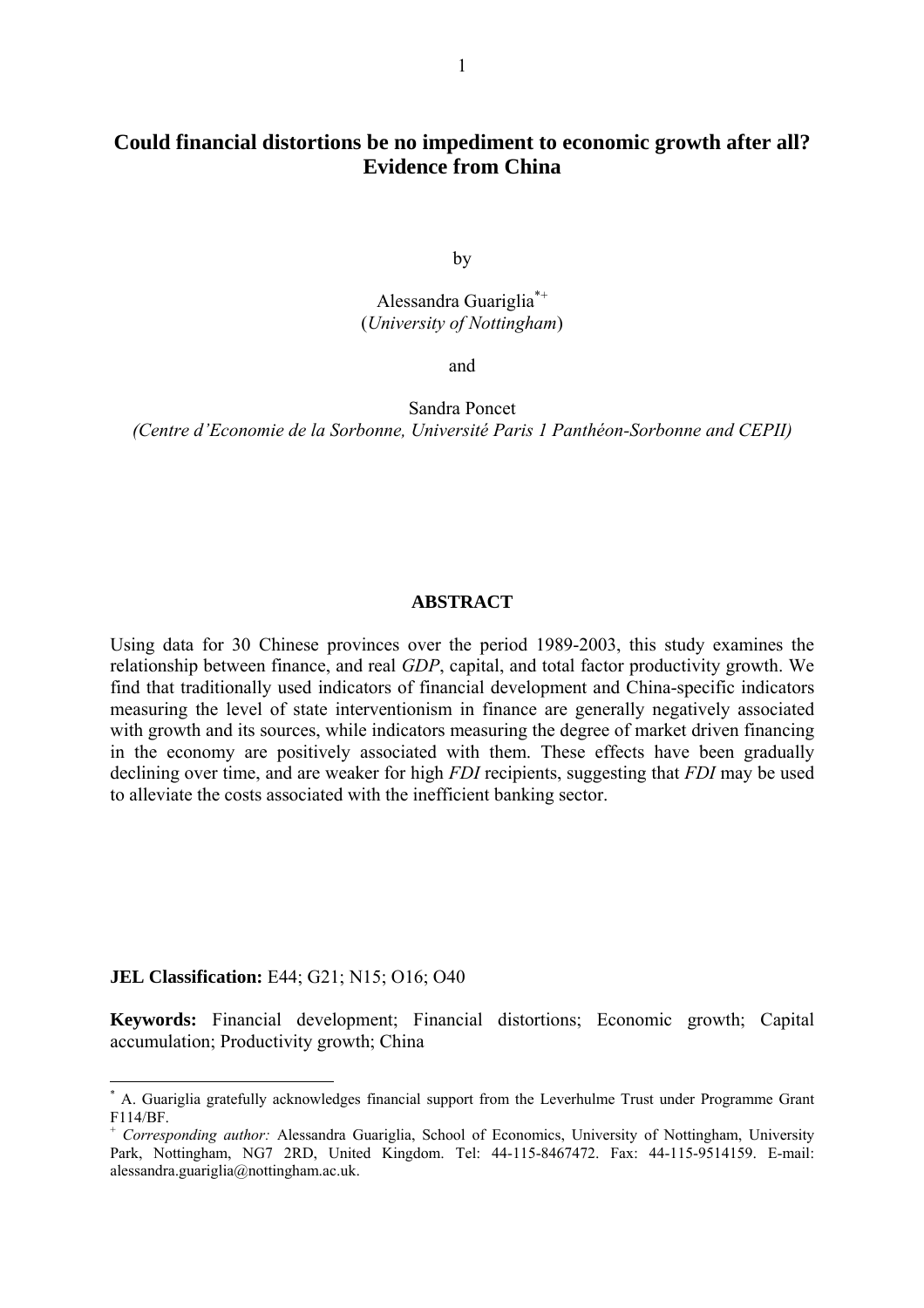# **1. Introduction**

 $\overline{a}$ 

Studying the linkages between financial development and growth is a popular topic both in theoretical and empirical macroeconomics. According to Levine (2005), financial systems foster growth as they produce ex ante information about possible investment; monitor investment and exert corporate governance after providing finance; facilitate the trading, diversification, and management of risk; mobilize and pool savings; and ease the exchange of goods and services. As early as 1969, Goldsmith (1969) provided the first cross-country empirical study documenting the existence of a link between finance and growth. A number of studies followed, generally confirming the existence of a strong positive link between the functioning of the financial system and growth (see Levine, 2005, for a survey).

 This paper analyzes the links between finance and growth in 30 Chinese provinces, over the period  $1989-2003<sup>1</sup>$ . China represents an interesting case study: Allen at al. (2005) characterize it as a counterexample to the findings of the finance-growth literature, as in spite of a malfunctioning financial system, it has one of the fastest growing economies<sup>2</sup>. The Chinese case suggests therefore that there might be circumstances under which financial distortions do not represent an impediment to growth.

Existing research on the links between finance and growth in China has led to contrasting results: some authors documented a positive relationship; others, a negative one; and others, no relationship at all. Our analysis extends the literature in several dimensions. First, we use a wide range of financial indicators, including traditionally used indicators of financial intermediary development (ratio of bank loans, total loans, or total household saving deposits in the banking system over *GDP*); China-specific indicators measuring the level of state interventionism in finance (credit provided by the four main state-owned commercial banks over total credit or *GDP*; ratio of loans to deposits of the state-owned banks); and indicators measuring the degree of market driven financing in the economy (share of fixed assets investment financed by domestic loans relative to that financed by state budget appropriation; share of investment financed by retained earnings). Our wide selection of indicators allows us to account both for the size and quality effect of financial intermediation. Second, for the first time in the Chinese context, we analyze the links between finance and two sources of growth, namely physical capital accumulation and total factor productivity (*TFP*) growth. Third, we investigate whether, as a result of the progressive restructuring of

<sup>&</sup>lt;sup>1</sup> Using cross-national instead of cross-country data in addressing this issue has the advantage of making data compatibility issues less severe.

<sup>2</sup> According to our data, China's annual growth rate of real *GDP* has been on average 9.1 percent over the period 1989-2003.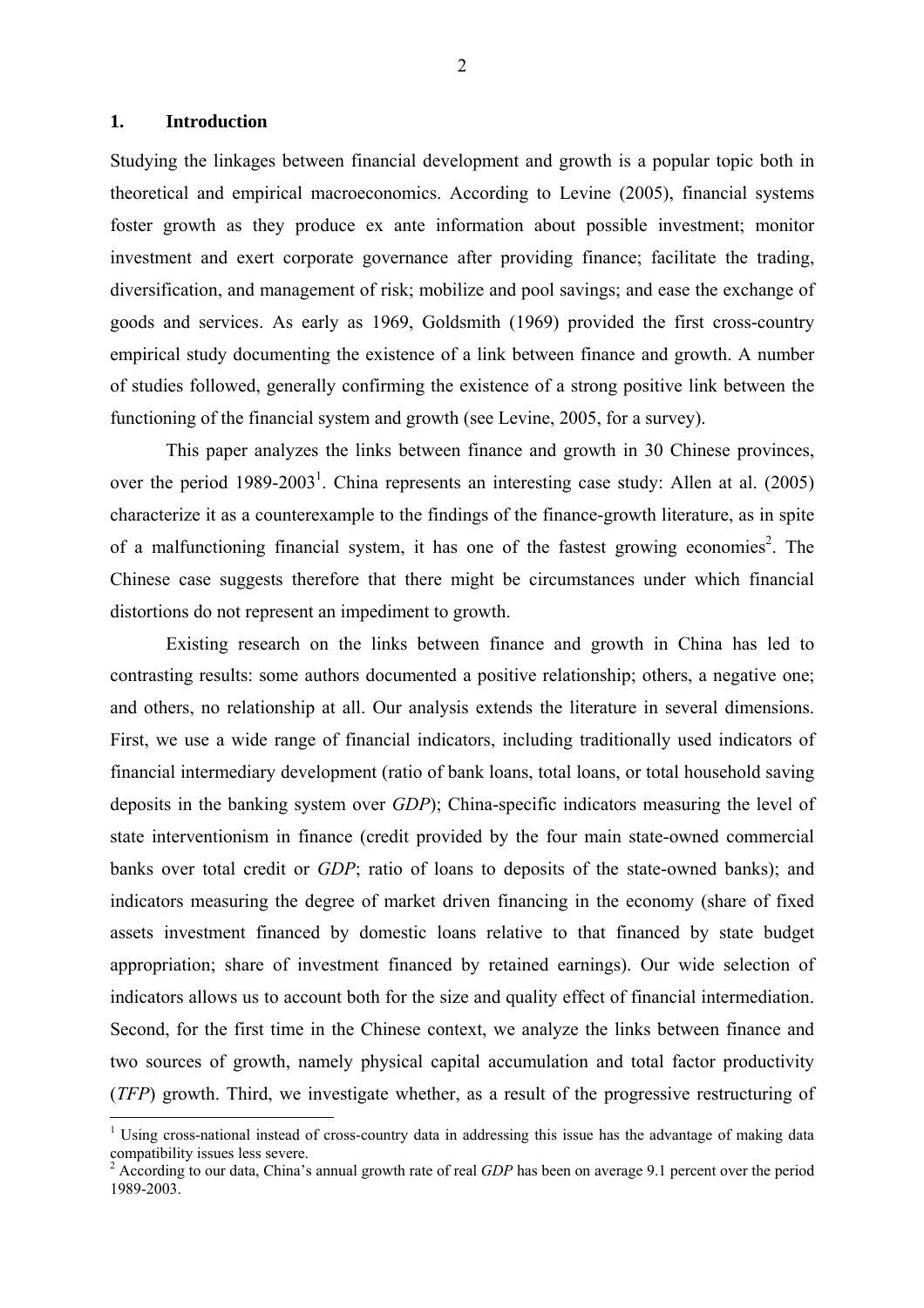the banking sector in China, the link between finance and growth has changed after 2000. Finally, considering that China is among the top Foreign Direct Investment (*FDI*) recipients in the world (Prasad and Wei, 2005), we investigate whether the finance-growth nexus changes for regions with different *FDI* stock to *GDP* ratios. This exercise is motivated by Huang's (2003) claim according to which *FDI* might be used to alleviate the costs associated with an inefficient banking sector. Specifically, Huang (2003) formulates a "demand perspective" on *FDI*, which stresses that private Chinese enterprises, which are the engine of growth in China<sup>3</sup>, may be forced to look for foreign investors because they are constrained in their activity due to, *inter alia* distortions in the state-dominated financial system. According to this thesis, private firms might use foreign joint ventures as a way to acquire needed capital in order to undertake investment<sup>4</sup>.

We find that traditionally used indicators of financial development and China-specific indicators measuring the level of state interventionism in finance are generally negatively associated with growth and its sources, while indicators measuring the degree of market driven financing in the economy tend to promote *GDP* and *TFP* growth, as well as capital accumulation. These effects have gradually declined over time and tend to be weaker for high *FDI* recipients, suggesting that *FDI* may be used to alleviate the costs associated with the inefficient banking sector.

 The remainder of this paper is organized as follows. In Section 2, we briefly describe the Chinese financial system and review the literature on the finance-growth nexus in China. Section 3 describes our data set and provides some descriptive statistics. Section 4 illustrates our baseline specification and presents our main empirical results. Section 5 investigates how the relationship between growth and our financial indicators has evolved over time, and how it is contingent on the level of *FDI* received by each province. Section 6 concludes.

## **2. Financial system and finance-growth nexus in China**

#### *2.1 China's financial system*

 $\overline{a}$ 

Before 1978, the Chinese economy was centrally planned and production was exclusively conducted by state-owned enterprises. The financial system consisted of a single bank, the

 $3$  Allen et al. (2005) document that the private sector in China dominates the state and listed sectors, both in terms of output size and growth trend. Specifically, they show that between 1996 and 2002, the private sector grew at an annual rate of 14.3 percent, while the combined state and listed sector only grew at 5.4 percent. 4

 $H$ Havrylchyk and Poncet (2006) provide primary empirical confirmation of this thesis. They find that indicators of the distorting nature of the inefficient banking sector are significant determinants of the *FDI* received by Chinese provinces.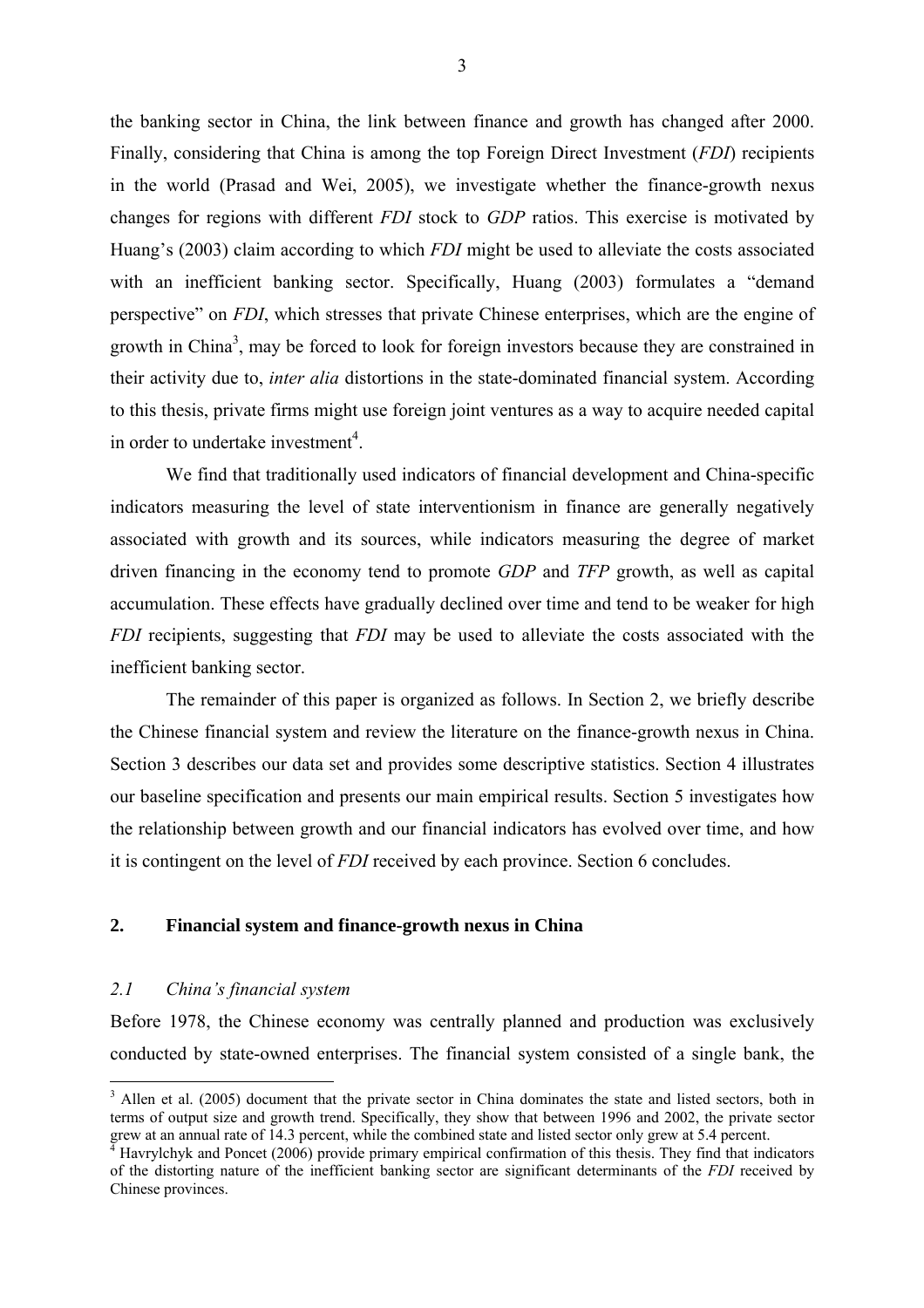People's Bank of China (*PBC*), which served both as a Central Bank and as a commercial bank. Yet, the role of the *PBC* was very limited as most long-term investment financing was not channelled to enterprises through the banking system, but financed with budgetary grants. The *PBC* only provided working capital to enterprises.

In 1978, the single bank was split. The *PBC* was left to operate as a Central Bank; and three state-owned banks were created: the Bank of China, the People's Construction Bank of China, and the Agriculture Bank of China, respectively dealing with foreign currency transactions, investment in manufacturing, and banking in rural areas. A fourth state-owned bank was created in 1984, the Industrial and Commercial Bank of China. It took over all commercial transactions from the *PBC*. After 1984, a number of non-state owned banks also entered the financial system, including commercial banks, urban and rural credit cooperatives, trust and investment companies, financial companies, and other institutions. Yet, in 1994, the state-owned banks still dominated the financial sector: their total assets covered around 78 percent of the total assets of the entire financial sector. Moreover, the banking system was plagued by huge amounts of non performing loans (Podpiera, 2006).

 Major banking reforms were initiated in 1994 when the central government decided to separate policy banks from commercial banks, and established three policy-lending banks and four specialized commercial banks. The banking reforms thereafter include, among others: transforming the urban credit cooperatives into commercial banks (1996-1998); granting limited licenses to some foreign banks; reducing government intervention in credit allocation; loosening interest rate controls; recommending standard accounting and prudential norms (Shirai, 2002). A further impulse for changes in the banking sector came about with China's entry into the World Trade Organization (*WTO*) in 2001. Progresses include fewer restrictions on ownership and increased operational freedom. As a consequence of the reforms, by the end of 2002, the state-owned banks' market share had declined to 68 percent, and non performing loans had also significantly declined (Podpiera, 2006; Allen et al., 2006).

Despite the large size of the banking sector in China, until recently, most bank credit was directed to inefficient state enterprises, leaving good private enterprises without access to external funding. Until 1998, the four state-owned commercial banks (*SOCBs*, i.e. the Bank of China, China Construction Bank, the Industrial and Commercial Bank of China, and the Agricultural Bank of China) were instructed to lend to state-owned enterprises (*SOEs*). The Chinese state enterprises submitted investment plans and funding requests that had to be approved at the provincial and central authority level. Based on this, lending quotas were issued to enterprises. Since private enterprises were excluded from submitting investment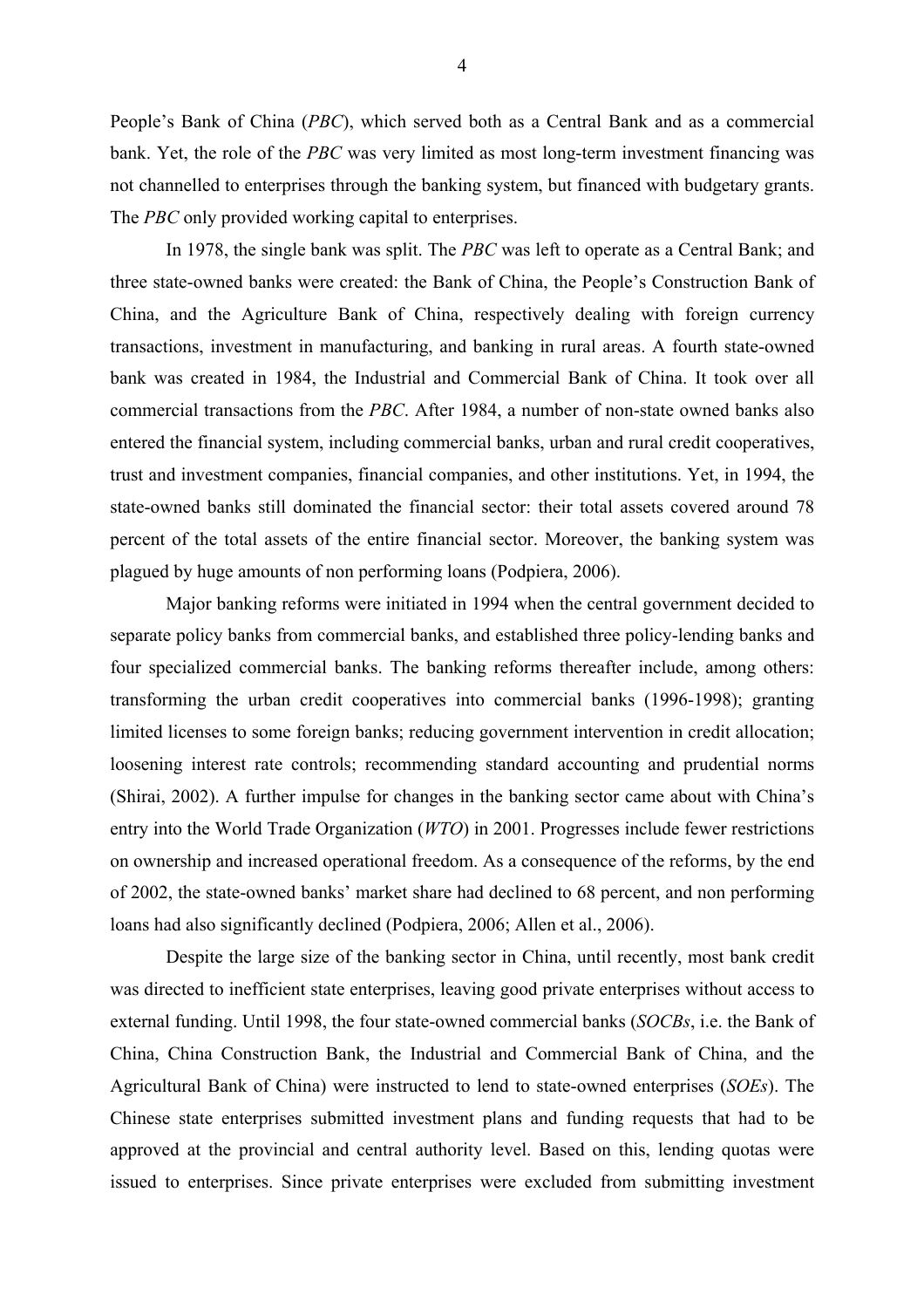plans, they were, naturally, also excluded from lending quotas. In addition, there was also a legal bias against private domestic firms, which made it harder for them to collateralize their assets in order to obtain loans, and made it riskier for banks to lend them money (Huang, 2003).

The system was liberalized at the end of 1990s, when the China Constitution acknowledged the private sector to be an integral part of the economy, and theoretically it is not in place any more. However, in practice, banks still consider private enterprises to be riskier than their public peers either due to their short credit history or lower chance of being bailed out by the government. Moreover, as discussed in Park and Sehrt (2001), lending by state banks is still determined by policy reasons, rather than by commercial motives.

In summary, a major problem in China's corporate sector is a political pecking order of firms which leads to the allocation of China's financial resources to the least efficient firms (state-owned enterprises), while denying the same resources to China's most efficient firms (private enterprises). Although they are the engine of growth in the Chinese economy, private firms are discriminated against in terms of access to external funding, property rights protection, taxation, and market opportunities. Such distortions may force private Chinese firms to look for foreign investors (Huang, 2003). By establishing cross-border relationships with foreign firms, private domestic firms can bypass both the financial and legal obstacles that they face at home. *FDI* can in fact be seen as a form of equity financing. Moreover, from the very beginning of economic reforms in China, foreign-invested firms were accorded a superior legal status compared with private firms.

# *2.2 The finance-growth nexus in China*

A number of studies have looked at the links between indicators of financial development and growth in China obtaining contrasting results. Like ours, most of these studies are panel studies based on Chinese provinces. For instance, Liu and Li (2001) analyze the links between growth and the four sources of total investment in fixed assets (state budget appropriation, national bank loans, self-raised funds, and foreign investment). They find that between 1985 and 1998, the growth of national bank loans and self-raised funds are both positively related to the growth of provincial output, while state appropriation only affects growth in the interior regions, where non state sources of finance might be unavailable. Aziz and Duenwald (2002) use data for 27 provinces over the period 1988-97 and find no evidence that financial development (proxied by bank lending) boosts growth among Chinese provinces. Specifically, domestic private credit plays a small role in the financing of the fast growing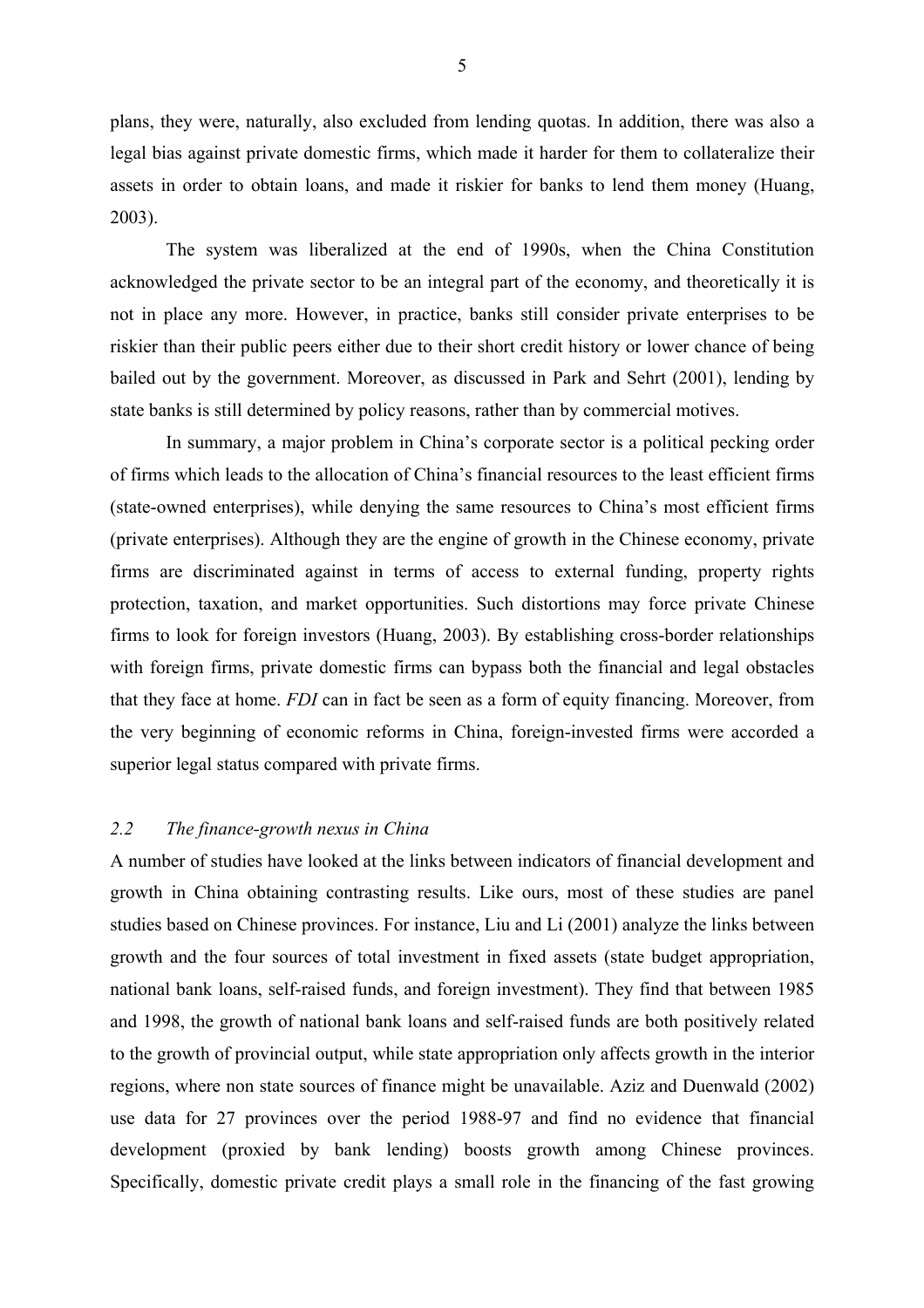provinces. Using similar data over the period 1990-1999, Boyreau-Debray (2003) finds that credit extended by the banking sector has a negative impact on growth, which she attributes to the burden of supporting the state-owned corporate sector. Chen (2006) shows that Chinese growth has been fostered by the substitution of loans for state budget appropriation, but not by loan expansion. His findings are challenged by Cheng and Degryse (2006) who argue that banking development spurs growth in China<sup>5</sup>.

 These studies make use of different financial indicators, and different econometric techniques, which might explain their contrasting results. Yet, none of them examines the channels through which financial development might affect growth. Our paper fills this gap, by looking at the links between finance, growth, and two of its sources: physical capital accumulation and *TFP* growth. Our paper also contributes to the literature, making use of a very wide range of financial indicators measuring both financial development and distortions, and focusing for the first time, on whether the effects of these indicators on growth have declined over time, and on whether they differ across provinces characterized by different levels of *FDI*. Our objective is to understand whether there might be circumstances under which financial distortions do not hinder growth.

#### **3. Data description and summary statistics**

The key data used in this paper are our indicators of financial intermediary development and distortions, as well as measures of real per capita *GDP* growth and its components, i.e. per capita capital stock accumulation and per capita productivity growth. Our sample consists of a panel of 30 provinces in Mainland China with annual data for the period 1989-2003<sup>6</sup>. The Appendix provides details on all variables used in our analysis and information on data sources.

## *3.1 Indicators of financial development and distortions*

 $\overline{a}$ 

Our intention is to evaluate the impact of measures of both financial intermediaries' development and financial distortions on growth and its sources in the context of China. Despite its large size, the Chinese banking sector is still dominated by four large state banks that allocate most of their financial resources to the inefficient and loss-making state-owned

<sup>&</sup>lt;sup>5</sup> Using a multivariate Vector Autoregression (*VAR*) approach, based on annual Chinese data over the period 1952-2001, Liang and Teng (2006) find that high levels of bank credit in China do not cause higher growth.

<sup>&</sup>lt;sup>6</sup> China is administratively decomposed into 31 provincial units, which fall into three categories: 22 provinces or *sheng*; 4 autonomous regions or *zizhiqu* (Nei Monggol, Xinjiang, Tibet, Ningxia and Guangxi); and 4 municipal cities or *zhixiashi*, under direct supervision of the central power (Shanghai, Tianjin, Beijing, and, since 1997, Chongqing). Tibet is excluded from our sample due to data constraints.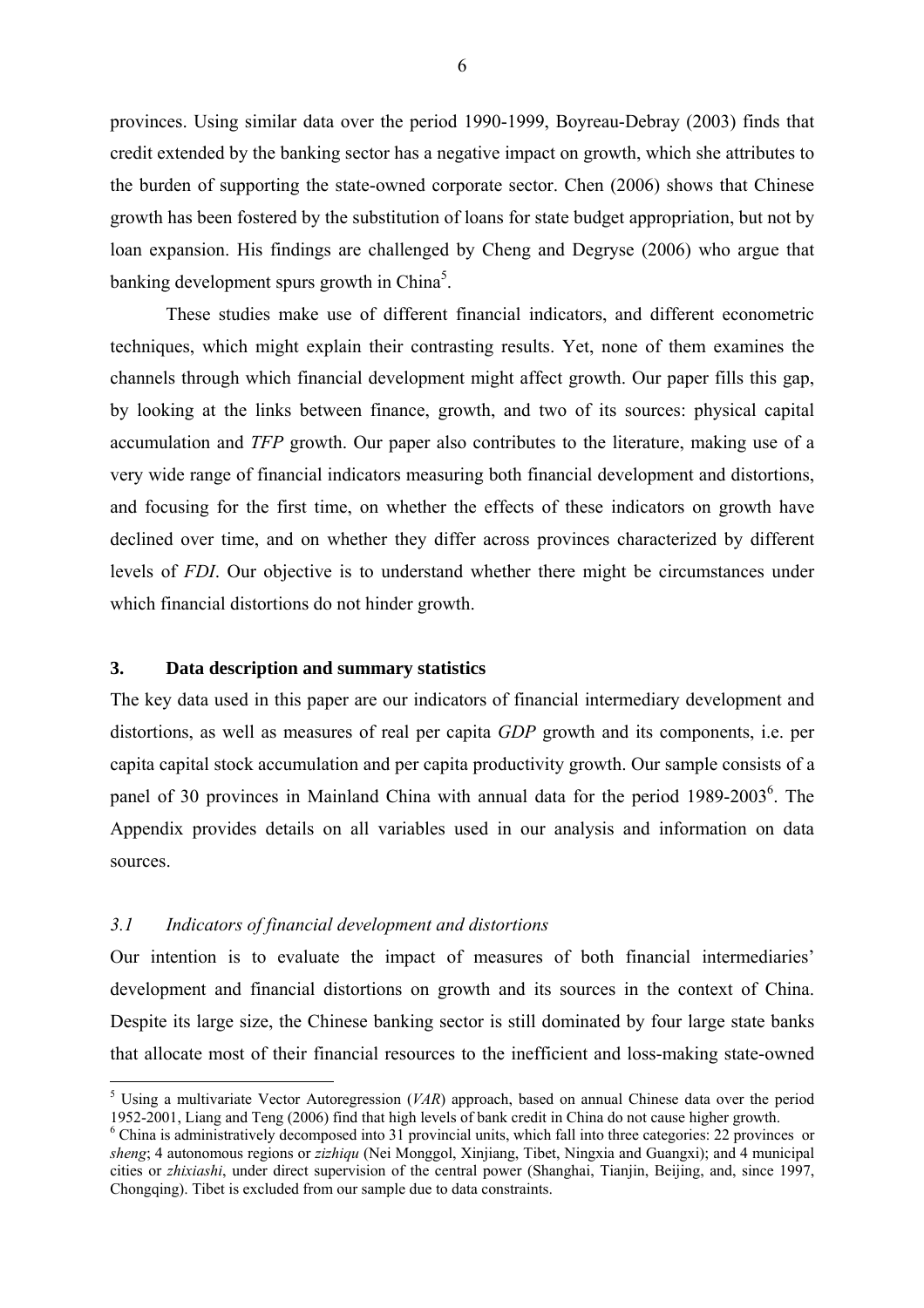enterprise sector (Boyreau-Debray, 2003). As such, the transition to a modern and profitoriented banking sector is far from being achieved.

A major challenge in this paper is therefore to disentangle between the effect of financial deepening and that of the distorting nature of the state-ruled banking sector. We go further than the indicators of financial development traditionally used in the literature, and rely on three families of indicators, intended to proxy for the development of the financial sector (Family 1), the misallocation of financial resources (Family 2), and the more modern and profit-oriented financial transactions (Family 3). The use of different measures focusing on different aspects of financial intermediation will allow us to account for both a size and a quality effect of the latter. To assess the robustness of our results, we will use several indicators within each family.

To evaluate the impact of the development of the financial sector, we will use three measures of financial depth (Family 1), one based on banks alone, and the other two on both bank and non-bank sources of private sector financing. More specifically, we will use the following three indicators:

- (1) The ratio of total bank loans to *GDP*, which measures banking sector size (*BANK*   $CREDIT$ <sup>7</sup>.
- (2) The ratio of total (bank and non-bank) loans to *GDP,* which measures the overall depth of the financial sector (*TOTAL CREDIT*).
- (3) The ratio of household savings deposited in financial intermediaries relative to *GDP*  $(SAVINGS)$ , which serves as a proxy of China's financial intermediary development<sup>8</sup>.

To evaluate the specific impact of misallocation of funds in the finance-growth nexus in China, we rely on the following three measures of the role of distortions induced by state interventionism in the financial sector (Family 2):

(4) The share of state-owned commercial banks in total bank credit (*SOCB CREDIT*  share). Chinese statistics do not provide any information on credit allocation between state and non-state enterprises. However, given that the state banks' primary function

 $\overline{a}$ 

<sup>&</sup>lt;sup>7</sup> Unlike past studies and following Beck et al. (2000), we carefully deflate those financial intermediary statistics, which are expressed as a ratio to *GDP*. Specifically, financial stock items are measured at the end of the period, while *GDP* is measured over the period. Simply dividing financial stock items by *GDP* can therefore produce misleading measures of financial development. This paper deflates end-of-year financial balance sheet items by end-of-year consumer price indices (*CPI*), and deflates the *GDP* series by the annual *CPI*. We then compute the average of the real financial balance sheet item in year *t* and *t*-1, and divide this average by real *GDP* measured in year  $t<sub>i</sub>$ .

<sup>&</sup>lt;sup>8</sup> This indicator excludes corporate deposits, which might be affected by the central government's credit policies. As argued by Chen (2006), households' deposits are based on households' own decisions, and are much less influenced by the central government's policies than loans.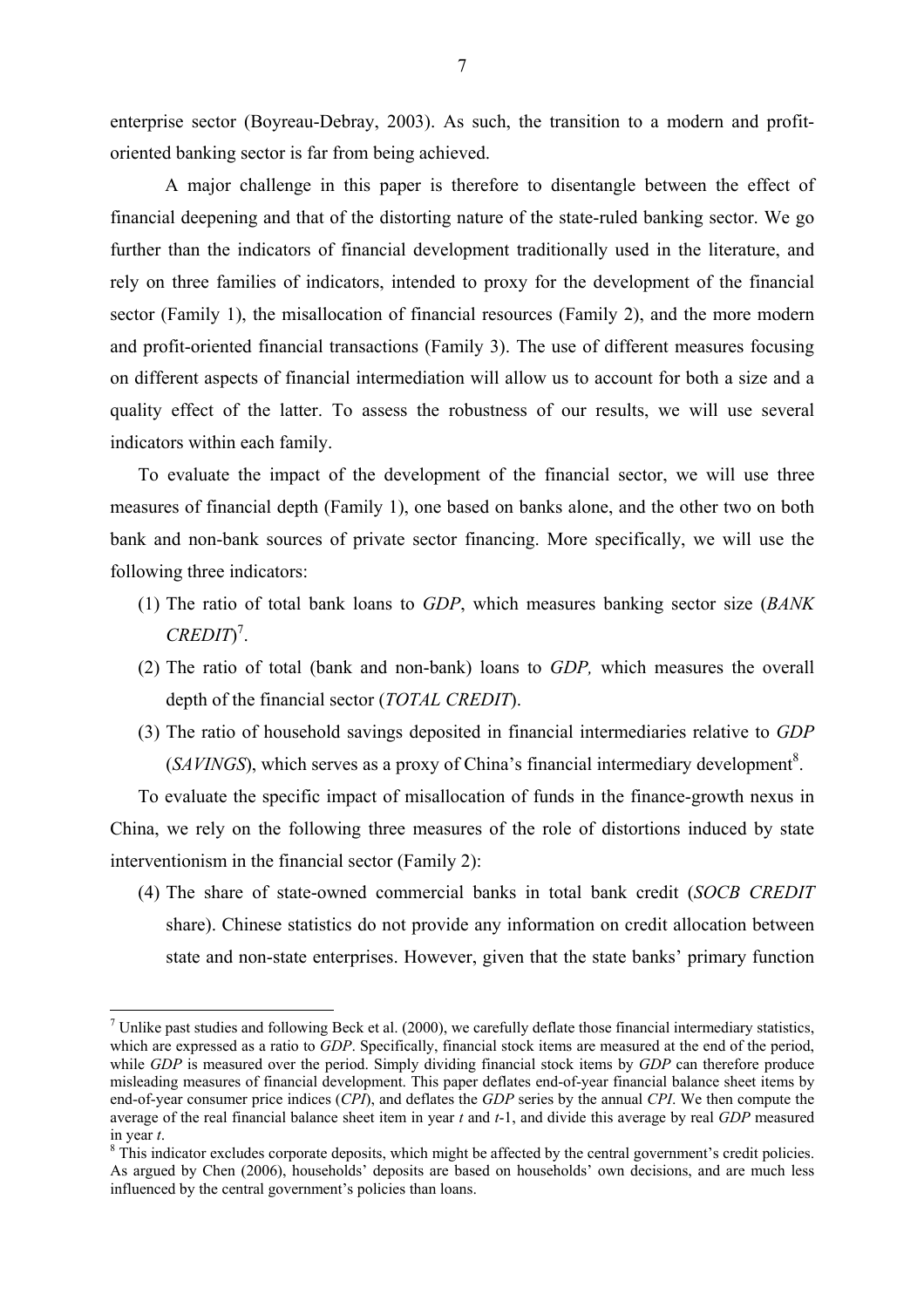is to channel savings to *SOE*s, the ratio of the *SOCB*s credit to total bank credit can be interpreted as a proxy for the credit channelled to the state-owned sector. For instance, conservative estimates suggest that in the late 1990s, 80 percent of the total amount of credit by the *SOCB*s was extended to the *SOE*s (Boyreau-Debray, 2003). Even with the recent emphasis on profit maximization and management responsibility, state banks may still favor the *SOE*s, with which they have a long customer history and which are more likely to be bailed out by the government than non-state enterprises in case of financial distress. In contrast, projects in the non-state sector are perceived as more risky because of higher information costs and moral hazard.

- (5) The ratio of state-owned commercial banks' credit to *GDP* (*SOCB CREDIT* to *GDP*).
- (6) The ratio of loans to deposits of the *SOCB*s (*CENTRAL*). This ratio captures another distortion of the Chinese banking sector, namely the interventionism of the Central Bank. It was previously used by Lardy (1998), Dayal-Gulati and Hussain (2002), and Boyreau-Debray (2003). In China, while the volume of deposits is determined by economic activity, the volume of lending is largely determined by policy objectives and is set through a credit plan, independently of the ability of branch banks in each region to finance the lending target from local deposits (Lardy, 1998). As pointed out by Boyreau-Debray (2003), some rapidly growing provinces could therefore have a low credit quota and be constrained in their lending relative to the rapid growth of their deposits. Alternatively, branch banks in slower growing regions could be assigned high quotas with insufficient local deposits to finance their lending: these provinces would therefore depend on the Central Bank to lend them additional funds. We follow the literature and consider the ratio of *SOCB* loans to deposits as a measure of the Central Bank's credit to local branch banks aimed at helping them to meet their lending quotas.

Our third family of indicators intends to proxy for the efficient use of capital in a context of widespread misallocation. We rely on information of the decomposition of fixed asset investment financing by source. This is typically broken into domestic loans, state budgetary appropriation, foreign investment, and self-raised funds<sup>9</sup>. In general, loans are considered a

 $\overline{a}$ 

<sup>&</sup>lt;sup>9</sup> Domestic loans include funds borrowed from domestic banks and non-bank financial institutions by local enterprises and institutions. State appropriation consists essentially of appropriation in the government budget earmarked for capital construction and infrastructure projects. Foreign investment refers to foreign funds in fixed assets, foreign funds borrowed and managed by the government or by individual units, as well as foreign funds in joint ventures. Self-raised funds include funds raised by various types of enterprises through non-state channels such as bonds, stocks, venture capital, and retained earnings. As the latter is the prevalent component of self-raised funds, we will refer hereafter to self-raised funds as retained earnings.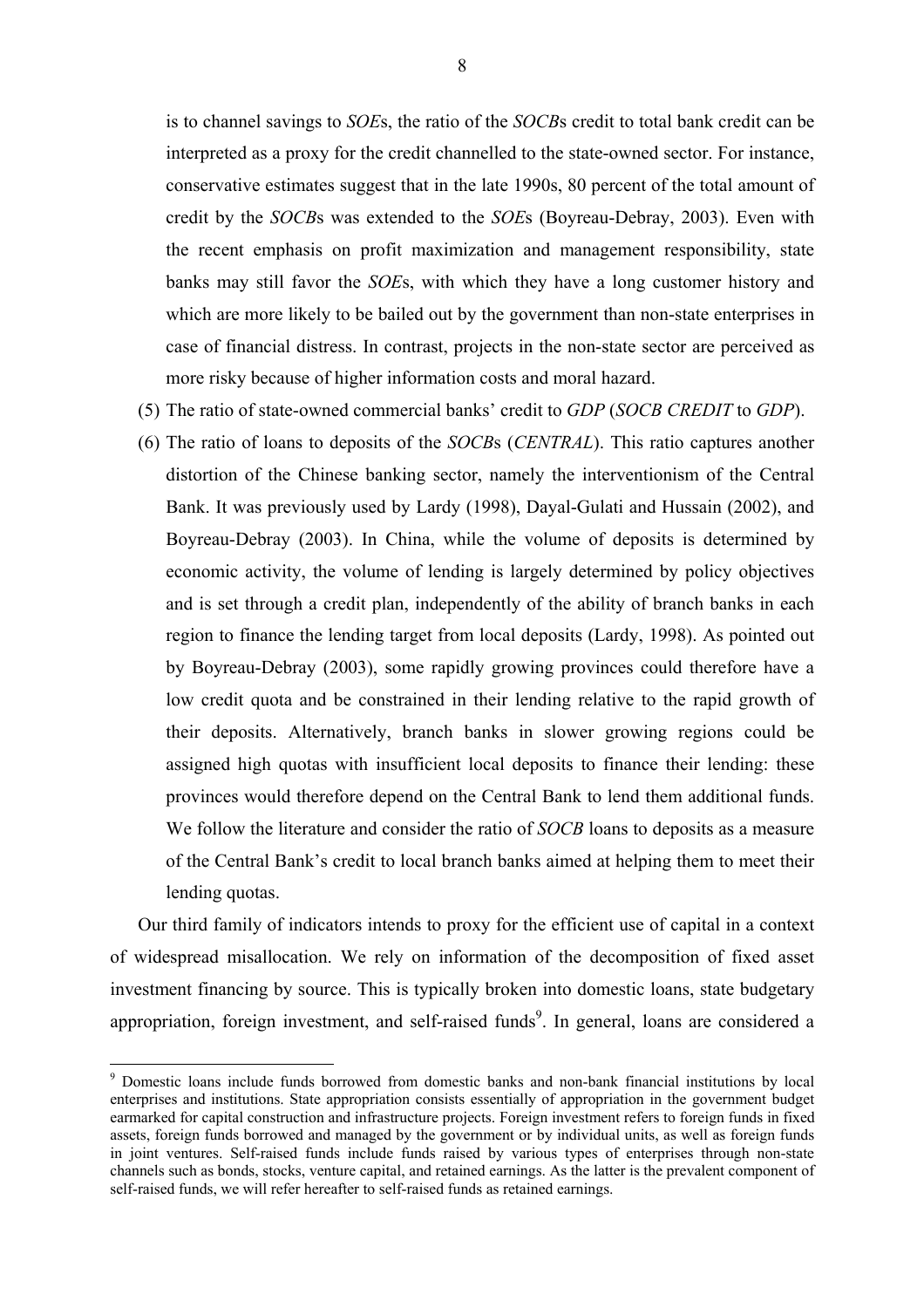more efficient means of resource distribution than state budget allocation. Unlike state budget appropriation, loans call in fact for payments of interest and principals, helping to harden enterprises' budget constraints, and promoting more efficient use of capital. Retained earnings may represent even harder budget constraints in a context of ineffectual decision-making and excessive investment. Both Liu and Li (2001) and Chen (2006) make use of these measures of fixed assets investment financing. The former find a significant relationship between growth and fixed asset investments financed by domestic loans and retained earnings, and the latter conclude that, while loan expansion did not directly contribute to growth, the substitution of loans for state budget appropriation did.

We construct the following two measures of market and profit-oriented financial transactions (Family 3):

- (7) The share of fixed asset investment financed by domestic loans relative to that financed by state budgetary appropriation (*LOANS* over *APPRO*).
- (8) The share of fixed asset investment financed by retained earnings (*RETAINED EARNINGS INVESTMENT*).

### *3.2 Indicators of economic growth and its sources*

 $\overline{a}$ 

Our investigation of the finance-growth nexus in China will assess the impact of our various indicators of financial development on real per capita *GDP* growth, capital accumulation, and productivity growth.

The rate of real per capita *GDP* growth (*GROWTH*) is computed as yearly growth of per capita *GDP* deflated by consumer prices. The growth rate of the per capita physical capital stock (*CAPITALGROWTH*) is computed using the perpetual inventory method. We follow Harberger's (1978) suggestion for deriving an initial estimate of the capital stock, which assumes that each province was at its steady-state capital-output ratio in 1974<sup>10</sup>. We then apply the perpetual inventory method with a depreciation rate  $(\delta)$  of five percent to compute capital stocks in later years. The capital stock  $(K_t)$  is therefore computed using the following formula:  $K_{t+1} = K_t + I_t - \delta K_t$ , where  $I_t$  represents real investment in fixed assets.

As in Beck et al. (2000), our measure of productivity growth (*TFPGROWTH*) builds on the neoclassical production function. We assume that this aggregate production function is common across provinces and time, so that aggregate output in province *i*, *Yi*, is given by the

 $10$  As argued by Beck et al. (2000), while this assumption is surely incorrect, it is better than assuming an initial capital stock of zero, which many researchers use. The initial stock is computed for the year 1974, the first year for which data on investment flows are available. Alternative measures of capital growth based on assuming an initial stock of zero produced similar results.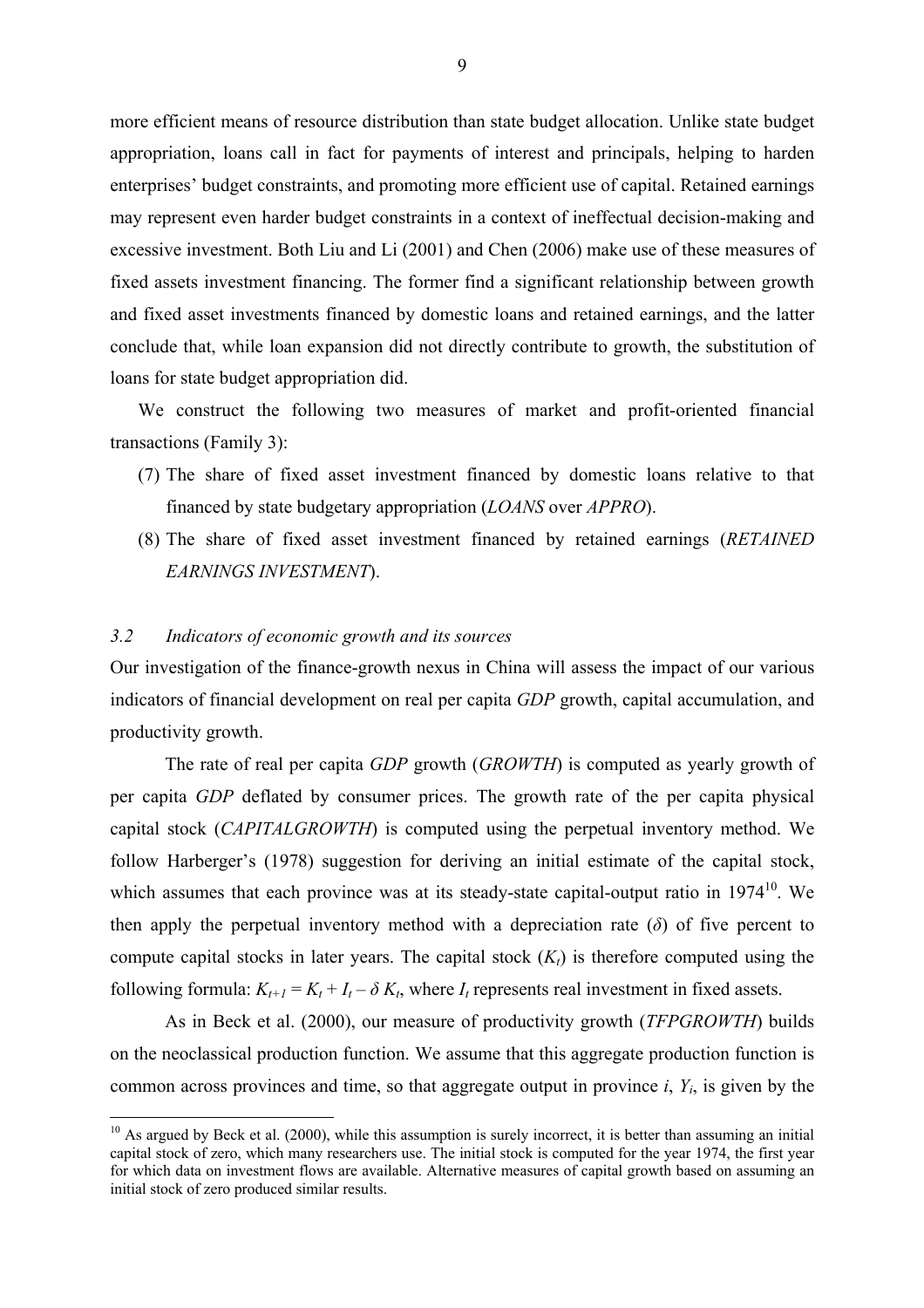following expression:  $Y_i = A_i K_i^{\alpha} L_i^{1-\alpha}$ , where *K* denotes the capital stock; *L*, labor; and *A*, the level of total factor productivity. We solve for the growth rate of per capita productivity by first dividing all terms in the production function by *L* to get per capita production. We then take logarithms and the time derivative. Finally, we rely on the ratio of compensation of employees to *GDP* at factor cost in the People's Republic of China from the national accounts and on input-output tables to set the capital share. The overall economy-wide share of labor is about 0.6 (Young, 2003). We therefore assume a capital share  $\alpha=0.4$  and solve for the growth rate of total factor productivity per capita, which leads to:

$$
TFPGROWTH = GROWTH - 0.4 * CAPITALGROWTH
$$
\n
$$
(1)
$$

# *3.3 Descriptive statistics and correlations*

The summary statistics of our variables are presented in Table 1a. Column (1) refers to the entire sample; columns (2) and (3) to the early (1989-1999) and late (2000-2003) periods, respectively; and columns (4) and (5), respectively to those province-year observations belonging to the three lower quartiles, and the highest quartile of the distribution of the *FDI*  stock to *GDP* ratio.

Comparing the early with the late period, we can observe no major differences in the growth rates of *GDP*, *TFP*, and capital stock. Yet, the later period is characterized by a much higher *GDP* per capita, with no major differences in the *FDI* inflows to *GDP* ratio. It is also interesting to note that the share of population with more than primary education increased from about 73 percent in the early years to 86 percent in the later years, that the inflation rate declined from 9.28 percent to 0.52 percent, and that the share of state entities in total fixed assets declined from 65 percent to 52 percent.

Coming to our financial indicators, the statistics suggest that financial depth, which was already high at the start of the period, further increased from 1989 to 2003: the ratio of total bank loans to *GDP* rose from 78 percent to 91 percent, while the ratio of total loans to *GDP* rose from 95 percent to 109 percent. State interventionism, on the other hand, declined, probably as a result of the financial reforms discussed in the previous Section. In particular, the share of *SOCB* credit in total bank credit declined from 68 percent to 59 percent, while the ratio of loans to deposits of the *SOCB*s declined from 112 percent to 77 percent. Surprisingly, the share of fixed assets investment financed by loans relative to that financed by state budget appropriation also declined over time, as did the share financed by retained earnings.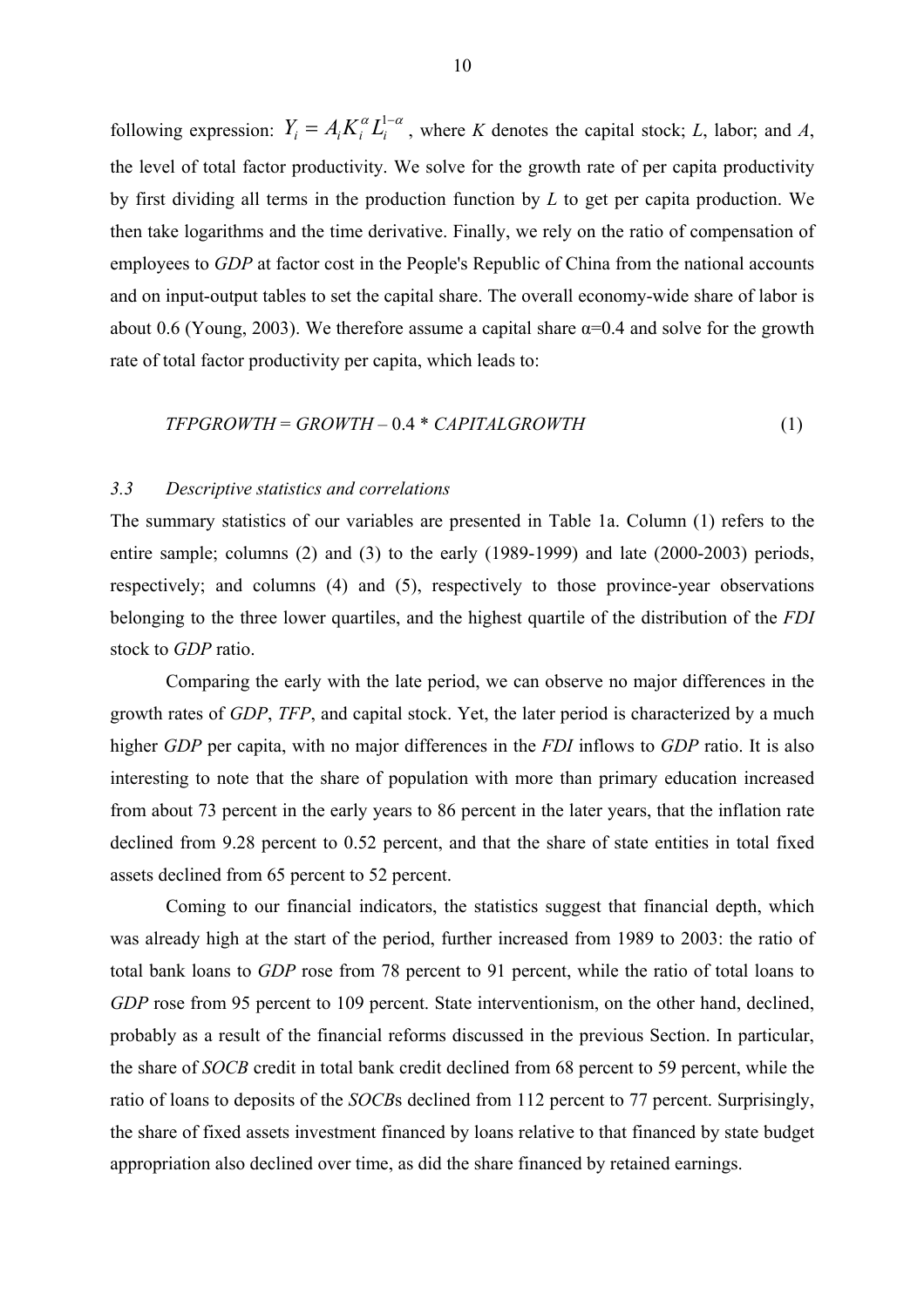Comparing the low and high-*FDI* province-year observations, we can see that the latter are characterized by higher *GDP*, *TFP*, and capital stock growth, by a higher level of *GDP*, degree of openness, percentage of educated people, and a lower share of state entities in total investment. The high-*FDI* regions also display a higher degree of financial depth, and a lower degree of state interventionism than their low-*FDI* counterparts. Finally, the share of fixed assets investment financed by loans relative to that financed by state budget appropriation is higher for high *FDI* recipients, while the share financed by retained earnings is slightly lower.

Table 1b presents the correlation matrix between our growth variables and our financial indicators. We can see that our Family 1 and Family 2 indicators are negatively related with *GDP* and *TFP* growth, as well as with physical capital accumulation, while the correlation between our Family 3 indicators, growth, and its sources is generally positive. In the Section that follows, we will provide formal evidence for the effects of our financial indicators on *GDP* and *TFP* growth, and capital accumulation. We will also investigate whether the relationship between our financial indicators, growth, and its sources has changed over time, and whether it differs across provinces with different *FDI* stock to *GDP* ratios.

#### **4. Baseline specification and empirical results**

This section presents an empirical analysis of the impact of our financial indicators on provincial economic growth and its sources. We first present our baseline growth equation, and discuss the conditioning information set that we use as well as our econometric methodology. We then present and discuss the results.

# *4.1 Empirical framework*

 $\overline{a}$ 

We use a cross-province time-series panel of data and employ dynamic panel techniques to estimate the relationship between finance and *GDP* growth, capital accumulation, and productivity growth<sup>11</sup>. Our baseline regression, which we initially estimate using a withingroups estimator, takes the following form:

$$
\Delta Y_{i,t} = \alpha + \beta \, FINANCE_{i,t} + \gamma \,CONTROL_{i,t} + \eta_i + \lambda_i + \varepsilon_{i,t} \tag{2}
$$

<sup>&</sup>lt;sup>11</sup> We rely on annual growth rate to maximize the number of observations. Our results were robust to using two year averages. The results based on the two year averages are not reported for brevity, but are available on request.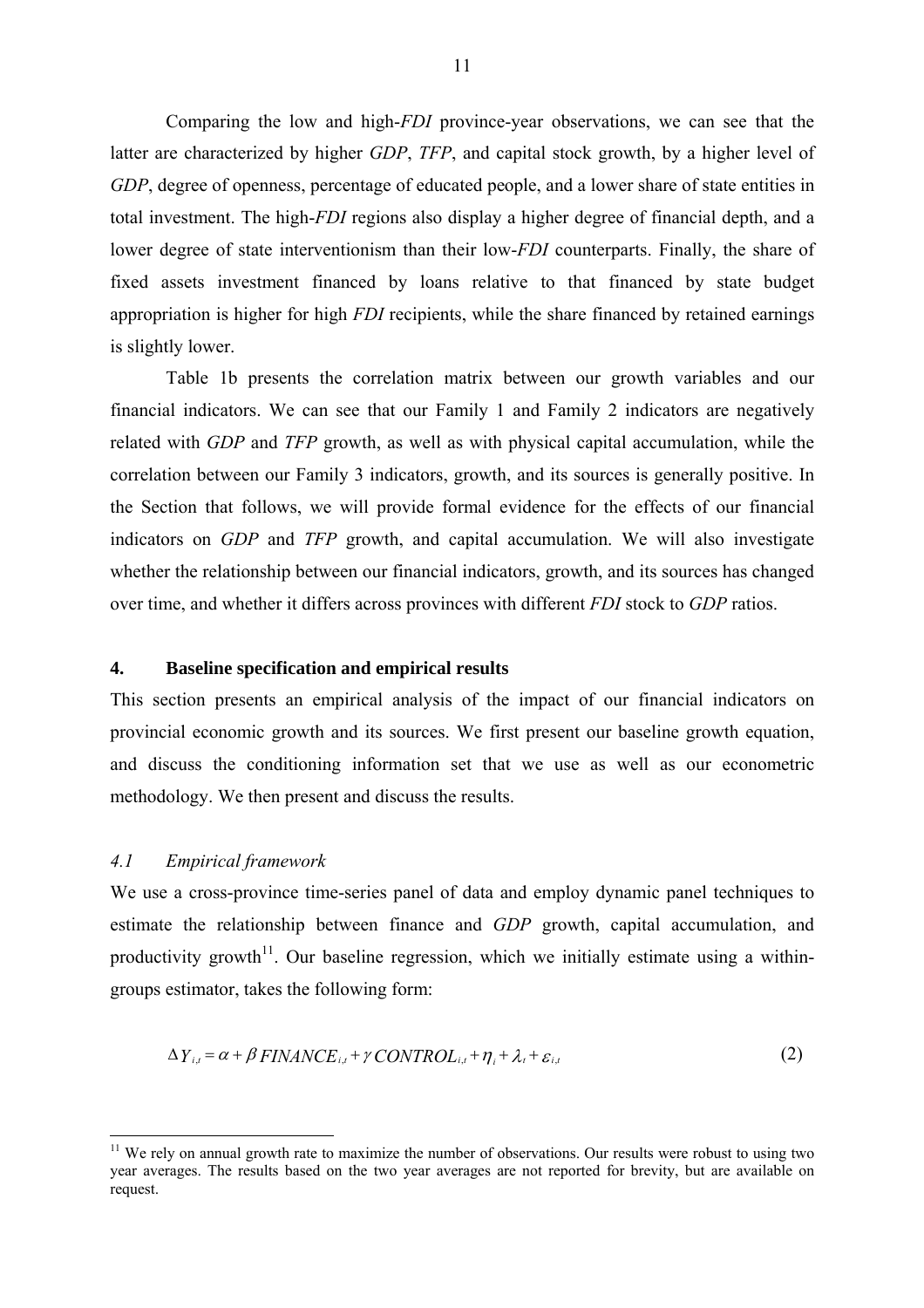where *i* indexes provinces, and *t*, time. *∆Y* is either *GROWTH*, *CAPITALGROWTH*, or *TFPGROWTH*. *FINANCE* represents in turn each of the eight indicators presented in Section 3.1 to proxy respectively for the size of the financial sector, its state-induced distorting nature, and its market driven functioning. *CONTROL* represents a vector of conditioning information that controls for other factors associated with economic growth, including lagged real per capita *GDP*<sup>12</sup>. Provincial fixed effects and time fixed effects are denoted by  $\eta_i$  and  $\lambda_t$ respectively and,  $\varepsilon_{i,t}$  is an idiosyncratic error term.

Equation (2) confronts us with some econometric issues. First, particularly in the regression for real *GDP* per capita growth, introducing the lagged dependent variable among the regressors together with fixed individual effects renders the within-groups estimator biased and inconsistent even if  $\varepsilon$ <sub>*it*</sub> is not serially correlated, as the lagged dependent variable is correlated with the error term<sup>13</sup>. Second, in all specifications, most of the explanatory variables can be expected to be endogenously determined. We thus need to control for the endogeneity arising both from the dynamic specification of the equation and from reverse causation. In order to do so, we rely on the system Generalized-Method-of-Moments (*GMM*) panel estimator, proposed by Arellano and Bond (1991) and Blundell and Bond (1998)<sup>14</sup>. The basic idea of the *GMM* system estimator is to rely on a system combining Equation (2) in levels and in first-difference. First-differencing allows us to control for the fixed effects. In order to control for the possible endogeneity of the regressors, we use once lagged firstdifferences of the regressors as instruments in the level equation, and twice or more lagged levels of the regressors as instruments in the first-difference equation. The inclusion of the regression in levels in addition to that in first-differences helps to cope with weak-instrument biases<sup>15</sup>.

The consistency of the *GMM* estimator depends on the validity of the assumption that  $\varepsilon$ <sub>*i*t</sub> does not exhibit serial correlation and on the validity of the instruments. We use two tests proposed by Arellano and Bond (1991) to test for these assumptions: the *J* statistic and the test for second order serial correlation of the residuals (*m2*). The former is the Sargan/Hansen

 $\overline{a}$ 

<sup>&</sup>lt;sup>12</sup> All regressors are expressed in logarithms.

<sup>&</sup>lt;sup>13</sup> This bias is generally referred to as the Nickell (1981) bias. Nickell (1981) derives a formula for this bias (when there are no exogenous regressors), showing that it approaches 0 as the sample size tends to infinity. The

<sup>&</sup>lt;sup>14</sup> See Beck et al. (2000) for a complete discussion of the advantages and limitations of *GMM* estimators.<br><sup>15</sup> Specifically, Blundell and Bond (1998) show that the instruments used with the standard first-differenced GMM estimator (i.e. the endogenous variables lagged two or more periods) become less informative in autoregressive models with persistent series, and in models where the variance of the fixed effects is particularly high relative to the variance of the transitory shocks. All our results were robust to using the simple firstdifference GMM estimator rather than the system-GMM.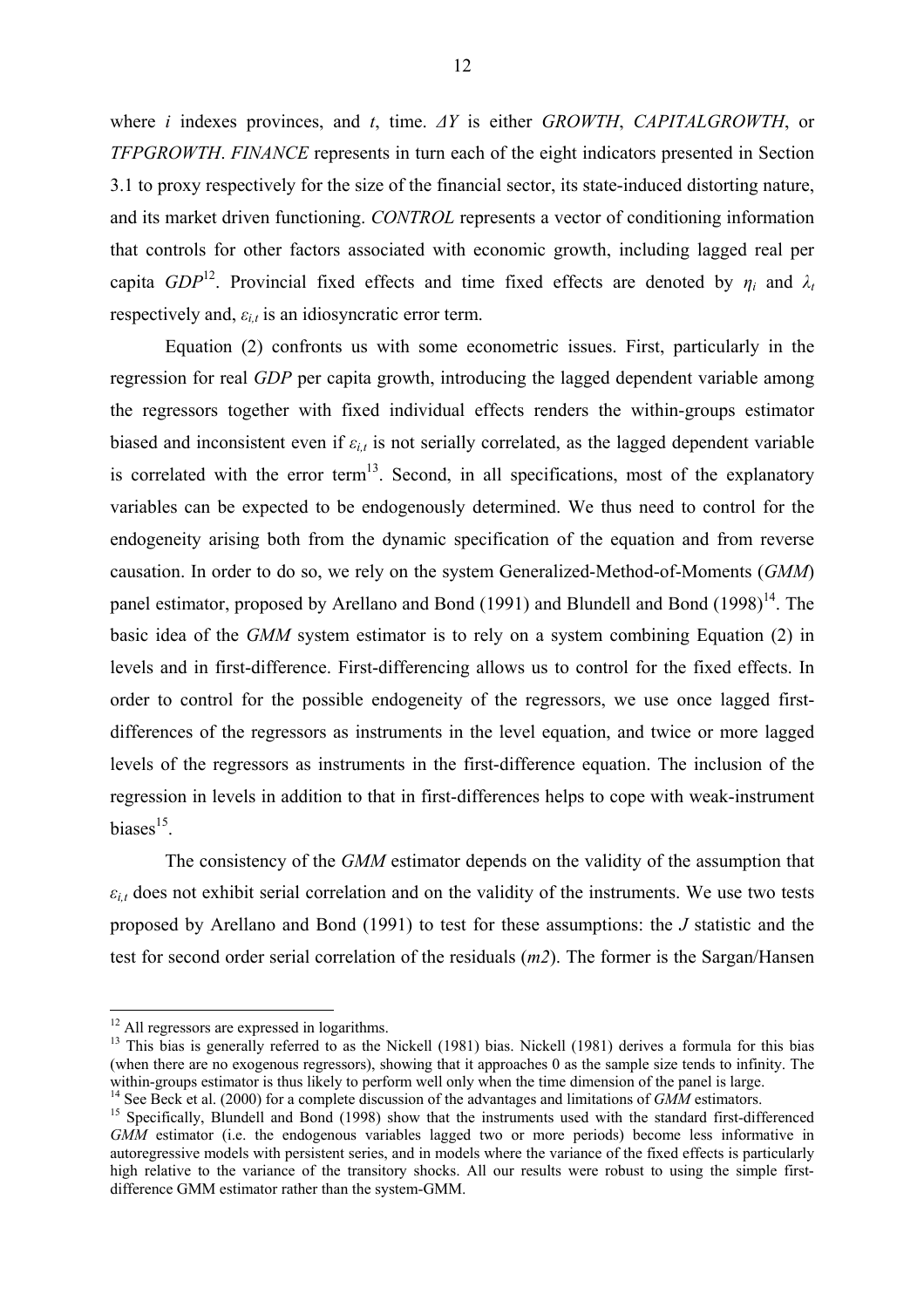test for overidentifying restrictions, asymptotically distributed as a chi-square with degrees of freedom equal to the number of instruments less the number of parameters, under the null of instrument validity<sup>16</sup>. The  $m^2$  test is asymptotically distributed as a standard normal under the null of no second-order serial correlation, and provides a further check on the specification of the model and on the legitimacy of variables dated *t*-2 as instruments. Failure to reject the null hypotheses of both tests gives support to our model.

### *4.2 Control variables (conditioning information sets)*

The vector of control variables, *CONTROL,* is defined according to the augmented Solow model as proposed by Mankiw, Romer, and Weil (1992). The logarithm of lagged real per capita *GDP* is included to control for convergence. We also introduce the share of population with more than primary schooling as a proxy for human capital (*EDUCATION*). The following five additional policy variables that have been identified in the empirical growth literature as being correlated with growth performance across countries (Barro 1991; Easterly, Loayza, and Montiel 1997) are also included: government expenditure over *GDP* as an indicator of government size (*GOVSIZE*); the rate of inflation based on the Consumer Price Index *(CPI)*; trade as a share of *GDP* (*TRADEOPENNESS*) and *FDI* inflows as share of *GDP* (*FDI*), to capture the degree of openness of the economy; and the share of state entities in total investment (*STATE ENTITIES*) as an indicator of low progress in reform.

# *4.3 Regression results*

 $\overline{a}$ 

Tables 2 and 3 report estimates of Equation (2) where *∆Yi,t* is the real per capita *GDP* growth rate (*GROWTH<sub>i,t</sub>*). In Table 2, the within-groups estimator is used<sup>17</sup>, and in Table 3, the system *GMM* estimator. In both Tables, the results show a statistically and economically significant relationship between our financial indicators and economic growth. Specifically, our Family 1 indicators all attract a negative coefficient, suggesting that financial depth is negatively associated with growth. To assess the economic magnitude of this association, let us consider a province moving from the  $25<sup>th</sup>$  percentile of the distribution of the ratio of bank loans to *GDP* (58.1 percent) to the  $75<sup>th</sup>$  percentile (96.8 percent). Using the coefficient in Table 2, this province would experience a decline in growth of 2.04 percentage points, which is an economically significant number. These findings contrast with the typical conclusion of

<sup>&</sup>lt;sup>16</sup> It should be noted that when panels with a short cross-sectional dimension are used, the Sargan/Hansen test has low power.

 $17$  The error structure is assumed to be heteroskedastic and possibly autocorrelated up to one lag. We therefore report Newey-West standard errors that allow for an *AR(1)* process in the error term.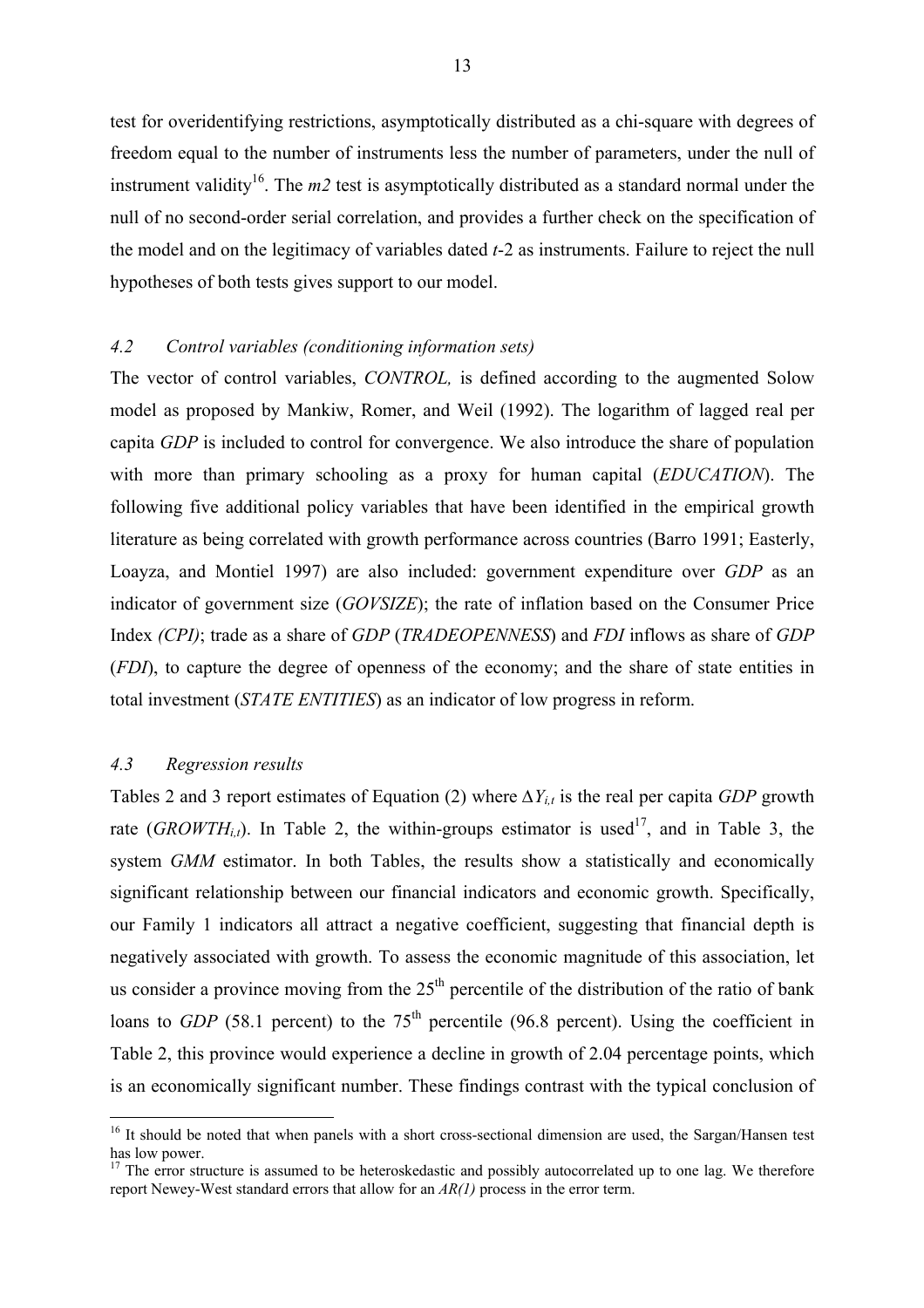most cross-country studies that analyzed the finance-growth nexus, finding a positive link between financial depth and growth. They can be explained by policies, which have promoted inefficient allocation of savings, ensuring a high level of loans to *GDP* in lower growing interior provinces. These policies can be explained by the fact that the state's main objective is not to maximize efficiency. In particular, it might channel capital to poor regions, with the aim of reducing poverty (Boyreau-Debray, 2003; Boyreau-Debray and Wei, 2005).

Our Family 2 indicators are also negatively associated with growth, probably due to the inefficient allocation of savings by the state-banking sector, as well as to the fact that state-owned banks mainly support the relatively inefficient state-owned sector. As argued by Boyreau-Debray and Wei (2005), the state typically channels capital (through state-owned banks) to the inefficient *SOEs*, in order to avoid the unemployment consequences that would follow from *SOE* bankruptcy. Focusing on the ratio of state-owned banks' credit to *GDP* and using the coefficients in Table 2, a province moving from the  $25<sup>th</sup>$  percentile of the distribution of state-owned banks' credit to *GDP* (45.8 percent) to the  $75<sup>th</sup>$  percentile (78.3) percent) would experience a 4.13 percentage point decline in growth, which is once again economically significant.

Finally, our Family 3 indicators generally display positive coefficients, suggesting that a higher use of more market and profit-oriented financial transactions (such as loans relative to state budget appropriation, and self-raised funds) promotes growth. For instance, based on Table 2, a province moving from the  $25<sup>th</sup>$  percentile of the distribution of the share of fixed investment financed by retained earnings  $(41.1 \text{ percent})$  to the  $75^{\text{th}}$  percentile (52.8 percent) would benefit of an increase in growth of 0.80 percentage points.

The variables in the conditioning information set also have the expected signs. Lagged *GDP* per capita attracts a negative and significant coefficient, indicating a process of convergence. Our proxy for human capital accumulation generally attracts a positive and significant coefficient. Finally, among our policy indicators, the share of state entities in total investment enters as a negative determinant of economic growth, while our proxies for the degree of openness (trade and *FDI* share of *GDP*) have a positive impact on economic growth.

In Table 3, the Hansen/Sargan-test of overidentifying restrictions indicates that the orthogonality conditions cannot be rejected at the five percent level, and the *m2* test for the second order autocorrelation of the first-differenced residuals suggests that the error term is not serially correlated. Thus, we do not reject the null hypothesis that the instruments are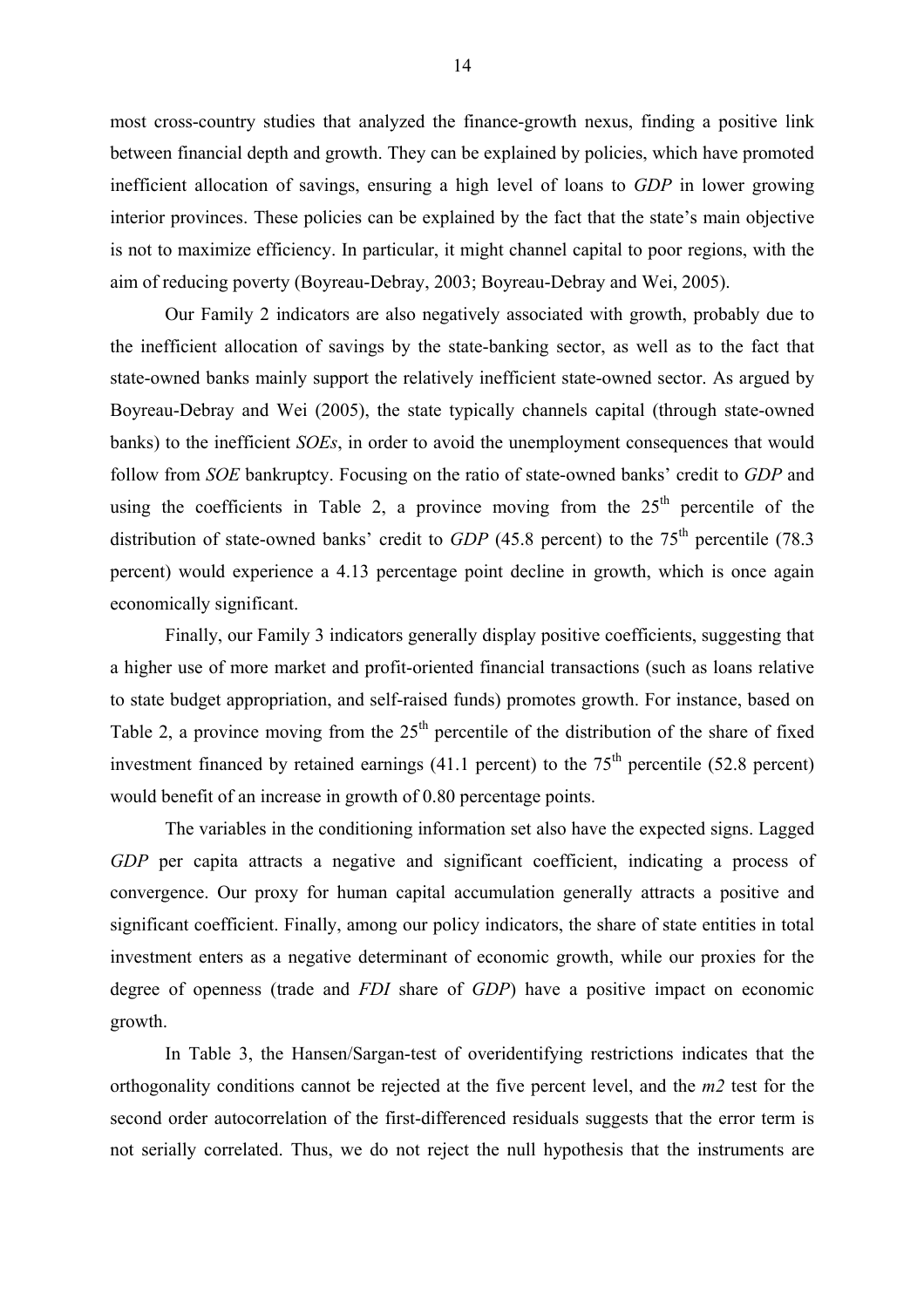appropriate. The strong link between finance and growth does not appear to be driven by simultaneity bias.

Tables 4 and 5 present the within-groups and GMM estimates relative to physical capital accumulation, and Tables 6 and 7, those relative to  $TFP$  growth<sup>18</sup>. Both Tables 4 and 5 show that like in the case of real *GDP* growth, all our Family 1 and Family 2 indicators are negatively associated with physical capital accumulation. Thus, contrary to Beck et al. (2000), financial intermediary development indicators do have a significant impact on capital accumulation. This can be seen as evidence that the inefficient allocation of saving hampers capital accumulation, probably because the private firms, which have more potential to invest, are unable to obtain funds. Coming to our Family 3 indicators, we can see that the share of total investment in fixed assets financed by retained earnings has a significant effect on capital accumulation, although this effect only appears when GMM is used in estimation.

We obtain similar results for productivity growth (Tables 6 and 7): in this case, however, the coefficients associated with our Family 3 indicators are all positive and statistically significant. These results point to the fact that the positive impact of market and profit-oriented financial transactions on economic growth mainly operates through enhanced efficiency, while the negative impact of other financial indicators seems to work both through lower returns and capital constraints.

Our results so far indicate that financial distortions do represent an impediment to economic growth. But what can then explain the phenomenal growth characterizing the Chinese economy? We attempt to answer this question by looking first at whether the negative relationship between finance and growth has become weaker over time, as a consequence of the banking sector reforms, and then by trying to determine whether there are circumstances under which financial distortions might not be an impediment to economic growth after all.

# **5. Evolution over time and** *FDI* **contingency of the finance-growth relationship**

#### *5.1 Evolution over time*

 $\overline{a}$ 

As we discussed in Section 2.1, since the beginning of the economic reform, China has experienced a fundamental change with regard to the means of allocating financial resources. Major banking reforms were initiated in 1994, and a further impulse for changes in the

<sup>&</sup>lt;sup>18</sup> Since the province of Chongqing was only created in 1997, it was not possible to compute its capital stock. As such, only 29 provinces are used in the capital stock and *TFP* growth equations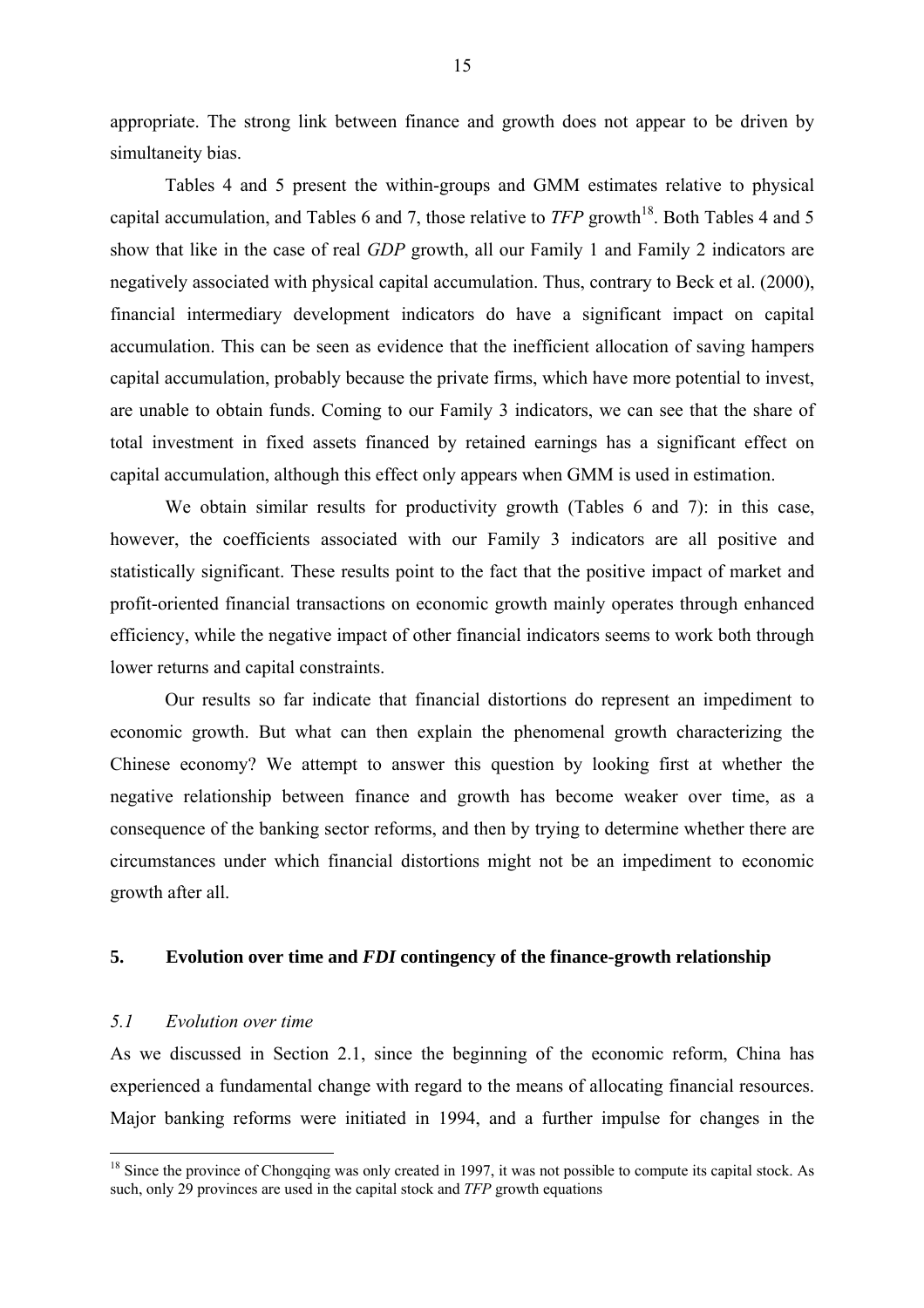banking sector came about with China's entry in the *WTO* in 2001. Consequently, as shown in Table 1a, state interventionism has significantly declined in the latest years of our sample. However, although these changes in banking policy are important, serious banking sector problems remain. It is therefore of primary interest to investigate whether the relationship between finance and economic growth has evolved over the period of reform. We would expect that the rationalization and introduction of market driven practices in the final years of our sample would mitigate the problem of misallocation of funds, and therefore reduce the estimated negative impact of our indicators of financial development and state interference on growth. We also anticipate that reforms will reduce the differences between the various sources of financing in terms of returns to investment. In a context of widespread efficiency, there is in fact no reason to expect higher effects on growth of investment financed by loans, state appropriation, or retained earnings. Returns to investment financed with different sources should converge and equalize in parallel with financial system reforms, so that our indicators of market driven finance would lose their relevance over time. In order to test these hypotheses, we estimate the following variant of Equation (2):

$$
\Delta Y_{i,t} = \alpha + \beta_1 FINANCE_{i,t} + \beta_2 FINANCE_{i,t} * LATE_t + \gamma CONTROL_{i,t} + \eta_i + \lambda_i + \varepsilon_{i,t}
$$
\n(3)

where  $LATE<sub>t</sub>$  represents a dummy equal to 1 in 2000, 2001, 2002, and 2003, and 0 otherwise. If the estimated negative impact of our indicators of financial development and state interference on growth is indeed reduced in the later years of our sample, and the positive impact of our indicators of market driven finance is mitigated, then we should observe a positive and significant β*<sup>2</sup>* coefficient for our Family 1 and 2 indicators, and a negative and significant β*<sup>2</sup>* coefficient for Family 3 indicators (together with a negative β*1* coefficient for Family 1 and 2 indicators, and a positive β*1* coefficient for Family 3 indicators).

 The estimates of Equation (3) for *GDP* growth, capital accumulation, and *TFP* growth are presented respectively in Tables 8, 9, and 10. To save space, we only present the *GMM* estimates: all results were, however, robust to using the within-groups estimator. Tables 8 and 10 show that the coefficients associated with Family 1 financial indicators are negatively and precisely determined, while the interactions between the indicators and the *LATE* dummy are generally positive and statistically significant. This suggests that the negative effect of most Family 1 financial indicators on *GDP* and *TFP* growth became weaker over the final years of our sample (2000-2003), possibly due to the financial system reforms, which reduced the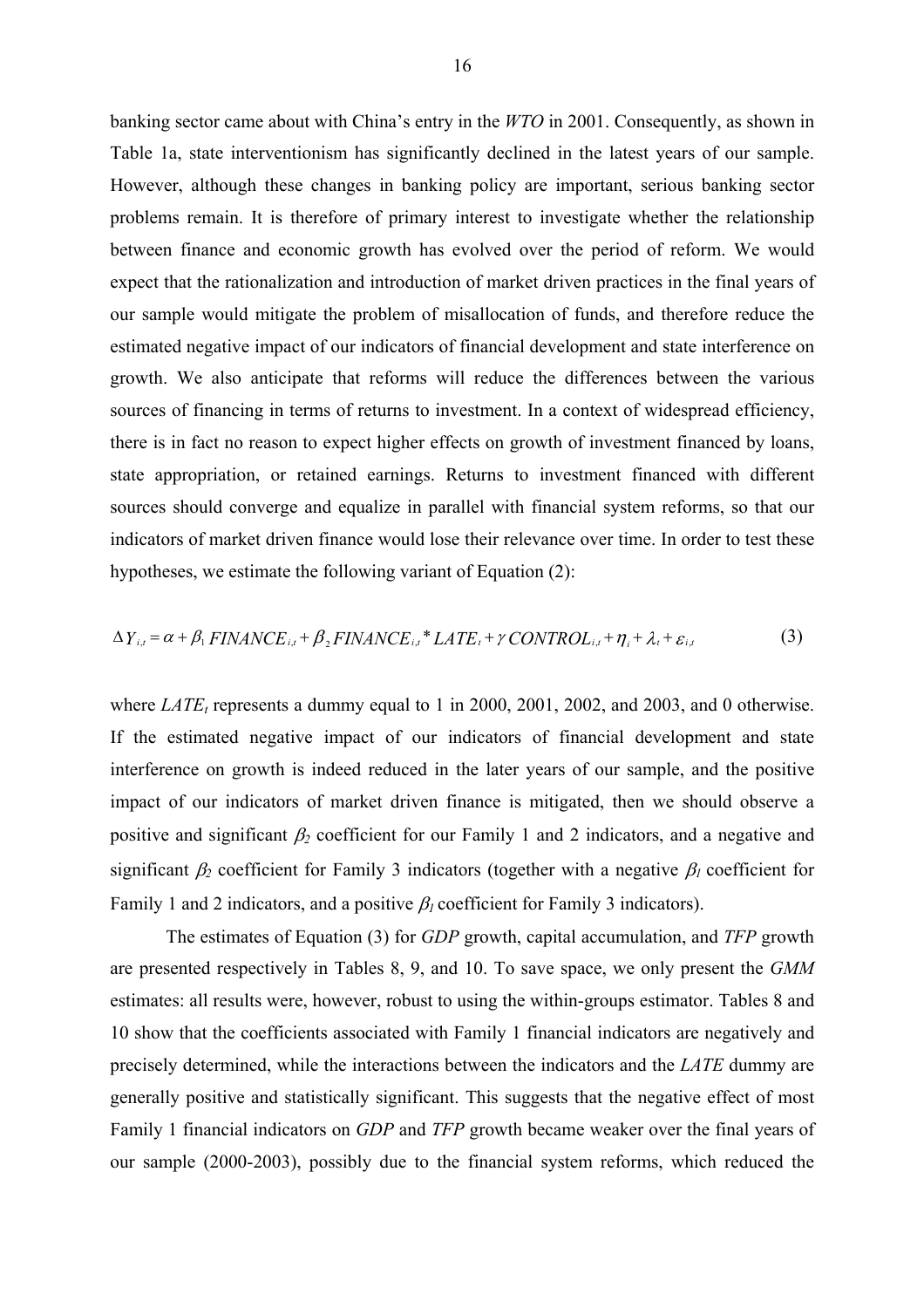system's inefficiencies. In a number of cases, summing the coefficients on the financial depth indicators and that on the same indicators interacted with the dummy gives a positive number: this shows that financial depth became positively associated with *GDP* and *TFP* growth after 2000. For instance, focusing on Table 8 and summing the coefficients on *BANK CREDIT*, and its interaction with the *LATE* dummy, yields 0.08, which can be interpreted as the coefficient on *BANK CREDIT* in the latest years of the sample (2000-2003). This number suggests that if a province were to move from the 25<sup>th</sup> percentile of the 2000-2003 distribution of *BANK CREDIT* (0.66) to the 75<sup>th</sup> percentile (1.03), it would experience a rise in *GDP* growth of 0.36 percentage points.

Table 9 reports the regressions for capital accumulation: the relationship between our Family 1 financial indicators and capital accumulation did not significantly change over time. This can be explained by the fact that a more efficient financial system led to a rationalization of investment behavior, and not to an increase in capital accumulation. Rawski (2006) documents China's traditional reliance on "extensive" growth achieved by adding more resources to the production process, rather than "intensive" growth based on higher productivity. Officially managed investments typically generate low returns, and the overall investment picture in China reveals a surprising persistence of Soviet-style outcomes. Vigorous reform efforts are expected to increase investment returns and address the problems of ineffectual decision-making (Von Pfeil, 2004). As such, financial system reforms should help mitigating the Soviet-style seasonality pattern in investment spending and reduce excessive investment.

The negative effects of most of our Family 2 indicators on *GDP*, *TFP*, and capital stock growth appears to generally have declined or been reversed over time, although not all indicators are associated with a positive and significant  $\beta_2$  coefficient.

Coming to our Family 3 indicators, all Tables show that their positive effect on *GDP* and *TFP* growth, and physical capital accumulation, declined over time (the interaction terms attract negative and precisely determined coefficients), and in some cases became insignificantly different from zero. This can be explained by the fact that as the banking system became more efficient, it started to positively affect growth and its sources, reducing the difference in terms of effects on growth of the alternative forms of financing such as retained earnings.

Financial distortions have therefore declined over time, hindering growth to a lower extent. Yet, China's growth has been phenomenal not only after 2000, but since 1979, when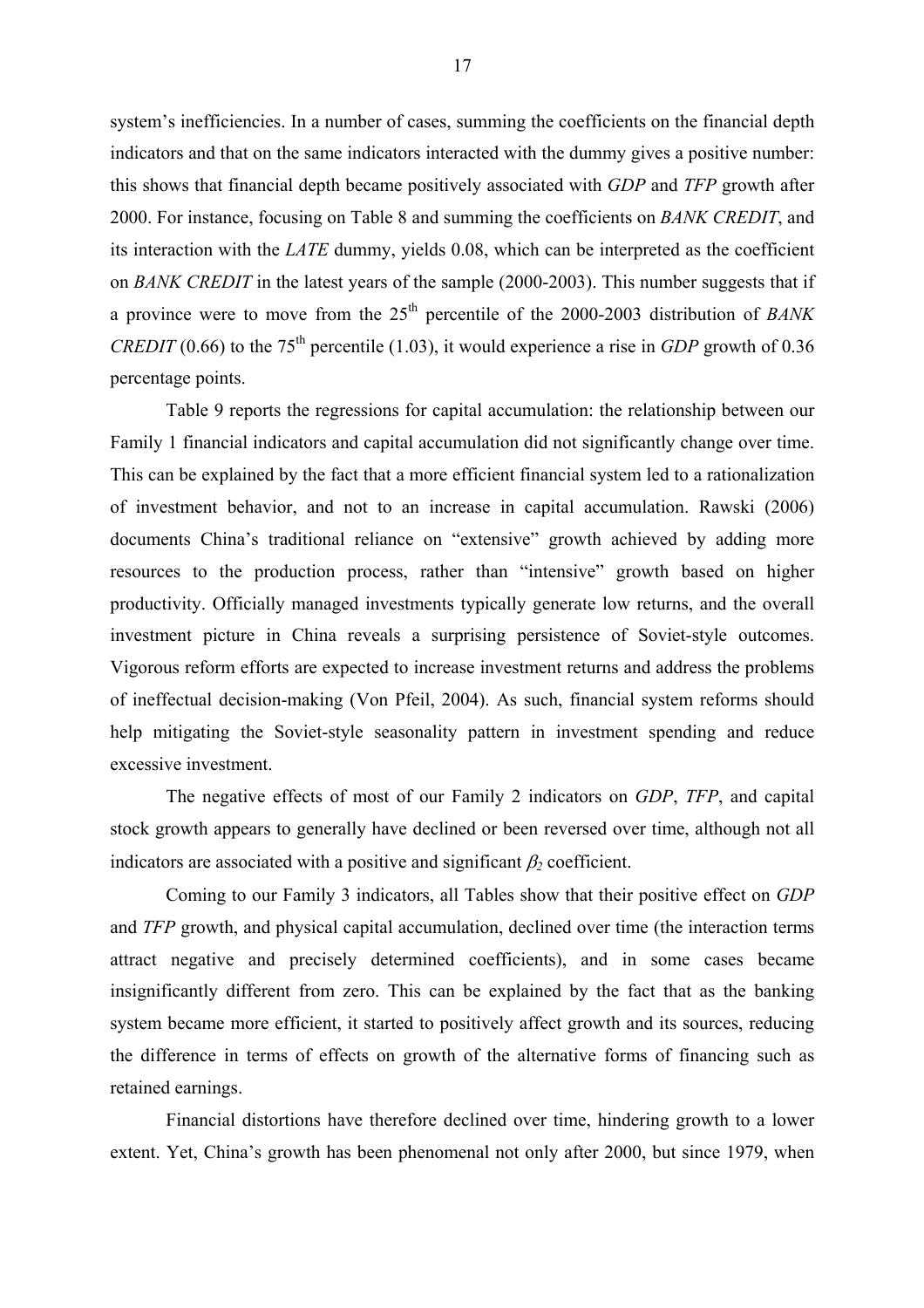financial distortions were still severe. So what can explain the co-existence between this sustained growth and strong financial distortions?

# *5.2 FDI contingent Finance-Growth relation*

 $\overline{a}$ 

We now investigate whether the sensitivity of economic performance to financial intermediation depends on the stock of *FDI* (relative to *GDP*) in each province. The motivation of this contingency analysis is rooted in the claim by Huang (2003) that private Chinese enterprises may look for foreign investors, being constrained in their activity due to distortions in the state-dominated financial system. In particular, as we discussed in Section 2.1, most of the *SOCB*s' credit goes to *SOE*s, and banks typically impose stricter scrutiny criteria and collateral requirements on private firms compared to other firms (financial bias). The problem was exacerbated prior to 2004 due to the fact that China's Constitution did not commit to the protection of property rights of private firms (legal bias). Establishing jointventures with foreign firms may allow private firms to bypass both the financial bias (by using foreign firms as sources of finance) and the legal bias (by accessing the superior legal protection and regulatory treatment granted to foreign firms $1^{19}$ .

Our aim is to determine whether in the presence of *FDI*, financial distortions may cease to be an impediment to economic growth. We conduct a straightforward test of this hypothesis, introducing interaction terms of our indicators of financial intermediation, with the logarithm of the stock of *FDI* to *GDP* (*FDISTOCK/GDP*) in each province<sup>20</sup>. We therefore estimate the following Equation:

$$
\Delta Y_{i,t} = \alpha + \beta_1 FINANCE_{i,t} + \beta_2 FINANCE_{i,t} * \left( \frac{FDISTOCK_{i,t}}{GDP_{i,t}} \right) + \gamma CONTROL_{i,t} + \eta_i + \lambda_t + \varepsilon_{i,t}
$$
\n(4)

A positive  $\beta_2$  coefficient for Family 1 and 2 financial indicators, and a negative  $\beta_2$ coefficient for Family 3 indicators (together with a negative β*1* coefficient for Family 1 and 2 indicators, and a positive β*1* coefficient for Family 3 indicators) would suggest that the higher the *FDI* in each region, the lower the constraints related to the misallocation of finance, and

<sup>&</sup>lt;sup>19</sup> Prior to 1999, private firms were also banned from exporting directly, while foreign-invested firms were granted automatic trading licenses within their lines of business. Establishing joint-ventures with foreign firms made it therefore easier for private firms to enter export markets.

<sup>20</sup> We use the stock of *FDI* to *GDP* ratio as an interaction term, instead of the ratio of *FDI* inflows to *GDP*, since the former indicator is likely to better capture the overall presence of foreign firms in each province. Our results were generally robust to using the ratio of *FDI* inflows to *GDP* as an interaction term.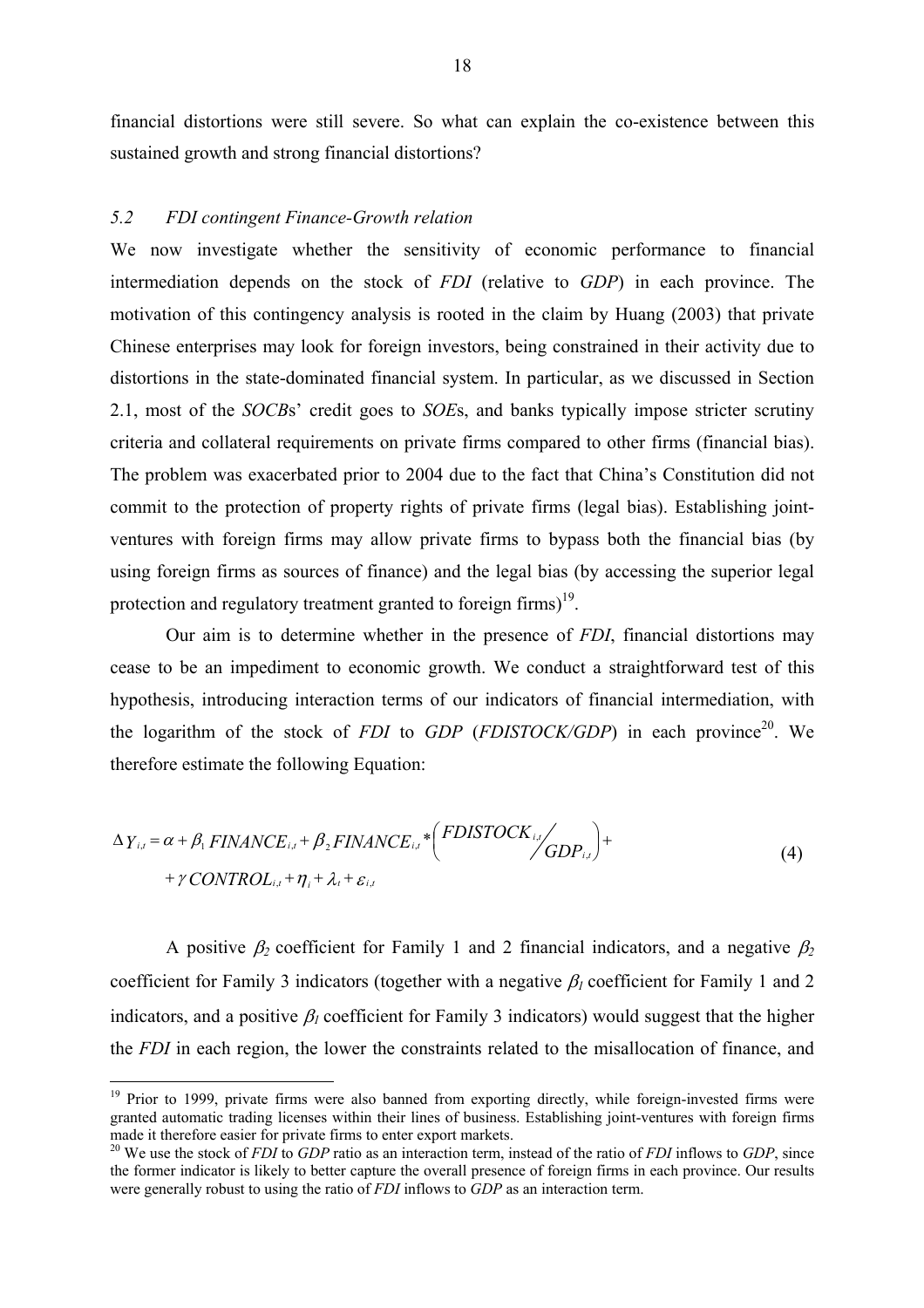the less the heterogeneity in terms of returns to investment depending on financing sources, which would confirm Huang (2003)'s claim.

The estimates of Equation (4) for *GDP* growth, capital accumulation, and *TFP* growth are presented in Tables 11, 12, and 13, respectively. The results suggest that provinces characterized by higher *FDI* stocks relative to *GDP* tend to suffer less from the negative effects of Family 2 indicators on *GDP*, capital, and *TFP* growth. For instance, the results in Table 11, show that for a province with an *FDI* stock to *GDP* ratio of 10.05 (the sample mean less one third the sample standard deviation), an increase in the *SOCB CREDIT* share by one standard deviation (0.128) is correlated with a 0.42 percent decline in real per capita *GDP* growth. For a province with an *FDI* stock to *GDP* ratio twice as large, the same increase in *SOCB CREDIT* is correlated with a 0.19 percent decline in *GDP* growth. It is also possible to calculate threshold levels for the stock of *FDI* relative to *GDP* above which *SOCB* credit starts having a positive effect on economic growth. This can be done by calculating the derivative of Equation (4) with respect to the relevant financial indicator (in this case the *SOCB* credit share) and setting it to 0, which, using the estimates in Table 11, yields:

$$
\frac{\Delta GROWTH_u}{\Delta SOB \text{ CREDIT SHARE}_u} = -0.93 + 0.026 * \frac{FDI \text{ STOCK}_u}{GDP_u} = 0
$$

The threshold level of the *FDI* stock to *GDP* ratio is therefore 3.58. Since the ratio is expressed in logarithms, this result implies that the share of *SOCB* credit will have a positive effect on growth in provinces where the *FDI* stock to *GDP* ratio is above 35.76 percent in a given year. In our data set, 81 province-year observations out of a total of 450 satisfy this threshold value<sup>21</sup>. These findings support the view that *FDI* may be used as a way to bypass the inefficiencies of the local banking sector (Huang, 2003). In particular, private firms, for whom it is difficult to obtain loans from state banks, may use foreign joint ventures as a way to acquire needed capital.

Similar results are observed for the effects of our Family 1 indicators on *TFP* growth, but not for *GDP* and capital growth<sup>22</sup>. Coming to our Family 3 indicators, we find that the

 $\overline{a}$ 

<sup>21</sup> Focusing on the average *FDI* stock to *GDP* ratio for all our provinces, the following 6 provinces (out of 30) exhibit an average ratio greater than 35.76 percent: Beijing; Fujian; Guangdong; Hainan; Shanghai; and Tianjin.

<sup>&</sup>lt;sup>22</sup> In Table 12, we can see that while the Family 1 indicators do not attract statistically significant coefficients, their interactions with the *FDI* stock to *GDP* ratio attract negative and precisely determined coefficients. This finding can be explained by the fact that *FDI-*financed projects may be driven more by a logic of efficiency than by a logic of spending. Consequently, *FDI* abundant environments may promote less disbursement-driven investment, reducing the rhythm of capital accumulation.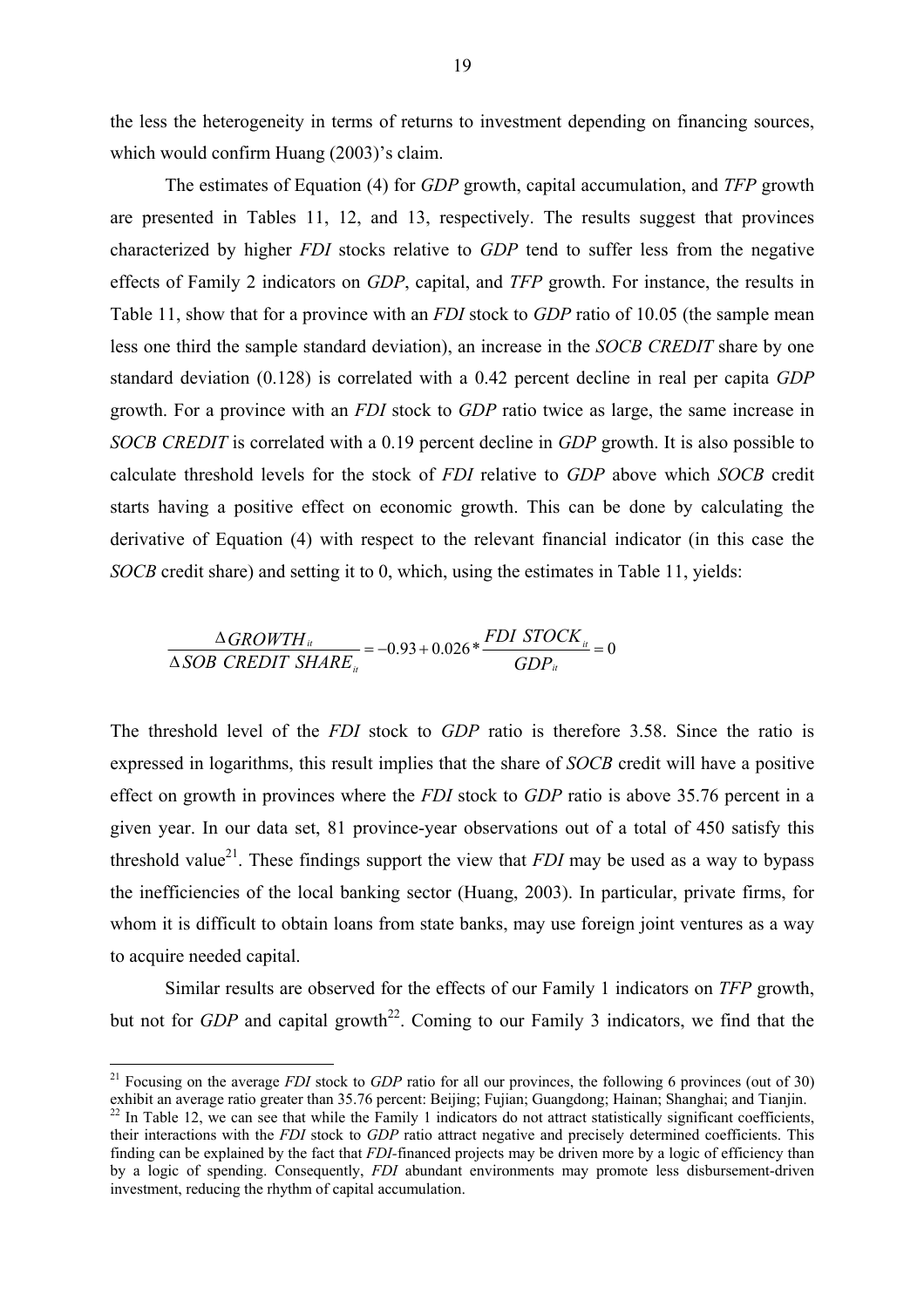positive effects of loans over state budget appropriation on *GDP* and *TFP* growth are lower in high *FDI* recipient provinces. In sum, our results indicate that provinces with higher *FDI* stocks relative to *GDP* benefit from faster economic growth primarily thanks to enhanced efficiency, and seem to be less sensitive to the negative impact of state intervention induced inefficiency and constraints in capital access. *FDI* can therefore help to alleviate the costs associated with financial distortions, and could provide an explanation for why, as discussed by Allen at al. (2005), China is a counterexample to the findings of the finance-growth literature, being characterized by malfunctioning financial institutions and phenomenal growth rates $^{23}$ .

# **6. Conclusions**

 $\overline{a}$ 

We have used data for 30 Chinese provinces over the period 1989-2003 to study the relationship between finance and economic growth. Moving beyond existing literature, we have considered a wide range of financial indicators, accounting both for the size and the quality of financial intermediation; focused on two important sources of growth: physical capital accumulation, and total factor productivity growth; and investigated whether the relationship between our financial indicators and growth has changed over time, and whether it differs across provinces characterized by different *FDI* stock to *GDP* ratios.

We found that traditionally used indicators of financial development and Chinaspecific indicators measuring the level of state interventionism in finance are generally negatively associated with growth and its sources, while indicators measuring the degree of market driven financing in the economy tend to promote *GDP* and *TFP* growth, as well as capital accumulation. This suggests that financial distortions do represent an impediment to growth.

In order to explain how, in spite of the distortions, China managed to sustain phenomenal growth rates, we showed that the effects of financial distortions on growth have gradually declined over time, probably due to the progressive restructuring of the banking sector in China. We also showed that these effects tend to be weaker for high *FDI* recipients, suggesting that *FDI* may be used to alleviate the costs associated with the inefficient banking

<sup>&</sup>lt;sup>23</sup> Alfaro et al (2004); Durham (2004); and Hermes and Lensink (2003) use cross-country data to look at the other side of the coin: they examine the extent to which the effects of *FDI* on growth depend on the countries' level of financial development. They find that it is only countries with well-developed financial markets that gain significantly from *FDI.* They argue that the lack of development of local financial markets can limit the economy's ability to take advantage of potential *FDI* spillovers. In contrast, we show that, in the Chinese context, it is financial distortions at home that may lead domestic firms to establish joint-ventures with foreign firms.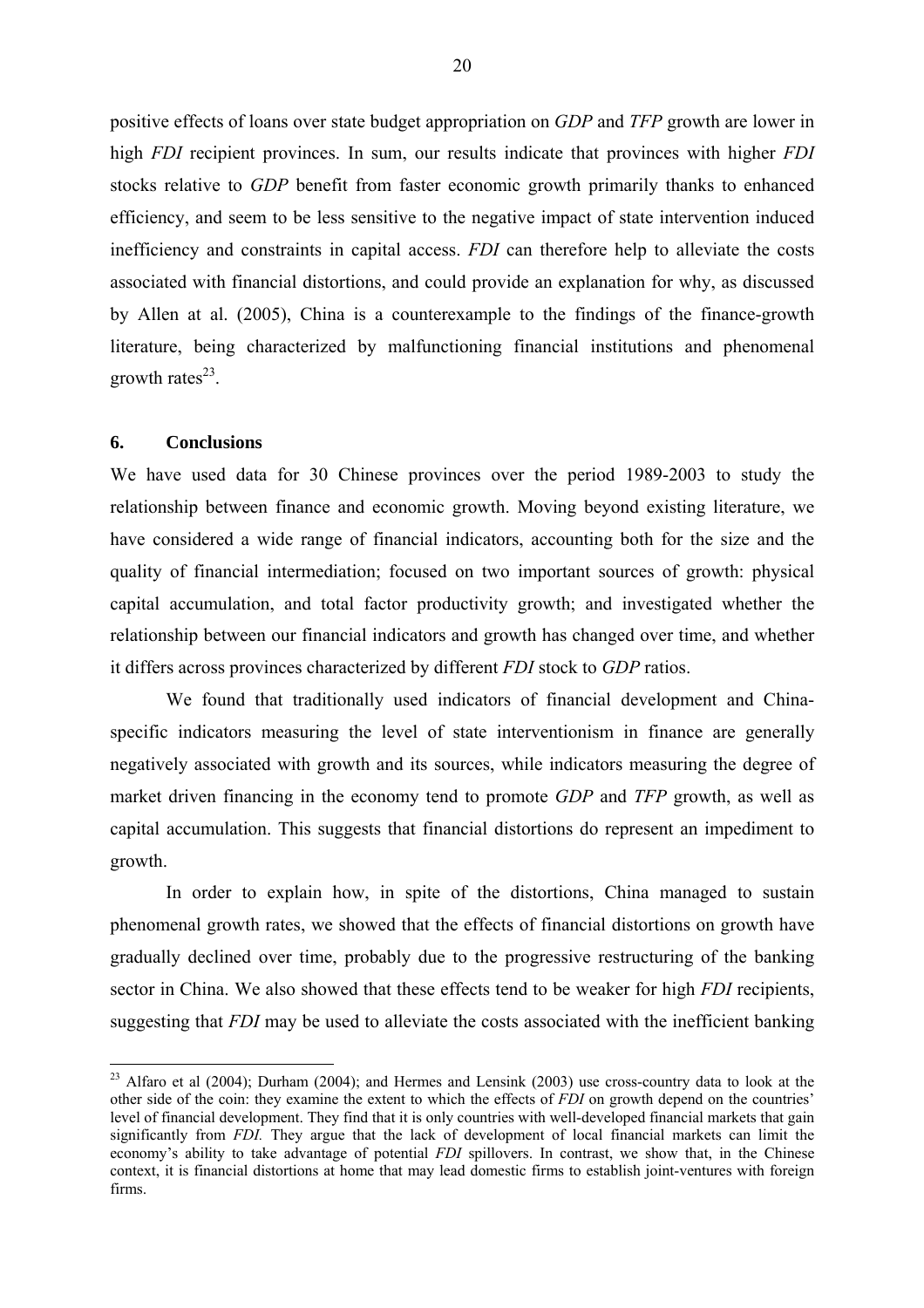sector: private firms, which are generally discriminated against by the local financial system, might have been able to use foreign joint ventures as a way to acquire capital necessary for investment, and might have consequently been able to grow at a very fast pace. *FDI* could therefore provide an explanation for why, as discussed by Allen at al. (2005), China is a counter-example to the findings of the finance-growth literature, being characterized by malfunctioning financial institutions and phenomenal growth rates. It is obviously also possible that growth has been so high in China despite the poorly performing banking sector, because private firms were able to make use of alternative mechanisms such as internal finance, non-bank financial intermediaries, and coalitions of various forms among firms; investors, and local governments. Using firm-level data to understand how exactly the fastgrowing private Chinese firms finance themselves would be a way of shedding more light on this issue and is on the agenda for future research. Yet, whichever the explanation, we can conclude that there are indeed circumstances under which financial distortions do not represent an impediment to growth in China after all.

# **Appendix: Definition of the variables and statistical sources**

Most data on the banking and financial sector for Chinese provinces are taken from the annual issues of the "Almanac of China's Finance and Banking" (*ACFB*). Data on growth and its components as well as data on our control variables are taken from annual issues of the China Statistical Yearbook (*CSY*) and from two statistical books that provide data at the provincial level from 1978 onwards ("China Regional Economy, a Profile of 17 Years of Reform and Opening Up" issued by the China Statistical Bureau, *CRE,* and "1949-1999 China Statistical Data Compilation" issued by the China Marketing Research, *CMR*). This Appendix provides the exact definition (and the source, in parentheses) for each indicator used as explained or explanatory variables in our regressions.

#### **Explained variables**

*GDP* per capita and *GROWTH*: logarithm of real *GDP* per capita and annual growth (deflation based on annual *CPI*) (source: *CSY*).

*CAPITALGROWTH*: annual growth of real per capita capital stock (deflation based on annual *CPI*). The capital stock is computed based on the perpetual inventory method with a depreciation rate of five percent. The initial capital stock is computed following Harberger's (1978) assumption of a steady-state capital-output ratio in 1974. Investment flows are real investments in fixed assets (source: *CSY*).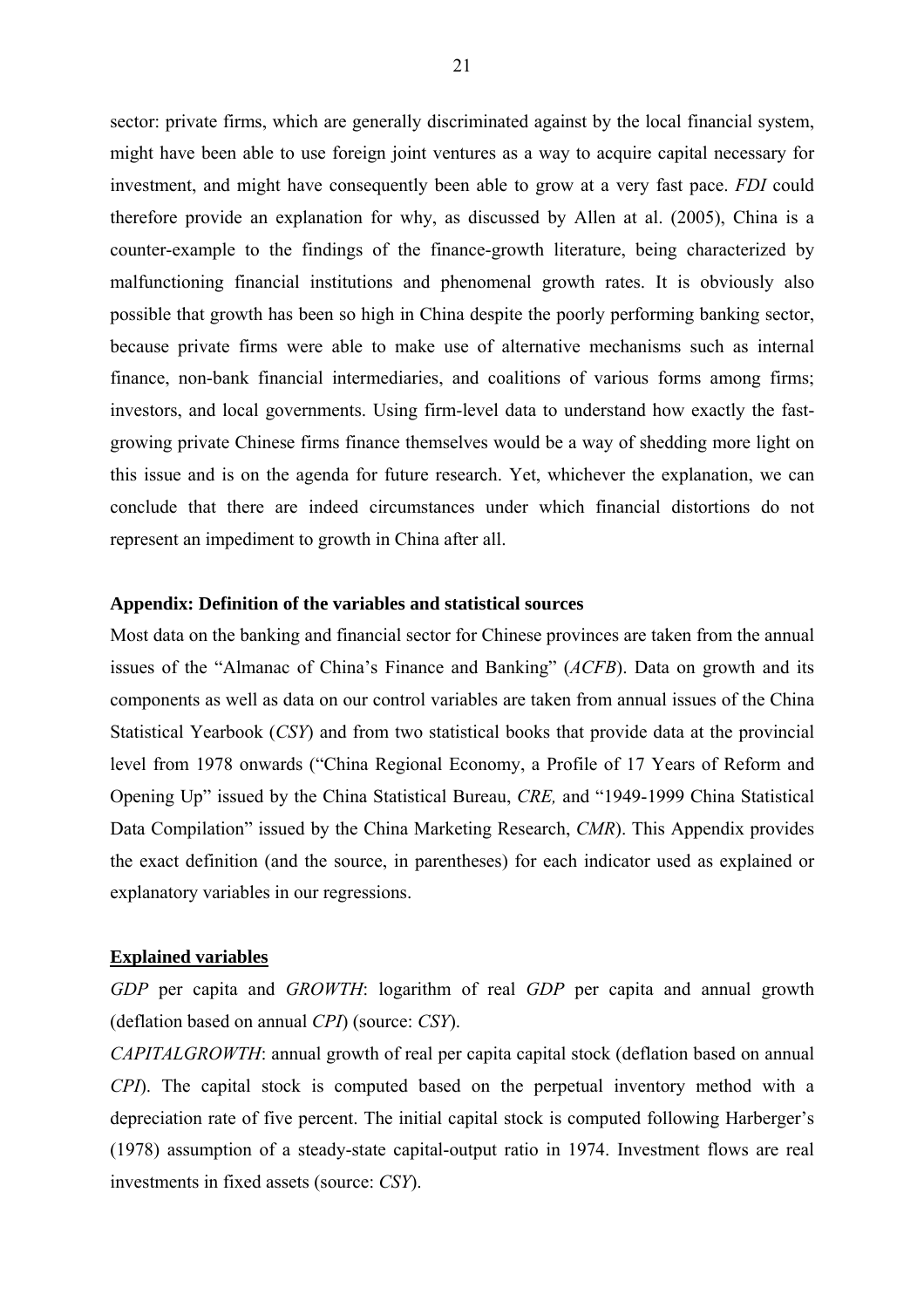*TFPGROWTH*: annual growth of per capita *TFP*, computed following Equation (1) in the text.

# **Explanatory variables**

# **Financial indicators:**

Family 1: Size of financial sector

*BANK CREDIT*: ratio of total bank loans to *GDP* (source: *ACFB*)

*TOTAL CREDIT*: ratio of total loans (in bank and non-bank financial institutions) to *GDP* (source: *ACFB*)

*SAVINGS*: ratio of households' savings deposits in financial intermediaries relative to *GDP* (source: *CMR* and *CSY*).

Family 2: State-related misallocation of funds

*SOCB CREDIT* share*:* share of state-owned commercial banks in total credit (source: *ACFB*). *SOCB CREDIT* to *GDP*: ratio of state-owned commercial banks' credit to *GDP* (source: *ACFB*).

*CENTRAL*: ratio of loans to deposits of the state-owned banks (source: *ACFB*).

## Family 3: Profit-driven allocation of funds

*LOANS*over*APPRO*: share of fixed asset investment financed by domestic loans relative to that financed by state budgetary appropriation (source: *CSY* and *CMR*).

*RETAINED EARNING INVESTMENT*: share of fixed asset investment financed by retained earnings (source: *CSY* and *CMR*).

# **Control variables:**

*EDUCATION:* Share of population with more than primary schooling (source: *CSY*)

*CPI:* Inflation rate based on the *CPI* (source: *CSY*)

*STATE ENTITIES*: Share of state entities in total fixed assets (source: CSY)

*GOV*: Government expenditure over GDP (source: *CRE*)

*OPENNESS* ratio: ratio of exports plus imports to *GDP* (source: *CSY*)

*FDI/GDP:* ratio of foreign direct investment inflows to *GDP* (source: *CSY* and authors' computation). *FDI* inflows are defined as the investments inside China by foreign enterprises and economic organizations or individuals (including overseas Chinese, compatriots from Hong Kong, Macao and Taiwan, and Chinese enterprises registered abroad), following the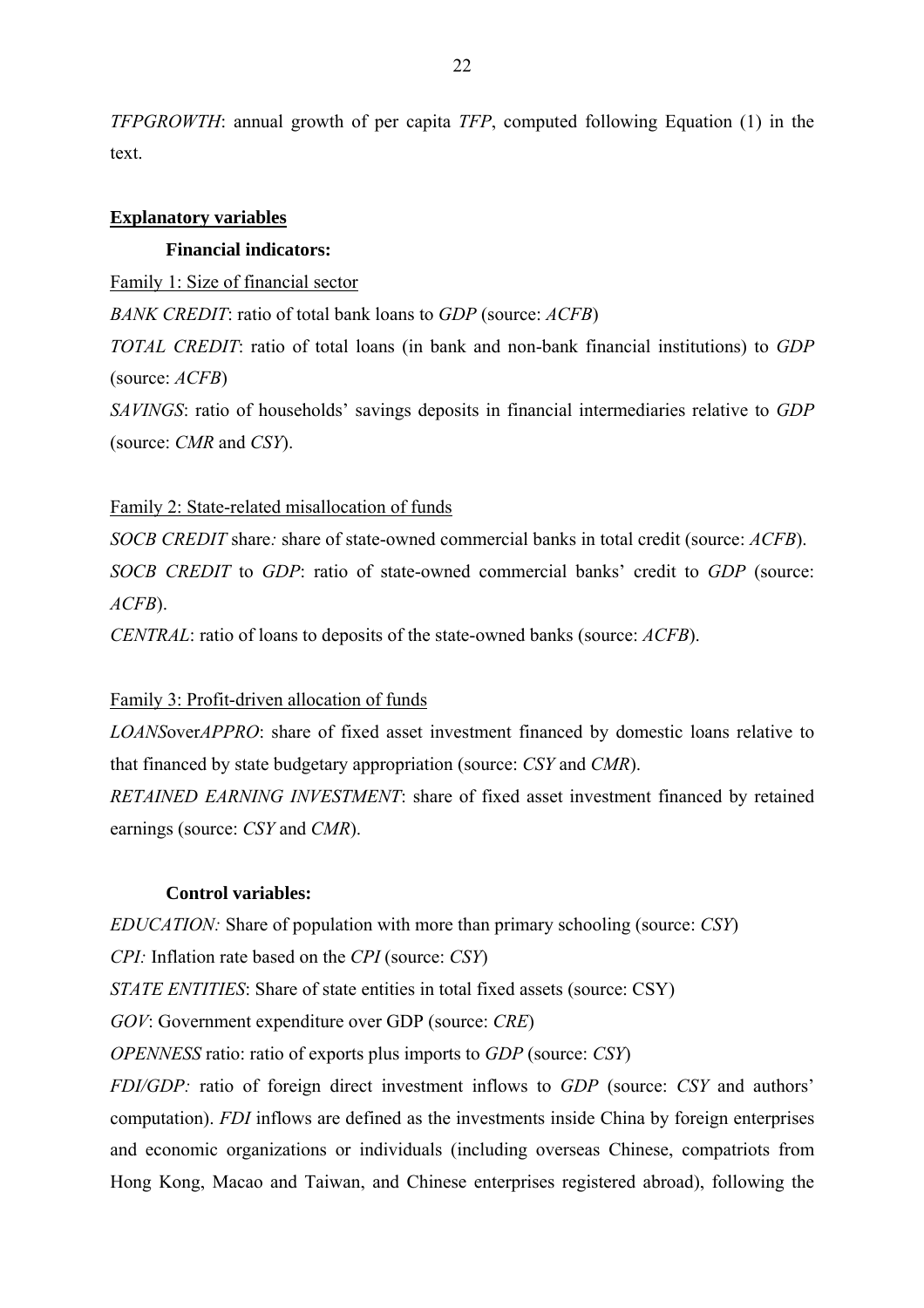relevant policies and laws of China for the establishment of ventures exclusively with foreign own investment, Sino-foreign joint ventures, and cooperative enterprises, or for co-operative exploration of resources with enterprises or economic organizations in China. It includes the re-investment by foreign entrepreneurs of profits gained from investment, as well as the funds that enterprises borrow from abroad in the total investment of projects, which are approved by the relevant department of the government.

### **Other**

*FDI stock/GDP:* ratio of foreign direct investment stock to *GDP* (source: *CSY* and authors' computation). The *FDI* stock is computed as the sum of the deflated *FDI* inflows.

## **List of provinces and municipalities**

Beijing, Tianjin, Hebei, Shanxi, Nei Monggol, Liaoning, Jilin, Heilongjiang, Shanghai, Jiangsu, Zhejiang, Anhui, Fujian, Jiangxi, Shandong, Henan, Hubei, Hunan, Guangdong, Guangxi, Hainan, Guizhou, Yunnan, Shaanxi, Gansu, Qinghai, Ningxia, Xinjiang, Sichuan, Chongqing.

# **References**

- Alfaro, L, Chanda, A., Kalemli-Ozcan, S, and S. Sayek (2004). "FDI and Economic Growth: the Role of Local Financial Markets", *Journal of Development Economics*, 64, 89- 112.
- Allen, F., J. Qian, and M. Qian (2005). "Law, Finance, and Economic Growth in China", *Journal of Financial Economics*, 77, 57-116.
- Allen, F., J. Qian, and M. Qian (2006). "China's Financial System: Past, Present, and Future". In Brandt, L. and Rawski, T. (Eds): *China's Financial System: Past, Present, and Future*, (forthcoming).
- Almanac of China Finance and Banking (ACFB), Chinese version, People's China Publishing House, Beijing. Various years.
- Arellano, M. and S. Bond (1991). "Some Tests of Specification for Panel Data: Monte Carlo Evidence and an Application to Employment Equations." *Review of Economic Studies*, 58, 277-97.
- Aziz, J. and C. Duenwald (2002). "Growth-Financial Intermediation Nexus in China," International Monetary Fund Discussion Paper No. 02/194.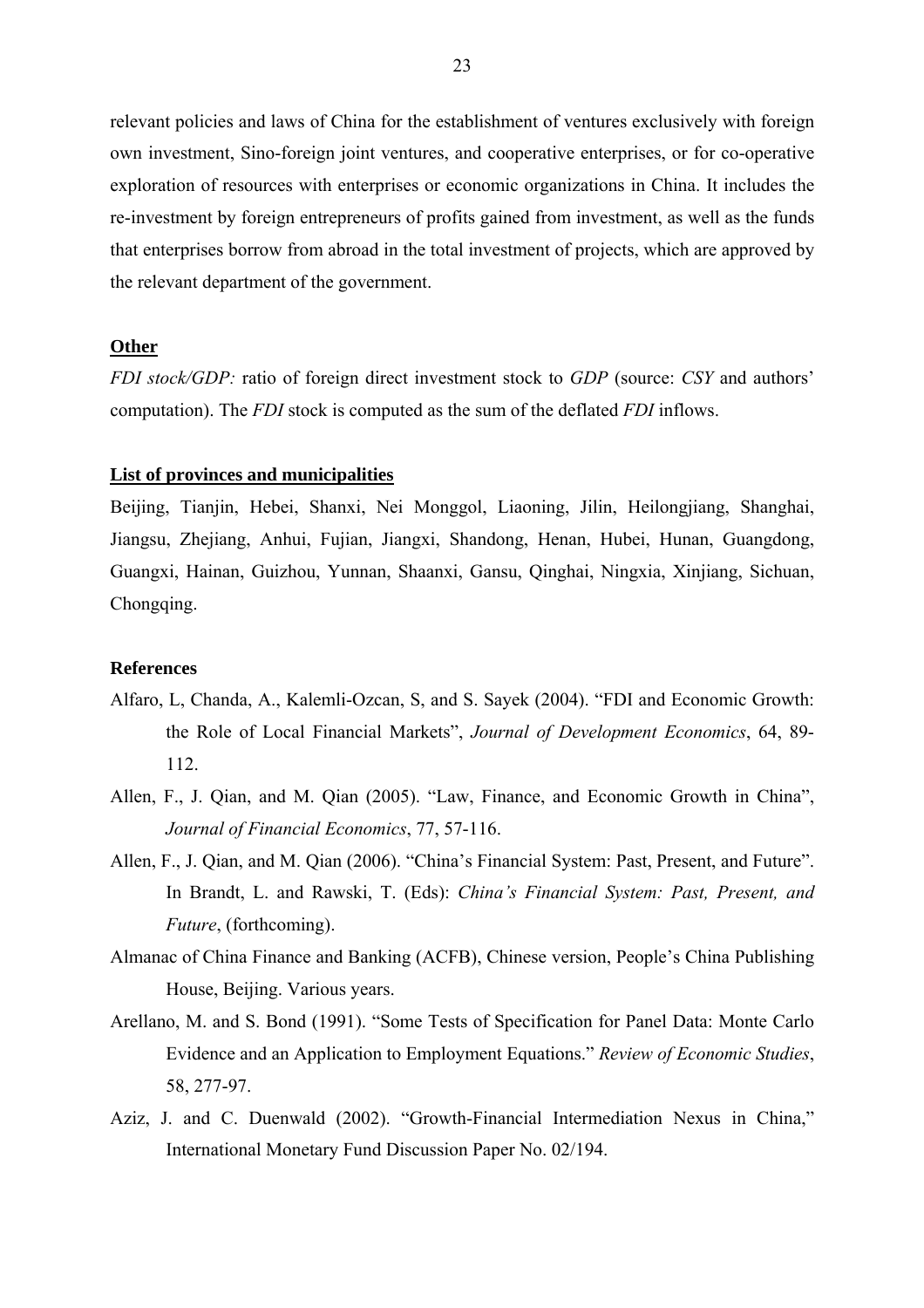- Barro, R. (1991). "Economic Growth in a Cross Section of Countries". *Quarterly Journal of Economics*, 56, 407-443.
- Beck T., R. Levine and N. Loayza (2000). "Finance and the Sources of Growth." *Journal of Financial Economics*, 58, 261-300.
- Blundell, R. and S. Bond (1998). "Initial Conditions and Moment Restrictions in Dynamic Panel Data Models." *Journal of Econometrics*, 87, 115-43.
- Boyreau-Debray, G. (2003). "Financial Intermediation and Growth: Chinese Style." World Bank Policy Research Working Paper No. 3027.
- Boyreau-Debray, G. And S-J Wei (2005). "Pitfalls of a State-Dominated Financial System: The Case of China" National Bureau of Economic Research Working Paper No. 11214.
- Brandt*,* L., Li, H. (2003). "Bank Discrimination in Transition Economies: Information, or Incentives?" *Journal of Comparative Economics*, 31, 387–413.
- Chen, H. (2006). "Development of Financial Intermediation and Economic Growth: The Chinese Experience." *China Economic Review,* (forthcoming).
- Cheng, X. and H. Degryse (2006). "The Impact of Bank and Non-Bank Financial Institutions on Local Economic Growth in China." LICOS Discussion Paper No. 171.
- China Marketing Research (2001). *1949-1999 China Statistical Data Compilation*, China Statistical Bureau, Beijing.
- China Statistical Bureau (2006). *China Regional Economy, a Profile of 17 Years of Reform and Opening Up*, China Statistical Bureau, Beijing.
- Dayal-Gularti, A. and A. Hussain (2002). "Centripetal Forces in China's Economic Takeoff." IMF Staff Papers 42, 3, 364-94.
- Durham, J. B. (2004). "Absorptive Capacity and the Effects of Foreign Direct Investment and Equity Foreign Portfolio Investment on Economic Growth", *European Economic Review,* 48, 285-306.
- Easterly, W., Loayza, N., Montiel, P. (1997). "Has Latin America's Post Reform Growth been Disappointing?" *Journal of International Economics* 43, 287-311.
- Goldsmith, R. (1969). *Financial Structure and Development,* Yale University Press, New Haven, CT.
- Harberger, A. (1978). "Perspectives on Capital and Technology in Less Developed Countries". In: Artis, M., Nobay, A. (Eds.): *Contemporary Economic Analysis*, Croom Helm, London.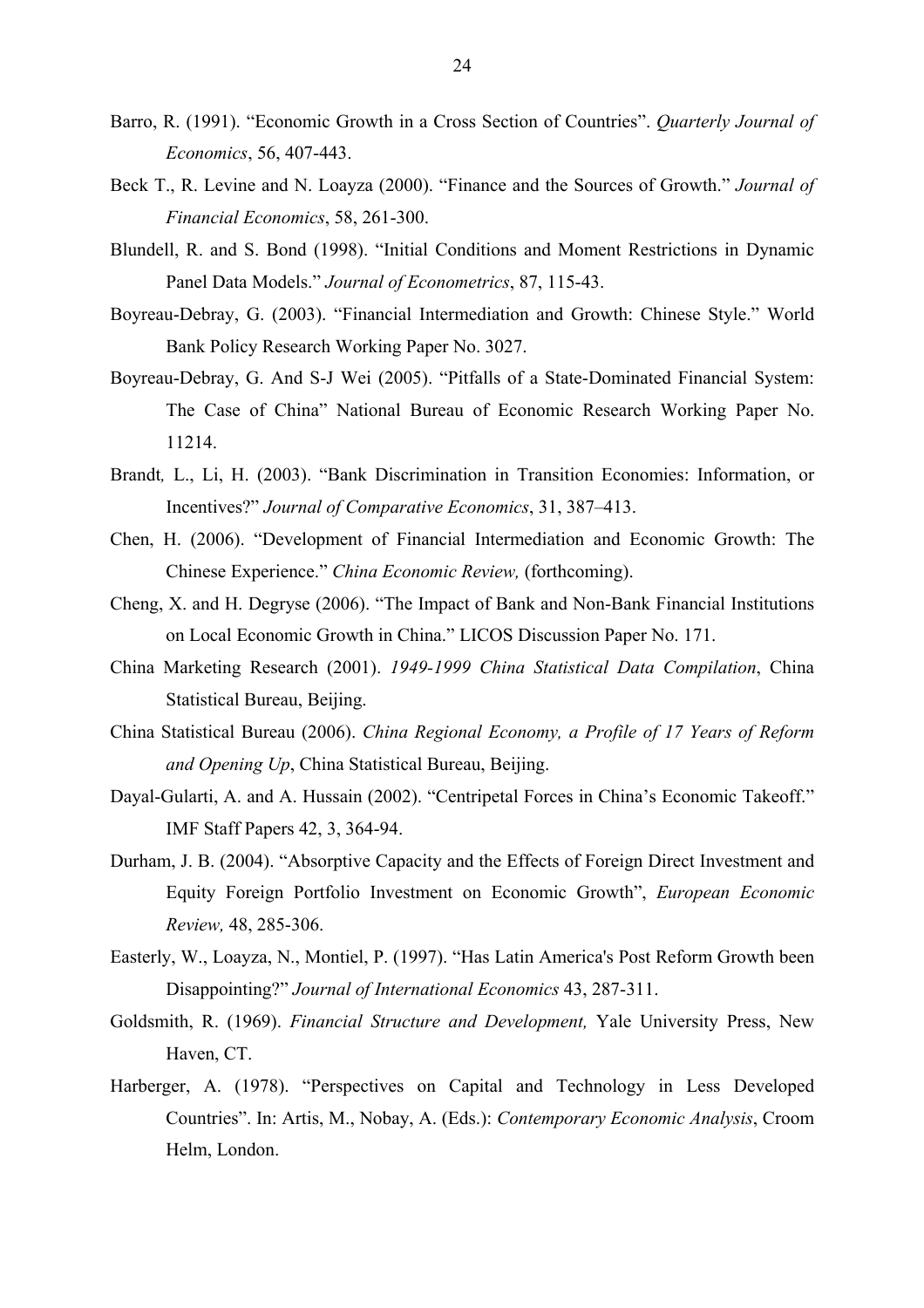- Havrylchyk O. and S. Poncet (2006). "Foreign Direct Investment in China: Reward or Remedy?" CEPII Working Paper.
- Hermes, N., and R. Lensink (2003). "Foreign Direct Investment, Financial Development, and Economic Growth", *Journal of Development Studies*, 40, 142-63
- Huang, Y. (2003). *Selling China: Foreign Direct Investment During the Reform Era*, New York: Cambridge University Press.
- Lardy, N. (1998). *China's Unfinished Economic Revolution*. Brookings Institution Press.
- Levine, R. (2005). "Finance and Growth: Theory and Evidence", Chapter 12 in Aghion, P. and Durlauf, S. (Eds): *Handbook of Economic Growth*, The Netherlands: Elsevier Science.
- Liang Q. and J-Z Teng (2006). "Financial Development and Economic Growth: Evidence from China." *China Economic Review* (forthcoming).
- Liu, T. and K-W Li (2001). "Impact of Financial Resources Liberalization in China's Economic Growth: Provincial Evidence." *Journal of Asian Economic*s, 12, 245-262.
- Mankiw, N., Romer, D., and D. Weil (1992). "A Contribution to the Empirics of Economic Growth." *Quarterly Journal of Economics* 107, 407-437.
- National Bureau of Statistics, *China Statistical Yearbooks* (CSY), People's Republic of China, Beijing: China Statistical Press. Various issues.
- Nickell, S. (1981). "Biases in Dynamic Models with Fixed Effects." *Econometrica*, 49, 1417- 26.
- Park, A., Sehrt, K. (2001). "Tests of Financial Intermediation and Banking Reforms in China." *Journal of Comparative Economics* 29, 608-644.
- Podpiera, R. (2006). "Progress in China's Banking Sector Reform: Has Banking Behavior Changed?" IMF Working Paper No. 06/71.
- Prasad, E. and S-J Wei (2005). "The Chinese Approach to Capital Inflows: Patterns and Possible Explanations." IMF Working Paper No. 79.
- Rawski, T. G., (2006), "China's Growth prospects". In Brandt, L. and Rawski, T. (Eds): *China's Financial System: Past, Present, and Future*, (forthcoming).
- Research and Statistics Department of the People's Bank of China. Various years,
- Shirai, S. (2002). "Banking Sector Reforms in India and China: Does India's Experience Offer Lessons for China's Future Reform Agenda?" JBICI Discussion Paper Series, Discussion Paper No.2.
- Von Pfeil, E. 2004, "Breaking the cycle: Chinese governance and economic fluctuations", *China Brief*, 4, 13.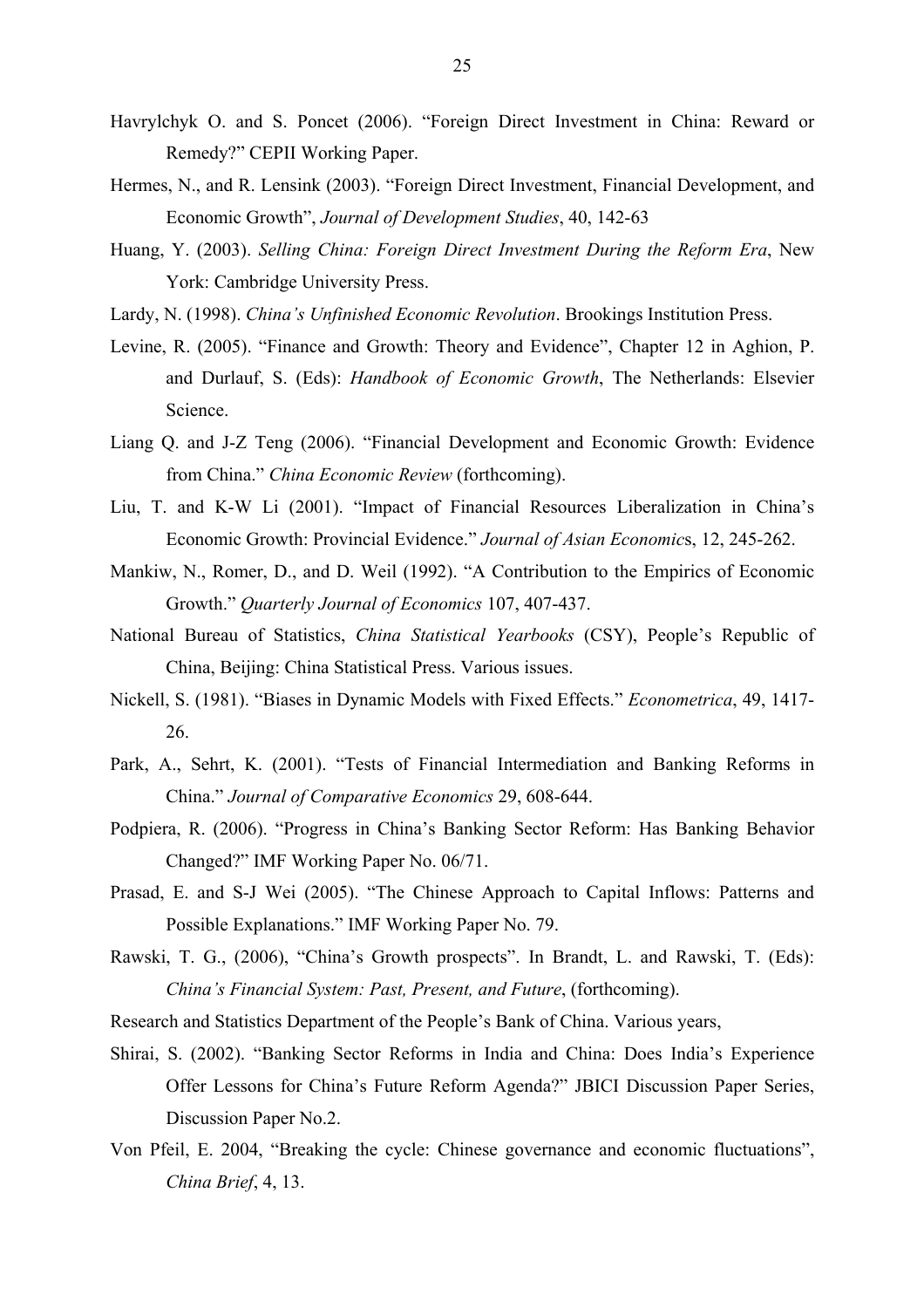Young, A. (2003). "Gold into Base Metals: Productivity Growth in the People's Republic of China during the Reform Period." *Journal of Political Economy*, 111, 1220-1261.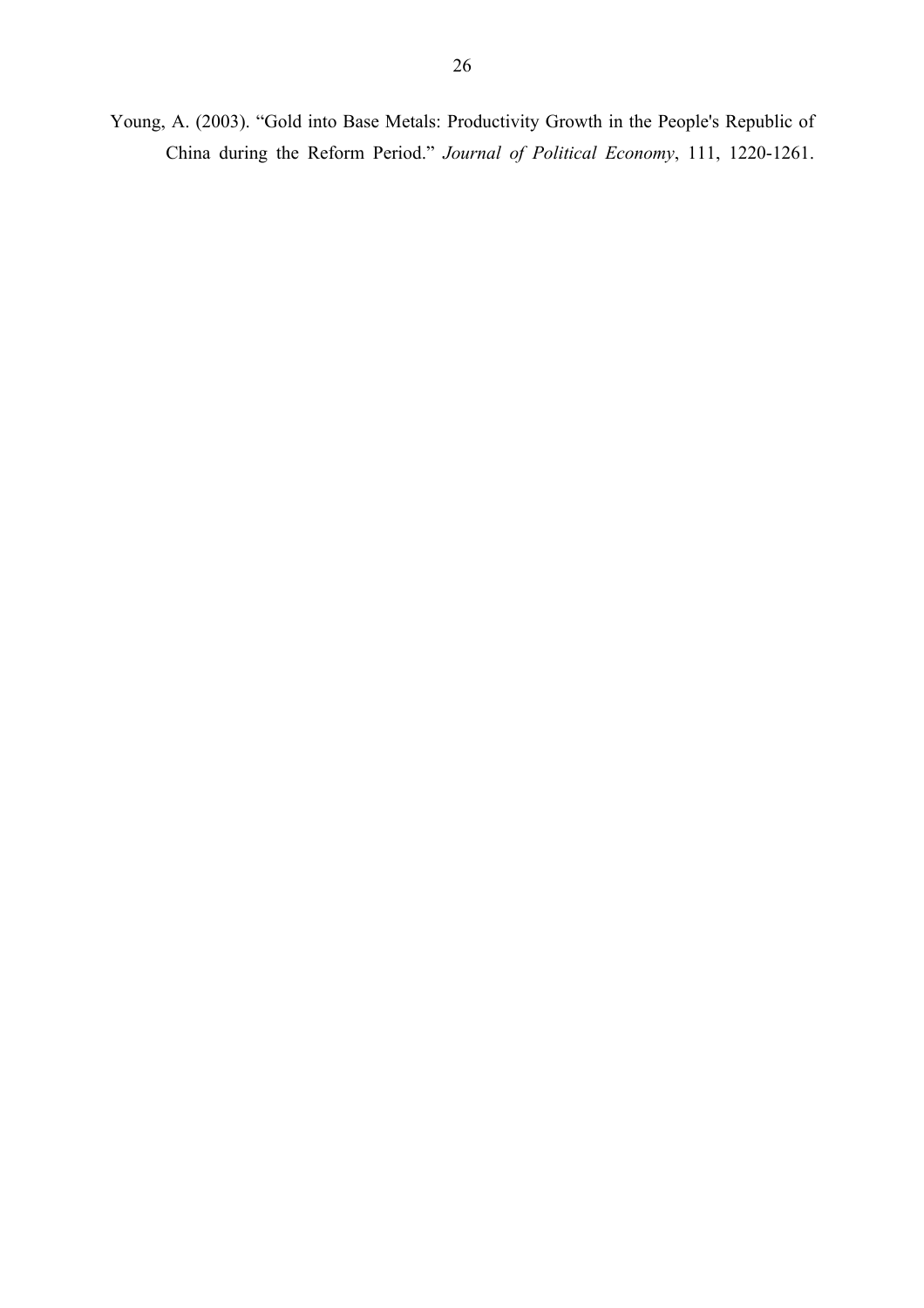# Table 1a: Descriptive statistics

|                                             | Entire         | Early<br>Period: | Late                     | Low<br><b>FDI</b> | High<br><b>FDI</b> |
|---------------------------------------------|----------------|------------------|--------------------------|-------------------|--------------------|
|                                             | sample         | 1989-<br>1999    | Period:<br>2000-<br>2003 | stock/GDP         | stock/GDP          |
|                                             | (1)            | (2)              | (3)                      | (4)               | (5)                |
| <b>Dependent variables</b>                  |                |                  |                          |                   |                    |
| Annual real per capita GDP growth           | 0.09           | 0.09             | 0.09                     | 0.09              | 0.10               |
|                                             | (0.05)         | (0.05)           | (0.03)                   | (0.05)            | (0.05)             |
| Annual real per capita physical capital     | 0.13           | 0.13             | 0.13                     | 0.12              | 0.14               |
| accumulation                                | (0.05)         | (0.05)           | (0.04)                   | (0.04)            | (0.06)             |
| Annual real per capita TFP growth           | 0.04           | 0.04             | 0.04                     | 0.04              | 0.05               |
|                                             | (0.04)         | (0.04)           | (0.03)                   | (0.04)            | (0.03)             |
| <b>Controls</b>                             |                |                  |                          |                   |                    |
| Lagged real per capita GDP (yuan)           | 3 4 4 2        | 2 7 5 4          | 5 2 8 9                  | 2 4 3 0           | 6 3 5 4            |
|                                             | (2804)         | (1991)           | (3702)                   | (1184)            | (3883)             |
| Inflation rate                              | 6.94           | 9.28             | 0.52                     | 7.73              | 4.78               |
|                                             | (8.17)         | (8.36)           | (1.47)                   | (8.20)            | (7.75)             |
| Share of population with more than          | 0.76           | 0.73             | 0.86<br>(0.09)           | 0.73<br>(0.10)    | 0.85               |
| primary schooling                           | (0.11)         | (0.10)           |                          |                   | (0.10)             |
| Share of state entities in total investment | 0.62           | 0.65             | 0.52                     | 0.64              | 0.55               |
|                                             | (0.16)         | (0.15)           | (0.14)                   | (0.14)            | (0.18)             |
| FDI flows/GDP                               | 0.03           | 0.03             | 0.03                     | 0.01              | 0.08               |
|                                             | (0.04)         | (0.05)           | (0.03)                   | (0.01)            | (0.05)             |
| Openness ratio                              | 0.23<br>(0.29) | 0.20<br>(0.23)   | 0.29<br>(0.40)           | 0.12<br>(0.10)    | 0.52<br>(0.43)     |
| Government expenditures over GDP            | 0.13           | 0.12             | 0.16                     | 0.13              | 0.12               |
|                                             | (0.05)         | (0.04)           | (0.06)                   | (0.05)            | (0.04)             |
| <b>Financial indicators</b>                 |                |                  |                          |                   |                    |
| Family 1: Total bank loans over GDP         | 0.81           | 0.78             | 0.91                     | 0.77              | 0.93               |
|                                             | (0.32)         | (0.26)           | (0.44)                   | (0.25)            | (0.46)             |
| Total loans over GDP                        | 0.99           | 0.95             | 1.09                     | 0.90              | 1.21               |
|                                             | (0.43)         | (0.37)           | (0.54)                   | (0.28)            | (0.63)             |
| Savings over GDP                            | 0.55           | 0.48             | 0.73                     | 0.48              | 0.75               |
|                                             | (0.28)         | (0.24)           | (0.31)                   | (0.18)            | (0.41)             |
| Family 2: Share 4 SOCB credit over total    | 0.65           | 0.68             | 0.59                     | 0.68              | 0.58               |
|                                             | (0.13)         | (0.13)           | (0.08)                   | (0.13)            | (0.10)             |
| 4 SOCB credit over GDP                      | 0.65           | 0.64             | 0.65                     | 0.63              | 0.68               |
|                                             | (0.23)         | (0.23)           | (0.25)                   | (0.20)            | (0.30)             |
| Central relending: loans over               | 1.02           | 1.12             | 0.77                     | 1.10              | 0.82               |
| deposits of 4 SOCB                          | (0.32)         | (0.32)           | (0.10)                   | (0.32)            | (0.20)             |
| Family 3: Share of fixed assets investment  | 5.02           | 5.34             | 4.27                     | 4.50              | 6.56               |
| financed by loans over state                | (3.66)         | (3.50)           | (3.92)                   | (3.18)            | (4.46)             |
| budget appropriation                        |                |                  |                          |                   |                    |
| Share of fixed assets investment            |                |                  |                          |                   |                    |
| financed by retained earningsl              | 0.48<br>(0.09) | 0.48<br>(0.09)   | 0.45<br>(0.08)           | 0.48<br>(0.09)    | 0.45<br>(0.06)     |
| Observations                                | 450            | 330              | 120                      | 328               | 114                |

*Notes:* The Table reports the variables' means. Standard deviations are reported in parentheses. Column (4) refers to those province-year observations characterized by a ratio of *FDI* stock to GDP that falls in the bottom three quartiles of the distribution. Column (5) refers to those observations that fall in the top quartile. See the Appendix for precise definitions of all variables.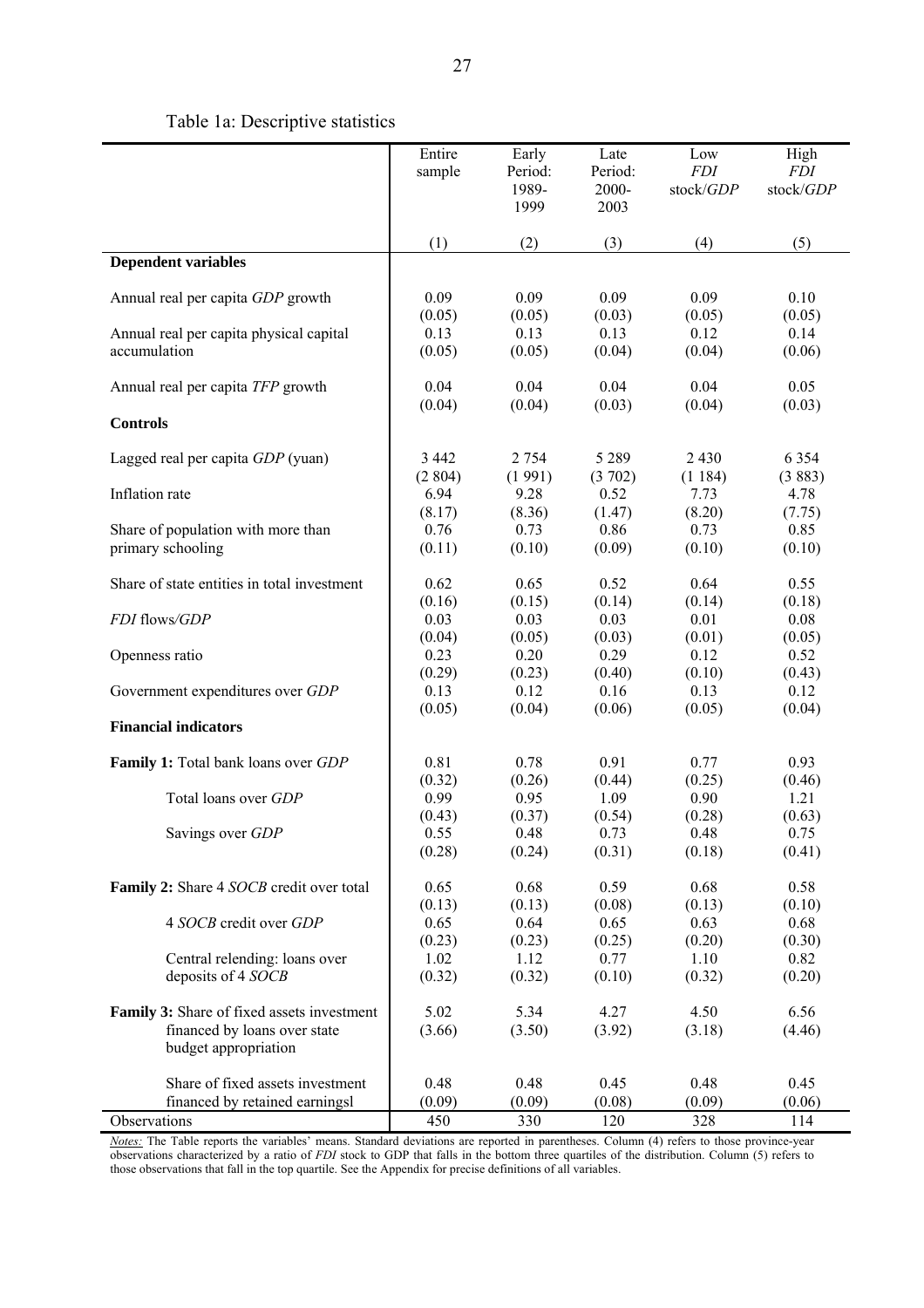# Table 1b: Correlation matrix

|                                                                                       | Annual real<br>per capita<br>GDP<br>growth | Annual<br>real per<br>capita<br>capital<br>stock<br>growth | Annual real<br>per capita<br>productivity<br>growth | Total<br>bank<br>loans<br>over<br>GDP | Total<br>loans<br>over<br><b>GDP</b> | Savings<br>over<br>GDP | Share of 4 SOCB<br>4 SOCB<br>credit<br>over total | credit<br>over<br>GDP | Central<br>relending:<br>loans over<br>deposits of<br>4 SOCB | Share of fixed<br>assets<br>investment<br>financed by<br>loans over state<br>budget<br>appropriation | Share of fixed<br>assets<br>investment<br>financed by<br>retained<br>earnings |
|---------------------------------------------------------------------------------------|--------------------------------------------|------------------------------------------------------------|-----------------------------------------------------|---------------------------------------|--------------------------------------|------------------------|---------------------------------------------------|-----------------------|--------------------------------------------------------------|------------------------------------------------------------------------------------------------------|-------------------------------------------------------------------------------|
| Annual real per capita GDP growth                                                     | 1.00                                       |                                                            |                                                     |                                       |                                      |                        |                                                   |                       |                                                              |                                                                                                      |                                                                               |
| Annual real per capita capital stock growth                                           | 0.60                                       | 1.00                                                       |                                                     |                                       |                                      |                        |                                                   |                       |                                                              |                                                                                                      |                                                                               |
| Annual real per capita productivity growth                                            | 0.93                                       | 0.28                                                       | 1.00                                                |                                       |                                      |                        |                                                   |                       |                                                              |                                                                                                      |                                                                               |
| Total bank loans over GDP                                                             | $-0.12$                                    | $-0.14$                                                    | $-0.08$                                             | 1.00                                  |                                      |                        |                                                   |                       |                                                              |                                                                                                      |                                                                               |
| Total loans over GDP                                                                  | $-0.09$                                    | $-0.12$                                                    | $-0.05$                                             | 0.93                                  | 1.00                                 |                        |                                                   |                       |                                                              |                                                                                                      |                                                                               |
| Savings over GDP                                                                      | $-0.04$                                    | $-0.09$                                                    | $-0.01$                                             | 0.70                                  | 0.83                                 | 1.00                   |                                                   |                       |                                                              |                                                                                                      |                                                                               |
| Share of 4 SOCB credit over total                                                     | $-0.20$                                    | $-0.13$                                                    | $-0.18$                                             | $-0.08$                               | $-0.22$                              | $-0.39$                | 1.00                                              |                       |                                                              |                                                                                                      |                                                                               |
| 4 SOCB credit over GDP                                                                | $-0.19$                                    | $-0.16$                                                    | $-0.15$                                             | 0.87                                  | 0.84                                 | $-0.57$                | 0.30                                              | 1.00                  |                                                              |                                                                                                      |                                                                               |
| Central relending: loans over deposits of 4<br><b>SOCB</b>                            | $-0.15$                                    | $-0.20$                                                    | $-0.10$                                             | $-0.10$                               | $-0.20$                              | $-0.46$                | 0.61                                              | 0.14                  | 1.00                                                         |                                                                                                      |                                                                               |
| Share of fixed assets investment financed by<br>loans over state budget appropriation | 0.32                                       | 0.18                                                       | 0.30                                                | $-0.03$                               | 0.09                                 | 0.12                   | $-0.34$                                           | $-0.12$               | $-0.07$                                                      | 1.00                                                                                                 |                                                                               |
| Share of fixed assets investment financed by<br>retained earnings                     | 0.14                                       | 0.06                                                       | 0.14                                                | $-0.41$                               | $-0.35$                              | $-0.23$                | 0.03                                              | $-0.37$               | 0.14                                                         | 0.14                                                                                                 | 1.00                                                                          |

*Notes:* See the Appendix for precise definitions of all variables.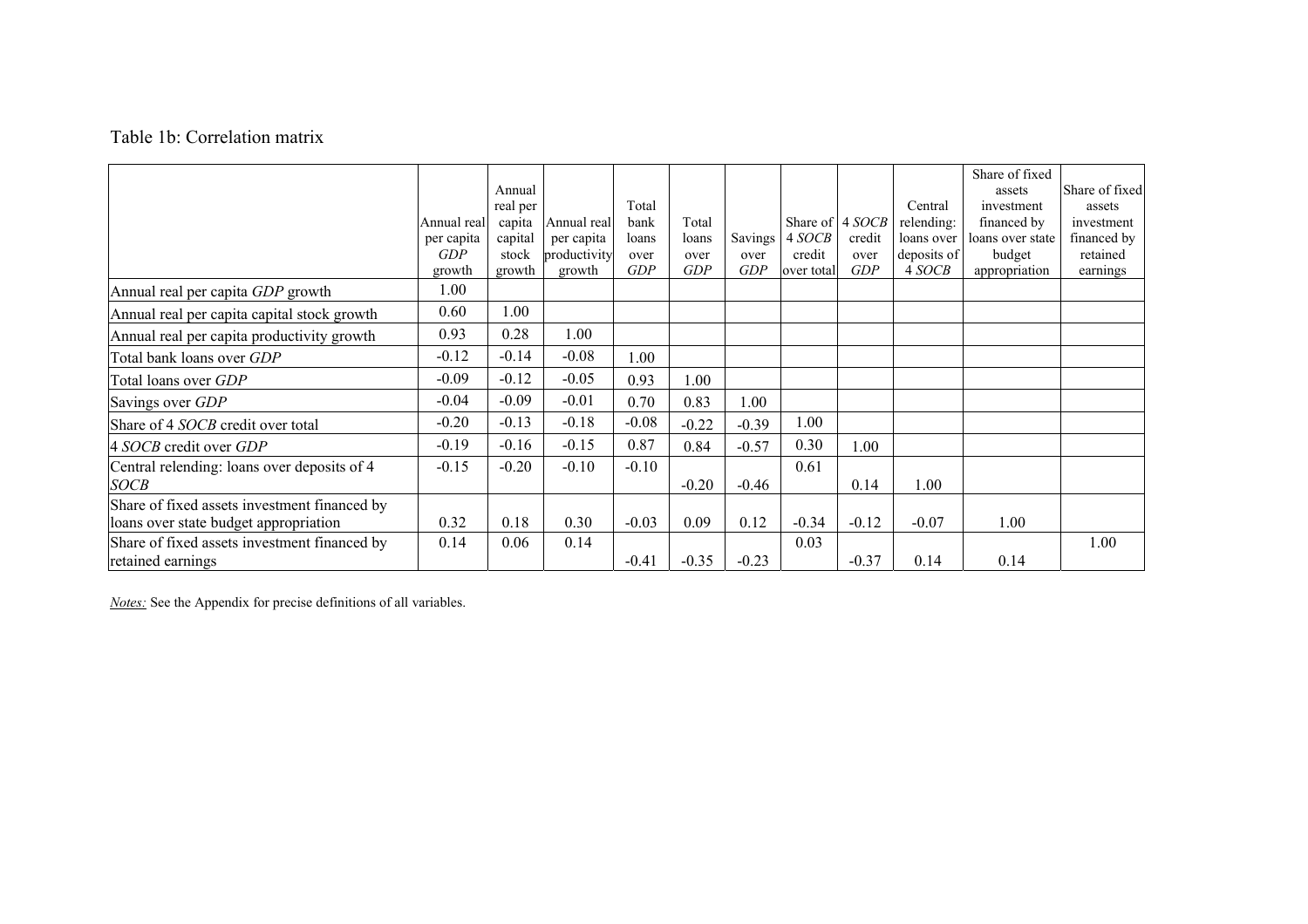| Dependent variable: GROWTH          | $\mathbf{1}$ | $\boldsymbol{2}$ | $\mathfrak{Z}$ | $\overline{\mathcal{L}}$ | 5           | 6           | $\boldsymbol{7}$ | $\,8\,$     | 9           |
|-------------------------------------|--------------|------------------|----------------|--------------------------|-------------|-------------|------------------|-------------|-------------|
| Lagged real GDP per capita          | $-0.085***$  | $-0.102***$      | $-0.131***$    | $-0.094***$              | $-0.124***$ | $-0.157***$ | $-0.137***$      | $-0.091***$ | $-0.098***$ |
|                                     | (0.022)      | (0.025)          | (0.026)        | (0.024)                  | (0.025)     | (0.027)     | (0.025)          | (0.025)     | (0.025)     |
| <b>EDUCATION</b>                    | 0.065        | $0.086*$         | $0.121**$      | $0.070*$                 | $0.089**$   | $0.107**$   | $0.108**$        | 0.048       | 0.061       |
|                                     | (0.041)      | (0.047)          | (0.051)        | (0.040)                  | (0.045)     | (0.042)     | (0.044)          | (0.041)     | (0.041)     |
| STATE ENTITIES: share in investment | $-0.019$     | $-0.017$         | $-0.024$       | $-0.023*$                | $-0.024$    | $-0.028**$  | $-0.024*$        | $-0.027**$  | $-0.018$    |
|                                     | (0.014)      | (0.015)          | (0.016)        | (0.014)                  | (0.015)     | (0.013)     | (0.013)          | (0.014)     | (0.014)     |
| <i>FDI/GDP</i>                      | $0.008***$   | $0.008**$        | $0.011***$     | $0.007**$                | $0.011***$  | $0.009***$  | $0.006**$        | $0.008**$   | $0.007**$   |
|                                     | (0.003)      | (0.003)          | (0.003)        | (0.003)                  | (0.003)     | (0.003)     | (0.003)          | (0.003)     | (0.003)     |
| <i>OPENNESS</i> ratio               | 0.007        | 0.014            | 0.014          | 0.010                    | 0.008       | 0.017       | 0.017            | 0.005       | 0.008       |
|                                     | (0.010)      | (0.011)          | (0.012)        | (0.010)                  | (0.011)     | (0.011)     | (0.011)          | (0.010)     | (0.011)     |
| GOVernment expenditure over GDP     | 0.004        | 0.009            | 0.005          | 0.019                    | $-0.001$    | 0.015       | $-0.017$         | $-0.007$    | $-0.005$    |
|                                     | (0.017)      | (0.018)          | (0.019)        | (0.018)                  | (0.018)     | (0.018)     | (0.018)          | (0.020)     | (0.020)     |
| CPI: Inflation rate                 | 0.043        | 0.026            | 0.099          | 0.020                    | 0.146       | 0.058       | 0.066            | 0.056       | 0.051       |
|                                     | (0.096)      | (0.103)          | (0.116)        | (0.097)                  | (0.116)     | (0.110)     | (0.102)          | (0.112)     | (0.117)     |
| <b>BANK CREDIT</b>                  |              | $-0.040***$      |                |                          |             |             |                  |             |             |
|                                     |              | (0.013)          |                |                          |             |             |                  |             |             |
| TOTAL CREDIT                        |              |                  | $-0.038***$    |                          |             |             |                  |             |             |
|                                     |              |                  | (0.014)        |                          |             |             |                  |             |             |
| <b>SAVINGS</b>                      |              |                  |                | $-0.051**$               |             |             |                  |             |             |
|                                     |              |                  |                | (0.021)                  |             |             |                  |             |             |
| SOCB CREDIT share                   |              |                  |                |                          | $-0.050***$ |             |                  |             |             |
|                                     |              |                  |                |                          | (0.017)     |             |                  |             |             |
| SOCB CREDIT to GDP                  |              |                  |                |                          |             | $-0.077***$ |                  |             |             |
|                                     |              |                  |                |                          |             | (0.017)     |                  |             |             |
| <b>CENTRAL</b>                      |              |                  |                |                          |             |             | $-0.103***$      |             |             |
|                                     |              |                  |                |                          |             |             | (0.027)          |             |             |
| LOANSoverAPPRO                      |              |                  |                |                          |             |             |                  | $0.002**$   |             |
|                                     |              |                  |                |                          |             |             |                  | (0.001)     |             |
| RETAINED EARNINGS INVESTMENT        |              |                  |                |                          |             |             |                  |             | $0.032**$   |
|                                     |              |                  |                |                          |             |             |                  |             | (0.014)     |
| Constant                            | 0.538        | 0.971            | 0.852          | 0.946                    | 0.414       | $1.230**$   | 0.972            | 0.653       | 0.717       |
|                                     | (0.000)      | (0.000)          | (0.000)        | (0.000)                  | (0.000)     | (0.595)     | (0.000)          | (0.561)     | (0.000)     |
| Observations                        | 434          | 407              | 377            | 431                      | 376         | 398         | 398              | 399         | 399         |
| R-squared                           | 0.563        | 0.576            | 0.563          | 0.575                    | 0.569       | 0.598       | 0.602            | 0.538       | 0.542       |
| Fixed effects by province           | yes          | yes              | yes            | yes                      | yes         | yes         | yes              | yes         | yes         |
| Fixed effects by year               | yes          | yes              | yes            | yes                      | yes         | yes         | yes              | yes         | yes         |

Table 2: Finance and real *GDP* per capita growth (Within Groups estimates)

*Note:* All regressions were estimated using a Within Groups estimator. Newey-West standard errors are in parentheses. All variables are expressed in logarithms. The sample used in estimation consists of 30 provinces between 1989 and 2003. \*, \*\*, \*\*\* indicate significance at the 10 percent, 5 percent, and 1 percent level, respectively. See the Appendix for precise definitions of all variables.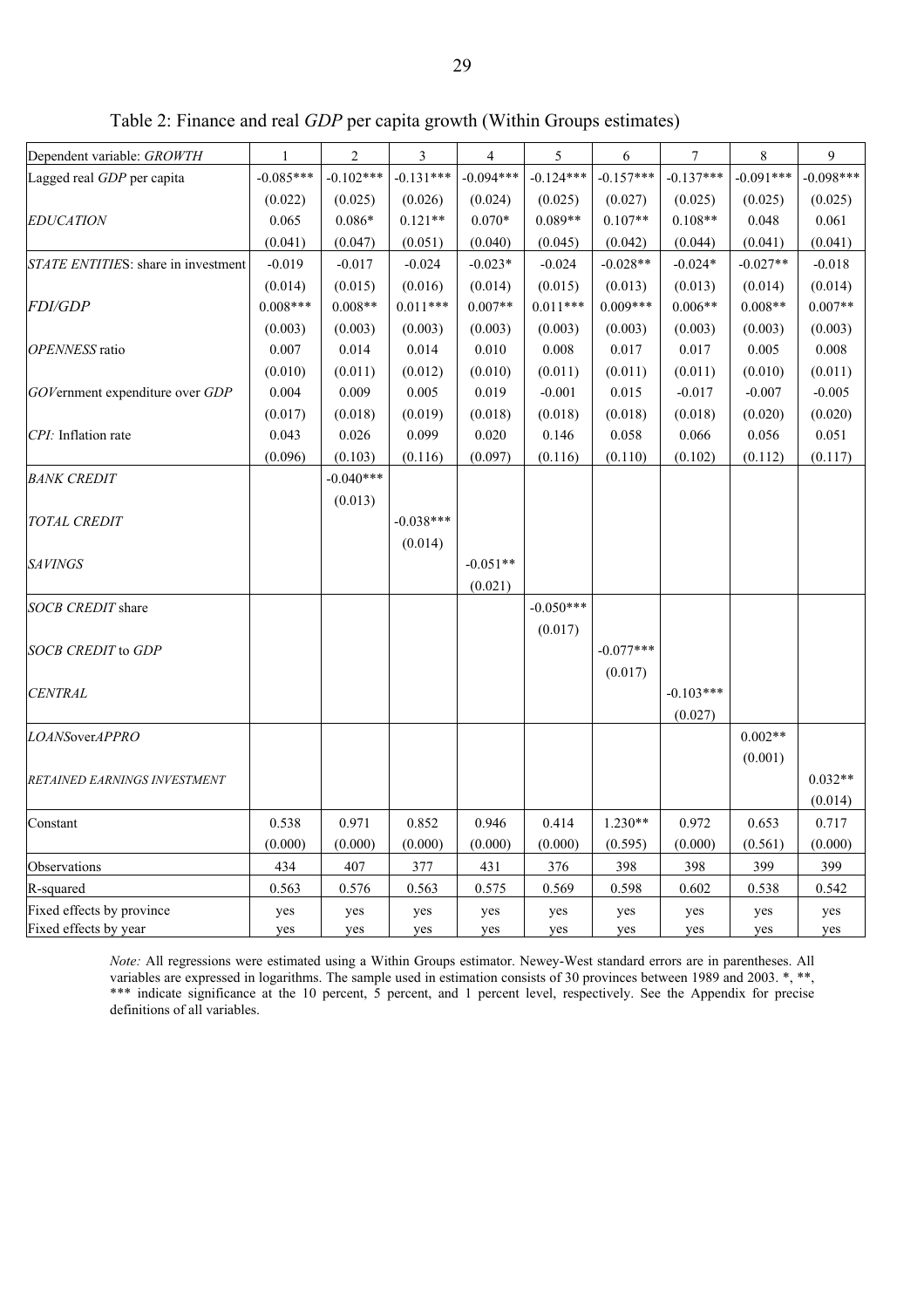| Dependent variable: GROWTH          | $\mathbf{1}$ | $\overline{2}$ | 3          | $\overline{4}$ | 5           | $\sqrt{6}$  | $\tau$     | $8\,$      | 9          |
|-------------------------------------|--------------|----------------|------------|----------------|-------------|-------------|------------|------------|------------|
| Lagged real GDP per capita          | $-0.019$     | $-0.021$       | $-0.022$   | $-0.029**$     | $-0.019$    | $-0.031**$  | $-0.041**$ | $-0.023$   | $-0.004$   |
|                                     | (0.011)      | (0.013)        | (0.013)    | (0.013)        | (0.013)     | (0.014)     | (0.018)    | (0.015)    | (0.014)    |
| <b>EDUCATION</b>                    | 0.038        | 0.057          | $0.066*$   | $0.084**$      | 0.042       | $0.085*$    | 0.026      | $0.077**$  | 0.024      |
|                                     | (0.028)      | (0.035)        | (0.037)    | (0.034)        | (0.033)     | (0.046)     | (0.038)    | (0.037)    | (0.034)    |
| STATE ENTITIES: share in investment | $-0.035**$   | $-0.034**$     | $-0.029*$  | $-0.037**$     | $-0.034***$ | $-0.016$    | $-0.023$   | $-0.030**$ | $-0.028*$  |
|                                     | (0.013)      | (0.016)        | (0.014)    | (0.017)        | (0.012)     | (0.015)     | (0.022)    | (0.012)    | (0.014)    |
| <b>FDI/GDP</b>                      | $0.011***$   | $0.012***$     | $0.011***$ | $0.012***$     | $0.009***$  | $0.012***$  | 0.006      | $0.009**$  | $0.011***$ |
|                                     | (0.003)      | (0.003)        | (0.003)    | (0.003)        | (0.003)     | (0.003)     | (0.004)    | (0.003)    | (0.003)    |
| OPENNESS ratio                      | 0.002        | 0.004          | 0.005      | 0.007          | $-0.001$    | 0.010       | 0.010      | $-0.000$   | 0.000      |
|                                     | (0.006)      | (0.007)        | (0.007)    | (0.006)        | (0.007)     | (0.007)     | (0.010)    | (0.008)    | (0.007)    |
| GOVernment expenditure over GDP     | $-0.004$     | 0.015          | 0.009      | 0.011          | $-0.003$    | $0.020*$    | $-0.019$   | 0.001      | 0.005      |
|                                     | (0.009)      | (0.011)        | (0.010)    | (0.009)        | (0.009)     | (0.011)     | (0.017)    | (0.009)    | (0.013)    |
| CPI: inflation rate                 | $0.246*$     | 0.001          | 0.038      | 0.055          | 0.201       | 0.108       | $0.248*$   | 0.167      | 0.089      |
|                                     | (0.124)      | (0.139)        | (0.141)    | (0.135)        | (0.123)     | (0.138)     | (0.124)    | (0.164)    | (0.206)    |
| <b>BANK CREDIT</b>                  |              | $-0.018*$      |            |                |             |             |            |            |            |
|                                     |              | (0.010)        |            |                |             |             |            |            |            |
| TOTAL CREDIT                        |              |                | $-0.019*$  |                |             |             |            |            |            |
|                                     |              |                | (0.011)    |                |             |             |            |            |            |
| <i>SAVINGS</i>                      |              |                |            | $-0.026**$     |             |             |            |            |            |
|                                     |              |                |            | (0.011)        |             |             |            |            |            |
| SOCB CREDIT share                   |              |                |            |                | $-0.036*$   |             |            |            |            |
|                                     |              |                |            |                | (0.021)     |             |            |            |            |
| SOCB CREDIT to GDP                  |              |                |            |                |             | $-0.031***$ |            |            |            |
|                                     |              |                |            |                |             | (0.011)     |            |            |            |
| <b>CENTRAL</b>                      |              |                |            |                |             |             | $-0.048**$ |            |            |
|                                     |              |                |            |                |             |             | (0.020)    |            |            |
| LOANSoverAPPRO                      |              |                |            |                |             |             |            | $0.002**$  |            |
|                                     |              |                |            |                |             |             |            | (0.001)    |            |
| <b>RETAINED EARNINGS</b>            |              |                |            |                |             |             |            |            | $0.041**$  |
| <b>INVESTMENT</b>                   |              |                |            |                |             |             |            |            | (0.018)    |
| Constant                            | $-0.849$     | 0.348          | 0.180      | 0.086          | $-0.661$    | $-0.141$    | $-0.715$   | $-0.463$   | $-0.216$   |
| Fixed effects by year               | yes          | yes            | yes        | yes            | yes         | yes         | yes        | yes        | yes        |
| Observations                        | 434          | 407            | 377        | 431            | 376         | 398         | 398        | 399        | 399        |
| Sargan                              | 13.33        | 9.62           | 12.01      | 12.06          | 14.18       | 9.44        | 13.40      | 5.88       | 14.68      |
| (degrees of freedom)                | (177)        | (182)          | (182)      | (182)          | (177)       | (160)       | (81)       | (182)      | (136)      |
| m <sub>2</sub>                      | 1.20         | 1.12           | 0.96       | 1.18           | 0.58        | 0.78        | 0.91       | 0.87       | 1.14       |

Table 3: Finance and real *GDP* per capita growth (*GMM* estimates)

*Note:* All regressions were estimated using a GMM system estimator. All variables are expressed in logarithms. The sample used in estimation consists of 30 provinces between 1989 and 2003. All right hand-side variables were instrumented using two or more lags of themselves in the first-differenced equation, and their first-difference lagged once in the levels equation. Test statistics and standard errors (in parentheses) are asymptotically robust to heteroskedasticity. *m2* is a test for secondorder serial correlation in the first-differenced residuals, asymptotically distributed as N(0,1) under the null of no serial correlation. The *Sargan* statistic is a test of the overidentifying restrictions, distributed as chi-square under the null of instrument validity. \*, \*\*, \*\*\* indicate significance at the 10 percent, 5 percent, and 1 percent level, respectively. See the Appendix for precise definitions of all variables.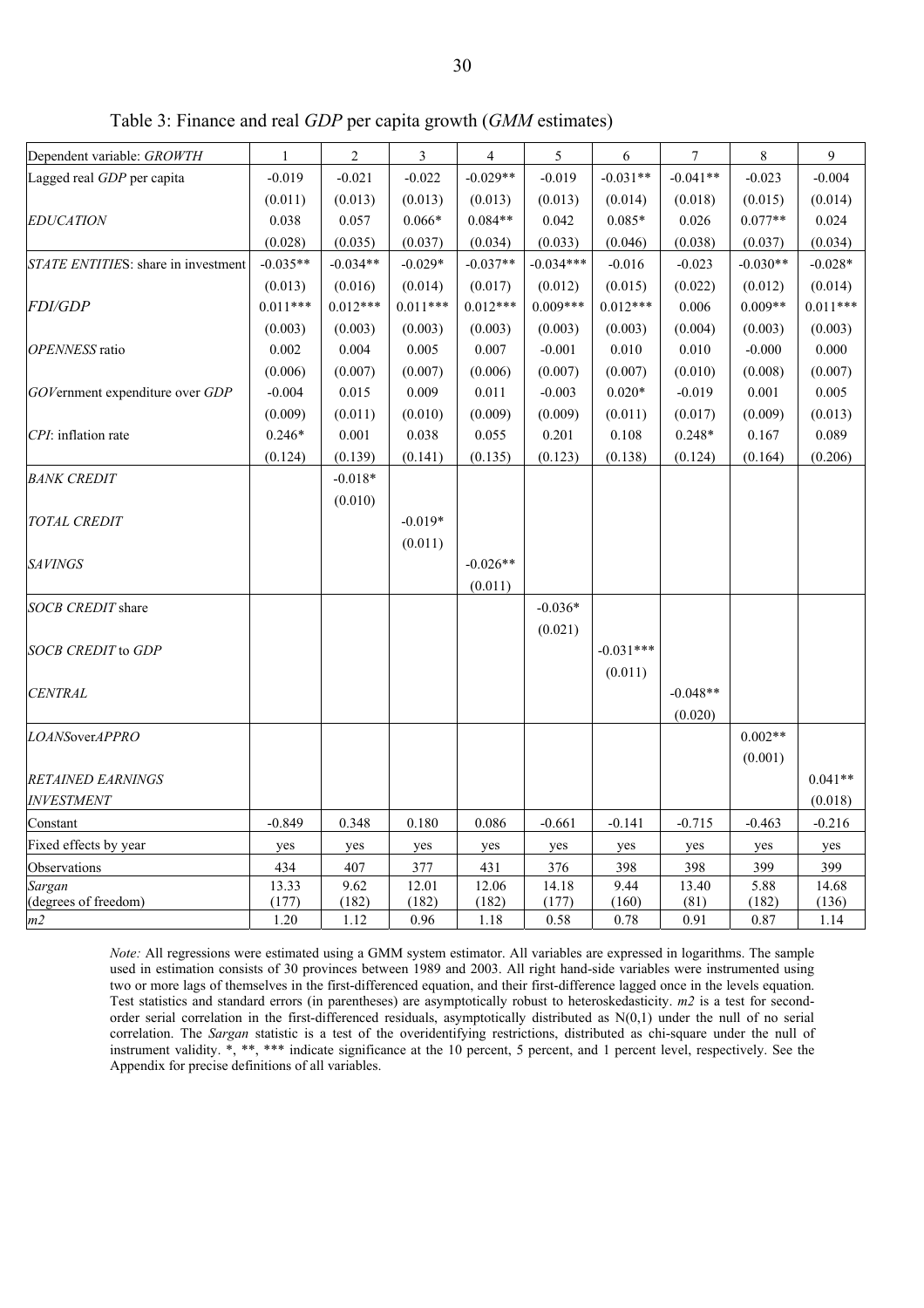| Dependent variable:<br><b>CAPITALGROWTH</b> | $\mathbf{1}$ | $\overline{c}$ | 3          | $\overline{\mathcal{L}}$ | 5          | 6           | 7           | 8          | 9          |
|---------------------------------------------|--------------|----------------|------------|--------------------------|------------|-------------|-------------|------------|------------|
| Lagged real GDP per capita                  | 0.013        | $-0.009$       | $-0.022$   | 0.012                    | $-0.018$   | $-0.021$    | $-0.017$    | 0.021      | 0.018      |
|                                             | (0.023)      | (0.026)        | (0.027)    | (0.024)                  | (0.026)    | (0.027)     | (0.025)     | (0.023)    | (0.024)    |
| <b>EDUCATION</b>                            | 0.046        | 0.040          | 0.033      | 0.046                    | 0.034      | 0.044       | 0.079       | 0.046      | 0.055      |
|                                             | (0.046)      | (0.051)        | (0.058)    | (0.046)                  | (0.066)    | (0.066)     | (0.066)     | (0.050)    | (0.051)    |
| STATE ENTITIES: share in investment         | $-0.006$     | $-0.003$       | $-0.007$   | $-0.007$                 | $-0.007$   | $-0.012$    | $-0.007$    | $-0.029*$  | $-0.025$   |
|                                             | (0.018)      | (0.019)        | (0.020)    | (0.018)                  | (0.021)    | (0.019)     | (0.017)     | (0.018)    | (0.017)    |
| <b>FDI/GDP</b>                              | $0.013***$   | $0.013***$     | $0.017***$ | $0.013***$               | $0.018***$ | $0.016***$  | $0.011***$  | $0.013***$ | $0.012***$ |
|                                             | (0.003)      | (0.003)        | (0.004)    | (0.003)                  | (0.004)    | (0.003)     | (0.003)     | (0.003)    | (0.003)    |
| OPENNESS ratio                              | $-0.011$     | $-0.004$       | $-0.004$   | $-0.010$                 | $-0.007$   | $-0.005$    | 0.001       | $-0.006$   | $-0.005$   |
|                                             | (0.010)      | (0.011)        | (0.012)    | (0.010)                  | (0.011)    | (0.011)     | (0.010)     | (0.009)    | (0.010)    |
| GOVernment expenditure over GDP             | $0.055***$   | $0.064***$     | $0.069***$ | $0.056***$               | $0.061***$ | $0.070***$  | $0.040**$   | $0.063***$ | $0.063***$ |
|                                             | (0.019)      | (0.020)        | (0.021)    | (0.020)                  | (0.021)    | (0.020)     | (0.018)     | (0.021)    | (0.021)    |
| CPI: Inflation rate                         | $0.380***$   | $0.408***$     | $0.496***$ | $0.385***$               | $0.516***$ | $0.415***$  | $0.385***$  | $0.378***$ | $0.377**$  |
|                                             | (0.124)      | (0.131)        | (0.154)    | (0.127)                  | (0.151)    | (0.151)     | (0.126)     | (0.143)    | (0.146)    |
| <b>BANK CREDIT</b>                          |              | $-0.030***$    |            |                          |            |             |             |            |            |
|                                             |              | (0.011)        |            |                          |            |             |             |            |            |
| <b>TOTAL CREDIT</b>                         |              |                | $-0.027*$  |                          |            |             |             |            |            |
|                                             |              |                | (0.014)    |                          |            |             |             |            |            |
| <b>SAVINGS</b>                              |              |                |            | $-0.002$                 |            |             |             |            |            |
|                                             |              |                |            | (0.024)                  |            |             |             |            |            |
| SOCB CREDIT share                           |              |                |            |                          | $-0.025$   |             |             |            |            |
|                                             |              |                |            |                          | (0.023)    |             |             |            |            |
| SOCB CREDIT to GDP                          |              |                |            |                          |            | $-0.047***$ |             |            |            |
|                                             |              |                |            |                          |            | (0.018)     |             |            |            |
| <b>CENTRAL</b>                              |              |                |            |                          |            |             | $-0.123***$ |            |            |
|                                             |              |                |            |                          |            |             | (0.026)     |            |            |
| LOANSoverAPPRO                              |              |                |            |                          |            |             |             | 0.001      |            |
|                                             |              |                |            |                          |            |             |             | (0.001)    |            |
| <b>RETAINED EARNINGS</b>                    |              |                |            |                          |            |             |             |            | 0.014      |
| <b>INVESTMENT</b>                           |              |                |            |                          |            |             |             |            | (0.012)    |
| Constant                                    | $-1.584$     | $-1.555**$     | $-1.742**$ | $-1.649$                 | $-2.010$   | $-1.489*$   | $-1.361**$  | $-1.661$   | $-1.611$   |
|                                             | (0.000)      | (0.724)        | (0.795)    | (0.000)                  | (0.000)    | (0.786)     | (0.657)     | (0.000)    | (0.000)    |
| Observations                                | 427          | 400            | 370        | 424                      | 369        | 391         | 391         | 392        | 392        |
| R-squared                                   | 0.507        | 0.518          | 0.529      | 0.505                    | 0.530      | 0.520       | 0.575       | 0.497      | 0.497      |
| Fixed effects by province                   | yes          | Yes            | yes        | yes                      | yes        | yes         | yes         | yes        | yes        |
| Fixed effects by year                       | yes          | Yes            | yes        | yes                      | yes        | yes         | yes         | yes        | yes        |

Table 4: Finance and capital stock growth (Within Groups Estimates)

*Note:* All regressions were estimated using a Within Groups estimator. Newey West standard errors are in parentheses. All variables are expressed in logarithms. The sample used in estimation consists of 29 provinces between 1989 and 2003.  $*, **$ , \*\*\* indicate significance at the 10 percent, 5 percent, and 1 percent level, respectively. See the Appendix for precise definitions of all variables.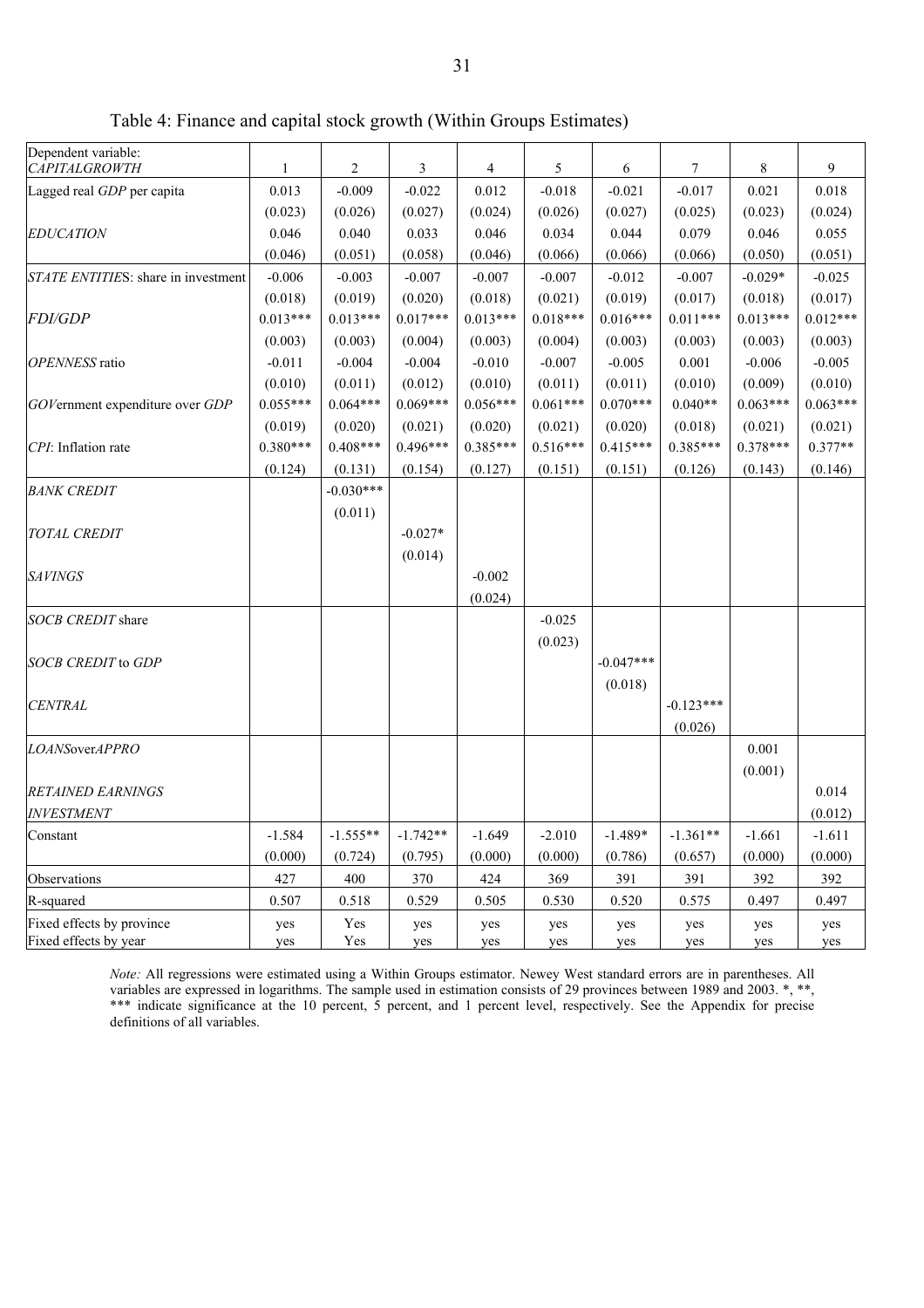| Dependent variable:<br><b>CAPITALGROWTH</b> | 1           | $\overline{c}$ | 3          | 4          | 5           | 6          | 7           | 8           | 9          |
|---------------------------------------------|-------------|----------------|------------|------------|-------------|------------|-------------|-------------|------------|
| Lagged real GDP per capita                  | $-0.011$    | $-0.008$       | $-0.006$   | $-0.016$   | $-0.021$    | $-0.014$   | $-0.028$    | $-0.011$    | $-0.000$   |
|                                             | (0.016)     | (0.018)        | (0.017)    | (0.018)    | (0.016)     | (0.018)    | (0.025)     | (0.021)     | (0.019)    |
| <b>EDUCATION</b>                            | 0.005       | 0.033          | 0.042      | 0.045      | 0.015       | 0.037      | 0.017       | $-0.023$    | 0.030      |
|                                             | (0.043)     | (0.042)        | (0.038)    | (0.043)    | (0.044)     | (0.046)    | (0.054)     | (0.043)     | (0.045)    |
| STATE ENTITIES: share in investment         | $-0.067***$ | $-0.052***$    | $-0.046**$ | $-0.062**$ | $-0.064***$ | $-0.049**$ | $-0.067***$ | $-0.048***$ | $-0.045**$ |
|                                             | (0.017)     | (0.017)        | (0.022)    | (0.024)    | (0.022)     | (0.018)    | (0.024)     | (0.014)     | (0.020)    |
| <b>FDI/GDP</b>                              | $0.016**$   | $0.016***$     | $0.017***$ | $0.018***$ | $0.017***$  | $0.016***$ | $0.014**$   | $0.014**$   | $0.016***$ |
|                                             | (0.006)     | (0.005)        | (0.005)    | (0.006)    | (0.006)     | (0.005)    | (0.006)     | (0.006)     | (0.006)    |
| OPENNESS ratio                              | $-0.006$    | $-0.004$       | $-0.005$   | $-0.005$   | $-0.007$    | 0.000      | $-0.008$    | $-0.003$    | $-0.009$   |
|                                             | (0.008)     | (0.009)        | (0.010)    | (0.009)    | (0.009)     | (0.010)    | (0.013)     | (0.010)     | (0.011)    |
| GOVernment expenditure over GDP             | $0.025*$    | $0.049***$     | $0.039**$  | $0.034**$  | $0.028**$   | $0.060***$ | 0.008       | 0.016       | $0.029**$  |
|                                             | (0.014)     | (0.016)        | (0.015)    | (0.015)    | (0.012)     | (0.021)    | (0.020)     | (0.012)     | (0.013)    |
| CPI: inflation rate                         | $0.567***$  | $0.396**$      | $0.416**$  | $0.495**$  | $0.668***$  | $0.483***$ | $0.640***$  | $0.468*$    | 0.483      |
|                                             | (0.175)     | (0.167)        | (0.154)    | (0.218)    | (0.168)     | (0.169)    | (0.149)     | (0.260)     | (0.322)    |
| <b>BANK CREDIT</b>                          |             | $-0.030**$     |            |            |             |            |             |             |            |
|                                             |             | (0.013)        |            |            |             |            |             |             |            |
| <b>TOTAL CREDIT</b>                         |             |                | $-0.024**$ |            |             |            |             |             |            |
|                                             |             |                | (0.010)    |            |             |            |             |             |            |
| <b>SAVINGS</b>                              |             |                |            | $-0.026**$ |             |            |             |             |            |
|                                             |             |                |            | (0.011)    |             |            |             |             |            |
| SOCB CREDIT share                           |             |                |            |            | $-0.062*$   |            |             |             |            |
|                                             |             |                |            |            | (0.033)     |            |             |             |            |
| SOCB CREDIT to GDP                          |             |                |            |            |             | $-0.043**$ |             |             |            |
|                                             |             |                |            |            |             | (0.017)    |             |             |            |
| <b>CENTRAL</b>                              |             |                |            |            |             |            | $-0.074**$  |             |            |
|                                             |             |                |            |            |             |            | (0.033)     |             |            |
| LOANSoverAPPRO                              |             |                |            |            |             |            |             | 0.000       |            |
|                                             |             |                |            |            |             |            |             | (0.001)     |            |
| <b>RETAINED EARNINGS</b>                    |             |                |            |            |             |            |             |             | $0.031**$  |
| <b>INVESTMENT</b>                           |             |                |            |            |             |            |             |             | (0.015)    |
| Constant                                    | $-2.340***$ | $-1.570**$     | $-1.720**$ | $-2.022**$ | $-2.846***$ | $-1.958**$ | $-2.593***$ | $-1.903*$   | $-2.057$   |
|                                             | (0.739)     | (0.732)        | (0.685)    | (0.947)    | (0.744)     | (0.754)    | (0.653)     | (1.061)     | (1.420)    |
| Fixed effects by year                       | yes         | yes            | yes        | yes        | yes         | yes        | yes         | yes         | yes        |
| Observations                                | 427         | 400            | 370        | 424        | 369         | 391        | 391         | 392         | 392        |
| Sargan                                      | 8.42        | 10.26          | 5.88       | 8.23       | 10.78       | 9.64       | 6.43        | 4.66        | 6.42       |
| (degrees of freedom)                        | (177)       | (182)          | (165)      | (160)      | (134)       | (160)      | (81)        | (186)       | (138)      |
| m2                                          | 0.63        | 0.50           | 0.46       | 0.59       | 0.52        | 0.37       | 0.63        | 0.54        | 0.25       |

Table 5: Finance and capital stock growth (*GMM* estimates)

*Note:* All regressions were estimated using a GMM system estimator. All variables are expressed in logarithms. The sample used in estimation consists of 29 provinces between 1989 and 2003. Also see Notes to Table 3. \*, \*\*, \*\*\* indicate significance at the 10 percent, 5 percent, and 1 percent level, respectively. See the Appendix for precise definitions of all variables.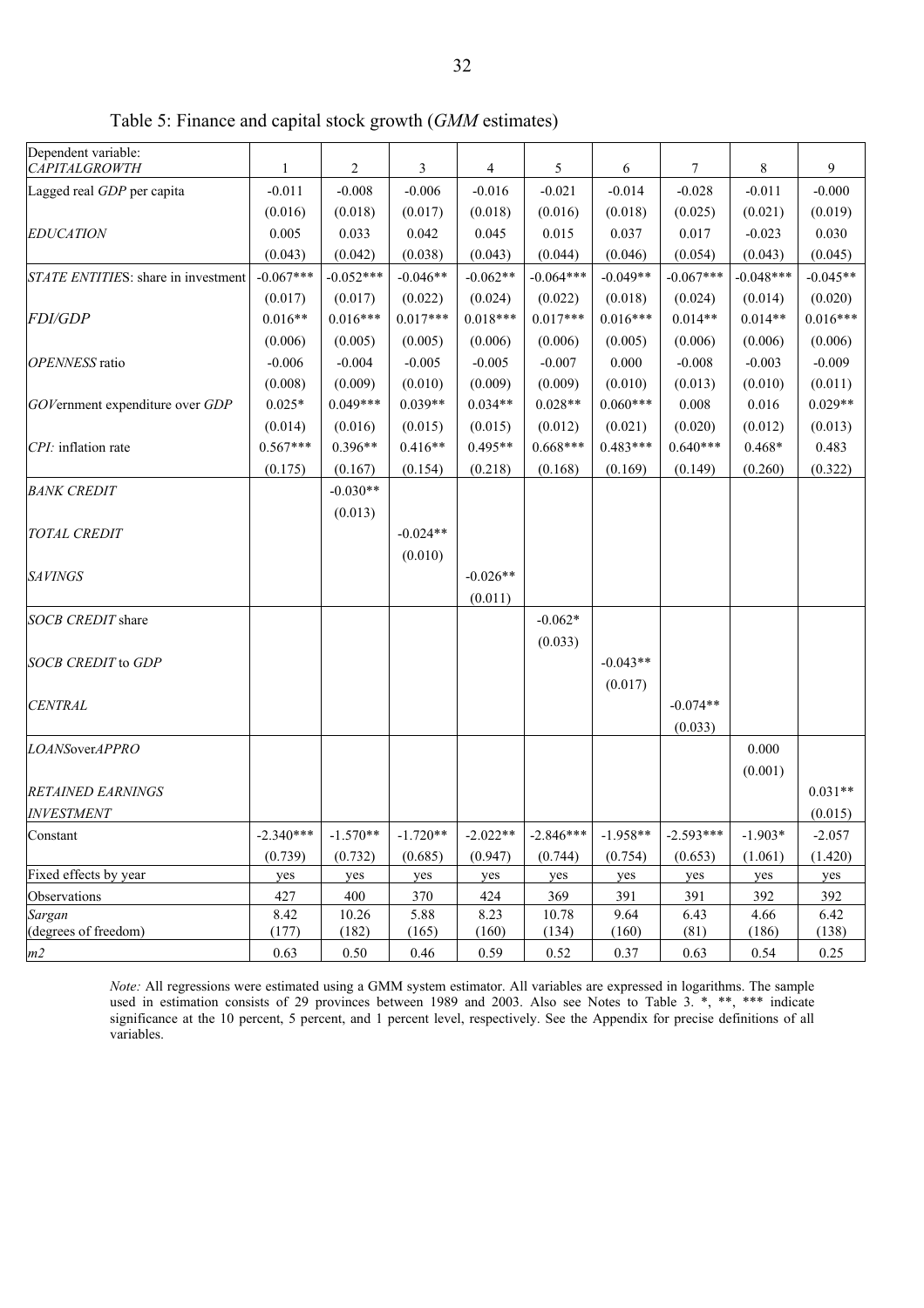Table 6: Finance and *TFP* Growth (Within Groups Estimates)

| Dependent variable: TFPGROWTH       | $\mathbf{1}$ | $\overline{c}$ | 3           | $\overline{4}$ | 5           | 6           | $\tau$      | $\,8\,$     | 9           |
|-------------------------------------|--------------|----------------|-------------|----------------|-------------|-------------|-------------|-------------|-------------|
| Lagged real GDP per capita          | $-0.091***$  | $-0.100***$    | $-0.124***$ | $-0.101***$    | $-0.117***$ | $-0.150***$ | $-0.130***$ | $-0.101***$ | $-0.106***$ |
|                                     | (0.020)      | (0.022)        | (0.022)     | (0.021)        | (0.021)     | (0.024)     | (0.021)     | (0.023)     | (0.023)     |
| <b>EDUCATION</b>                    | 0.037        | 0.058          | $0.097*$    | 0.028          | $0.078*$    | $0.081**$   | $0.093**$   | 0.012       | 0.029       |
|                                     | (0.040)      | (0.047)        | (0.049)     | (0.038)        | (0.044)     | (0.037)     | (0.040)     | (0.041)     | (0.042)     |
| STATE ENTITIES: share in investment | $-0.017$     | $-0.016$       | $-0.021$    | $-0.021*$      | $-0.021$    | $-0.023**$  | $-0.021*$   | $-0.015$    | $-0.008$    |
|                                     | (0.013)      | (0.013)        | (0.014)     | (0.012)        | (0.013)     | (0.012)     | (0.012)     | (0.011)     | (0.012)     |
| <b>FDI/GDP</b>                      | 0.002        | 0.002          | 0.004       | 0.001          | 0.004       | 0.002       | 0.002       | 0.002       | 0.002       |
|                                     | (0.002)      | (0.002)        | (0.003)     | (0.003)        | (0.003)     | (0.003)     | (0.003)     | (0.002)     | (0.003)     |
| <i>OPENNESS</i> ratio               | 0.011        | $0.016*$       | $0.016*$    | $0.015*$       | 0.011       | $0.020**$   | $0.017**$   | 0.008       | 0.010       |
|                                     | (0.008)      | (0.009)        | (0.009)     | (0.008)        | (0.009)     | (0.008)     | (0.008)     | (0.008)     | (0.008)     |
| GOVernment expenditure over GDP     | $-0.018$     | $-0.015$       | $-0.022$    | 0.001          | $-0.026$    | $-0.013$    | $-0.035**$  | $-0.031*$   | $-0.030$    |
|                                     | (0.016)      | (0.016)        | (0.017)     | (0.017)        | (0.017)     | (0.017)     | (0.017)     | (0.018)     | (0.019)     |
| CPI: inflation rate                 | $-0.103$     | $-0.132$       | $-0.092$    | $-0.134*$      | $-0.053$    | $-0.100$    | $-0.080$    | $-0.089$    | $-0.092$    |
|                                     | (0.077)      | (0.083)        | (0.092)     | (0.079)        | (0.092)     | (0.089)     | (0.088)     | (0.090)     | (0.093)     |
| <b>BANK CREDIT</b>                  |              | $-0.029**$     |             |                |             |             |             |             |             |
|                                     |              | (0.011)        |             |                |             |             |             |             |             |
| TOTAL CREDIT                        |              |                | $-0.028**$  |                |             |             |             |             |             |
|                                     |              |                | (0.012)     |                |             |             |             |             |             |
| <b>SAVINGS</b>                      |              |                |             | $-0.058***$    |             |             |             |             |             |
|                                     |              |                |             | (0.020)        |             |             |             |             |             |
| SOCB CREDIT share                   |              |                |             |                | $-0.040***$ |             |             |             |             |
|                                     |              |                |             |                | (0.015)     |             |             |             |             |
| SOCB CREDIT to GDP                  |              |                |             |                |             | $-0.058***$ |             |             |             |
|                                     |              |                |             |                |             | (0.014)     |             |             |             |
| <b>CENTRAL</b>                      |              |                |             |                |             |             | $-0.056***$ |             |             |
|                                     |              |                |             |                |             |             | (0.021)     |             |             |
| LOANSoverAPPRO                      |              |                |             |                |             |             |             | $0.001**$   |             |
|                                     |              |                |             |                |             |             |             | (0.001)     |             |
| <b>RETAINED EARNINGS</b>            |              |                |             |                |             |             |             |             | $0.025**$   |
| <b>INVESTMENT</b>                   |              |                |             |                |             |             |             |             | (0.012)     |
| Constant                            | 1.182        | $1.541***$     | $1.580***$  | 1.524          | 1.241       | $1.797***$  | 1.479***    | 1.123       | 1.139       |
|                                     | (0.000)      | (0.436)        | (0.468)     | (0.000)        | (0.000)     | (0.488)     | (0.457)     | (0.000)     | (0.000)     |
| Observations                        | 427          | 400            | 370         | 424            | 369         | 391         | 391         | 392         | 392         |
| R-squared                           | 0.502        | 0.520          | 0.499       | 0.522          | 0.505       | 0.536       | 0.517       | 0.494       | 0.497       |
| Fixed effects by province           | yes          | yes            | yes         | yes            | yes         | yes         | yes         | yes         | yes         |
| Fixed effects by year               | yes          | yes            | yes         | yes            | yes         | yes         | yes         | yes         | yes         |
|                                     |              |                |             |                |             |             |             |             |             |

*Note:* All regressions were estimated using a Within Groups estimator. Newey West standard errors are in parentheses. All variables are expressed in logarithms. The sample used in estimation consists of 29 provinces between 1989 and 2003. \*, \*\*, \*\*\* indicate significance at the 10 percent, 5 percent, and 1 percent level, respectively. See the Appendix for precise definitions of all variables.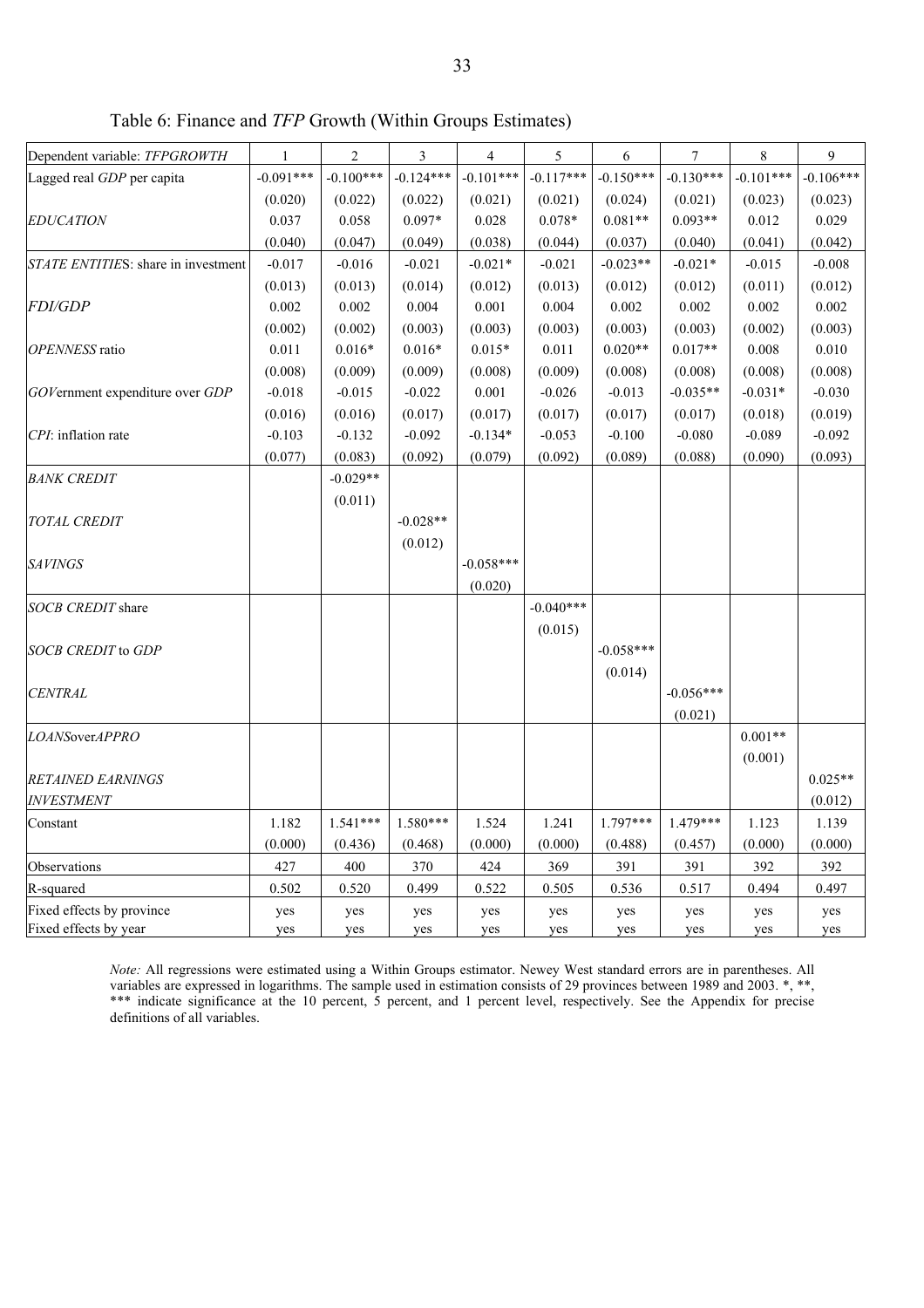| Dependent variable: TFPGROWTH       | $\mathbf{1}$ | $\overline{2}$ | 3          | $\overline{\mathcal{L}}$ | 5          | 6          | $\tau$     | $8\,$      | 9         |
|-------------------------------------|--------------|----------------|------------|--------------------------|------------|------------|------------|------------|-----------|
| Lagged real GDP per capita          | $-0.015*$    | $-0.010$       | $-0.010$   | $-0.018*$                | $-0.025**$ | $-0.024**$ | $-0.020$   | $-0.013$   | $-0.010$  |
|                                     | (0.008)      | (0.009)        | (0.009)    | (0.010)                  | (0.010)    | (0.010)    | (0.014)    | (0.011)    | (0.013)   |
| <b>EDUCATION</b>                    | 0.036        | 0.016          | 0.030      | $0.060*$                 | 0.037      | 0.038      | $-0.000$   | 0.054      | 0.022     |
|                                     | (0.030)      | (0.037)        | (0.040)    | (0.035)                  | (0.048)    | (0.049)    | (0.041)    | (0.035)    | (0.043)   |
| STATE ENTITIES: share in investment | $-0.004$     | 0.008          | 0.009      | $-0.005$                 | 0.015      | 0.014      | $-0.006$   | $-0.002$   | $-0.013$  |
|                                     | (0.010)      | (0.014)        | (0.013)    | (0.011)                  | (0.011)    | (0.011)    | (0.020)    | (0.008)    | (0.015)   |
| <b>FDI/GDP</b>                      | $0.004*$     | 0.004          | 0.004      | $0.005**$                | 0.003      | 0.004      | 0.004      | 0.002      | 0.004     |
|                                     | (0.002)      | (0.003)        | (0.003)    | (0.002)                  | (0.003)    | (0.003)    | (0.004)    | (0.003)    | (0.003)   |
| OPENNESS ratio                      | 0.006        | 0.010          | 0.012      | $0.010*$                 | $0.012*$   | $0.016**$  | 0.005      | 0.004      | 0.005     |
|                                     | (0.005)      | (0.006)        | (0.007)    | (0.005)                  | (0.007)    | (0.006)    | (0.008)    | (0.007)    | (0.006)   |
| GOVernment expenditure over GDP     | $-0.016**$   | $-0.005$       | $-0.004$   | $-0.005$                 | $-0.015$   | 0.001      | $-0.022$   | $-0.013$   | $-0.013$  |
|                                     | (0.007)      | (0.011)        | (0.011)    | (0.008)                  | (0.010)    | (0.015)    | (0.017)    | (0.009)    | (0.009)   |
| CPI: Inflation rate                 | 0.021        | 0.007          | $-0.054$   | $-0.131$                 | 0.050      | $-0.026$   | $-0.020$   | $-0.015$   | $-0.046$  |
|                                     | (0.088)      | (0.091)        | (0.093)    | (0.110)                  | (0.083)    | (0.100)    | (0.160)    | (0.116)    | (0.131)   |
| <b>BANK CREDIT</b>                  |              | $-0.021**$     |            |                          |            |            |            |            |           |
|                                     |              | (0.010)        |            |                          |            |            |            |            |           |
| <b>TOTAL CREDIT</b>                 |              |                | $-0.025**$ |                          |            |            |            |            |           |
|                                     |              |                | (0.012)    |                          |            |            |            |            |           |
| <b>SAVINGS</b>                      |              |                |            | $-0.022**$               |            |            |            |            |           |
|                                     |              |                |            | (0.010)                  |            |            |            |            |           |
| SOCB CREDIT share                   |              |                |            |                          | $-0.034**$ |            |            |            |           |
|                                     |              |                |            |                          | (0.014)    |            |            |            |           |
| SOCB CREDIT to GDP                  |              |                |            |                          |            | $-0.026**$ |            |            |           |
|                                     |              |                |            |                          |            | (0.011)    |            |            |           |
| <b>CENTRAL</b>                      |              |                |            |                          |            |            | $-0.031**$ |            |           |
|                                     |              |                |            |                          |            |            | (0.015)    |            |           |
| LOANSoverAPPRO                      |              |                |            |                          |            |            |            | $0.002***$ |           |
|                                     |              |                |            |                          |            |            |            | (0.000)    |           |
| <b>RETAINED EARNINGS</b>            |              |                |            |                          |            |            |            |            | $0.042**$ |
| <b>INVESTMENT</b>                   |              |                |            |                          |            |            |            |            | (0.017)   |
| Constant                            | 0.084        | 0.068          | 0.379      | 0.795                    | $-0.030$   | 0.360      | 0.233      | 0.220      | 0.340     |
|                                     | (0.373)      | (0.415)        | (0.430)    | (0.490)                  | (0.382)    | (0.463)    | (0.708)    | (0.493)    | (0.626)   |
| Fixed effects by year               | yes          | yes            | yes        | yes                      | yes        | yes        | yes        | yes        | yes       |
| Observations                        | 427          | 400            | 370        | 424                      | 369        | 391        | 391        | 392        | 392       |
| Sargan                              | 10.56        | 9.19           | 4.75       | 5.90                     | 7.33       | 6.87       | 16.17      | 7.80       | 4.57      |
| (degrees of freedom)                | (177)        | (154)          | (154)      | (182)                    | (119)      | (120)      | (43)       | (182)      | (126)     |
| m <sub>2</sub>                      | 0.90         | 0.73           | 0.99       | 0.89                     | 0.15       | 0.72       | 0.97       | 0.63       | 0.95      |

Table 7: Finance and *TFP* Growth (*GMM* estimates)

*Note:* All regressions were estimated using a GMM system estimator. All variables are expressed in logarithms. The sample used in estimation consists of 29 provinces between 1989 and 2003. Also see Notes to Table 3. \*, \*\*, \*\*\* indicate significance at the 10 percent, 5 percent, and 1 percent level, respectively. See the Appendix for precise definitions of all variables.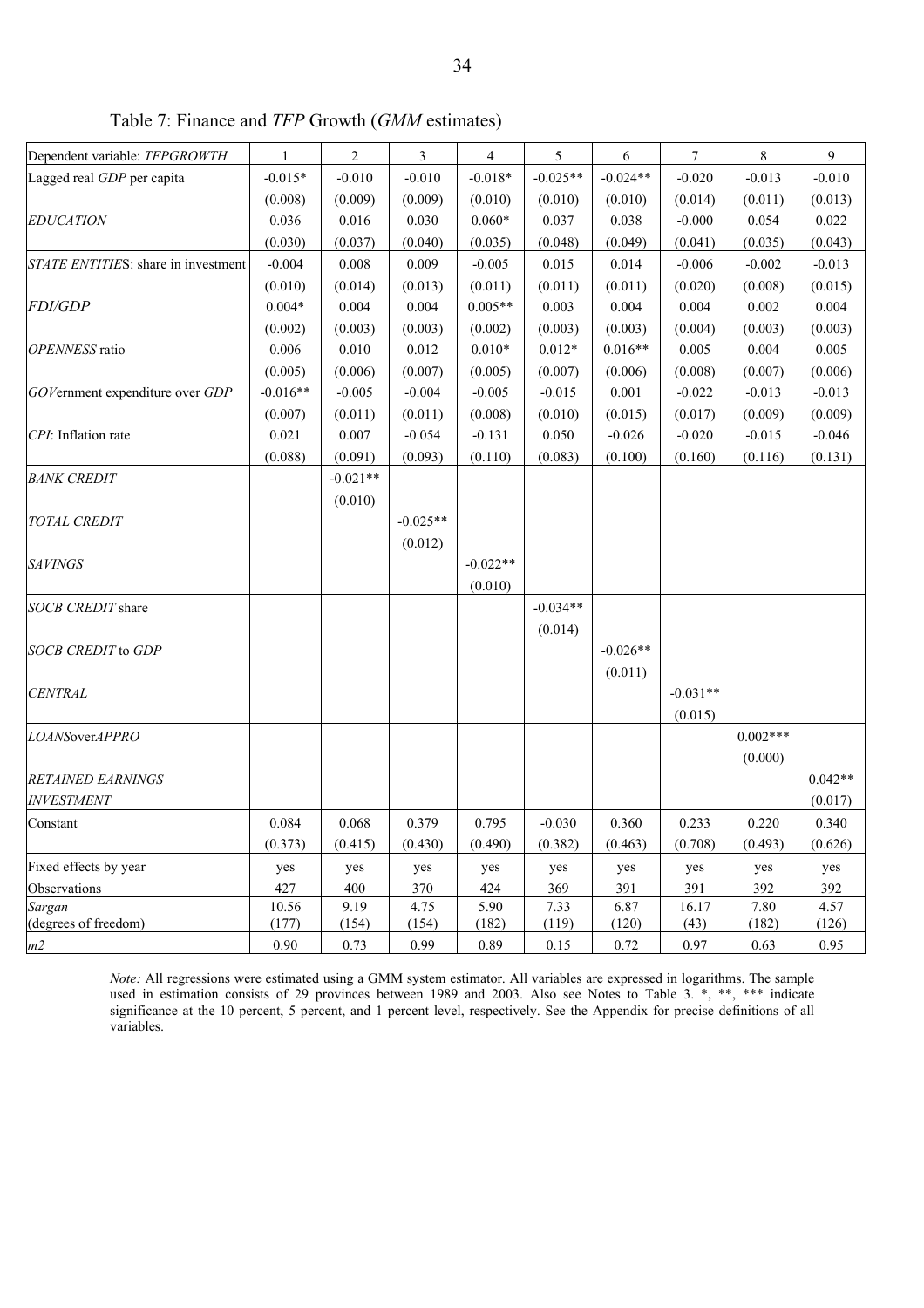| Dependent variable: GROWTH          | 1             | $\overline{c}$ | 3              | 4              | 5             | 6            | 7              | $\,8\,$        |
|-------------------------------------|---------------|----------------|----------------|----------------|---------------|--------------|----------------|----------------|
| Lagged real GDP per capita          | $-0.017$      | $-0.019$       | $-0.028**$     | $-0.017$       | $-0.024*$     | $-0.039**$   | $-0.022$       | $-0.002$       |
| <b>EDUCATION</b>                    | 0.035         | 0.053          | $0.076**$      | 0.038          | 0.058         | 0.029        | $0.073*$       | 0.013          |
| STATE ENTITIES: share in investment | $-0.015$      | $-0.015$       | $-0.029$       | $-0.037***$    | $-0.004$      | $-0.020$     | $-0.031**$     | $-0.027*$      |
| <b>FDI/GDP</b>                      | $0.013***$    | $0.013***$     | $0.014***$     | $0.008**$      | $0.012***$    | 0.006        | $0.007**$      | $0.011***$     |
| OPENNESS ratio                      | 0.003         | 0.003          | 0.005          | $-0.000$       | 0.007         | 0.013        | 0.003          | 0.002          |
| GOVernment expenditure over GDP     | 0.008         | 0.004          | 0.007          | $-0.004$       | 0.009         | $-0.016$     | $-0.001$       | 0.004          |
| CPI: inflation rate                 | $-0.003$      | 0.025          | 0.045          | 0.191          | 0.124         | $0.245*$     | 0.149          | 0.082          |
| <b>BANK CREDIT</b>                  | $-0.031**$    |                |                |                |               |              |                |                |
|                                     | (0.012)       |                |                |                |               |              |                |                |
| <b>BANK CREDIT * LATE</b>           | $0.039**$     |                |                |                |               |              |                |                |
|                                     | (0.015)       |                |                |                |               |              |                |                |
| TOTAL CREDIT                        |               | $-0.028**$     |                |                |               |              |                |                |
|                                     |               | (0.013)        |                |                |               |              |                |                |
| TOTAL CREDIT * LATE                 |               | $0.033*$       |                |                |               |              |                |                |
|                                     |               | (0.019)        |                |                |               |              |                |                |
| <b>SAVINGS</b>                      |               |                | $-0.026***$    |                |               |              |                |                |
|                                     |               |                | (0.009)        |                |               |              |                |                |
| SAVINGS * LATE                      |               |                | 0.023          |                |               |              |                |                |
|                                     |               |                | (0.020)        |                |               |              |                |                |
| SOCB CREDIT share                   |               |                |                | $-0.048*$      |               |              |                |                |
|                                     |               |                |                | (0.024)        |               |              |                |                |
| SOCB CREDIT share * LATE            |               |                |                | $0.055**$      |               |              |                |                |
|                                     |               |                |                | (0.024)        |               |              |                |                |
| SOCB CREDIT to GDP                  |               |                |                |                | $-0.041***$   |              |                |                |
|                                     |               |                |                |                | (0.011)       |              |                |                |
| SOCB CREDIT to GDP * LATE           |               |                |                |                | $0.038**$     |              |                |                |
|                                     |               |                |                |                | (0.015)       |              |                |                |
| <b>CENTRAL</b>                      |               |                |                |                |               | $-0.044**$   |                |                |
|                                     |               |                |                |                |               | (0.022)      |                |                |
| CENTRAL* LATE                       |               |                |                |                |               | 0.031        |                |                |
|                                     |               |                |                |                |               | (0.052)      |                |                |
| LOANSoverAPPRO                      |               |                |                |                |               |              | $0.003***$     |                |
|                                     |               |                |                |                |               |              | (0.001)        |                |
| LOANSoverAPPRO * LATE               |               |                |                |                |               |              | $-0.003***$    |                |
|                                     |               |                |                |                |               |              | (0.001)        |                |
| RETAINED EARNINGS INVESTMENT        |               |                |                |                |               |              |                | $0.065***$     |
|                                     |               |                |                |                |               |              |                | (0.023)        |
| RETAINED EARNINGS INVESTMENT        |               |                |                |                |               |              |                |                |
| $*LATE$                             |               |                |                |                |               |              |                | $-0.069***$    |
|                                     |               |                |                |                |               |              |                | (0.024)        |
| Constant                            | 0.331         | 0.215          | 0.116          | $-0.618$       | $-0.316$      | $-0.697$     | $-0.418$       | $-0.247$       |
| Fixed effects by year               | yes           | yes            | yes            | yes            | yes           | yes          | yes            | yes            |
| Observations                        | 407           | 377            | 431            | 376            | 398           | 398          | 399            | 399            |
| Sargan<br>(degrees of freedom)      | 7.50<br>(186) | 5.15<br>(186)  | 10.92<br>(182) | 12.12<br>(177) | 9.49<br>(164) | 8.80<br>(85) | 10.69<br>(186) | 11.87<br>(164) |
| m <sub>2</sub>                      | 1.06          | 0.85           | 1.21           | 0.59           | 0.80          | 0.82         | 0.74           | 1.11           |

Table 8: Finance and real *GDP* per capita growth: evolution over time

*Note:* All regressions were estimated using a GMM system estimator. All variables are expressed in logarithms. The sample used in estimation consists of 30 provinces between 1989 and 2003. Also see Notes to Table 3. \*, \*\*, \*\*\* indicate significance at the 10 percent, 5 percent, and 1 percent level, respectively. See the Appendix for precise definitions of all variables.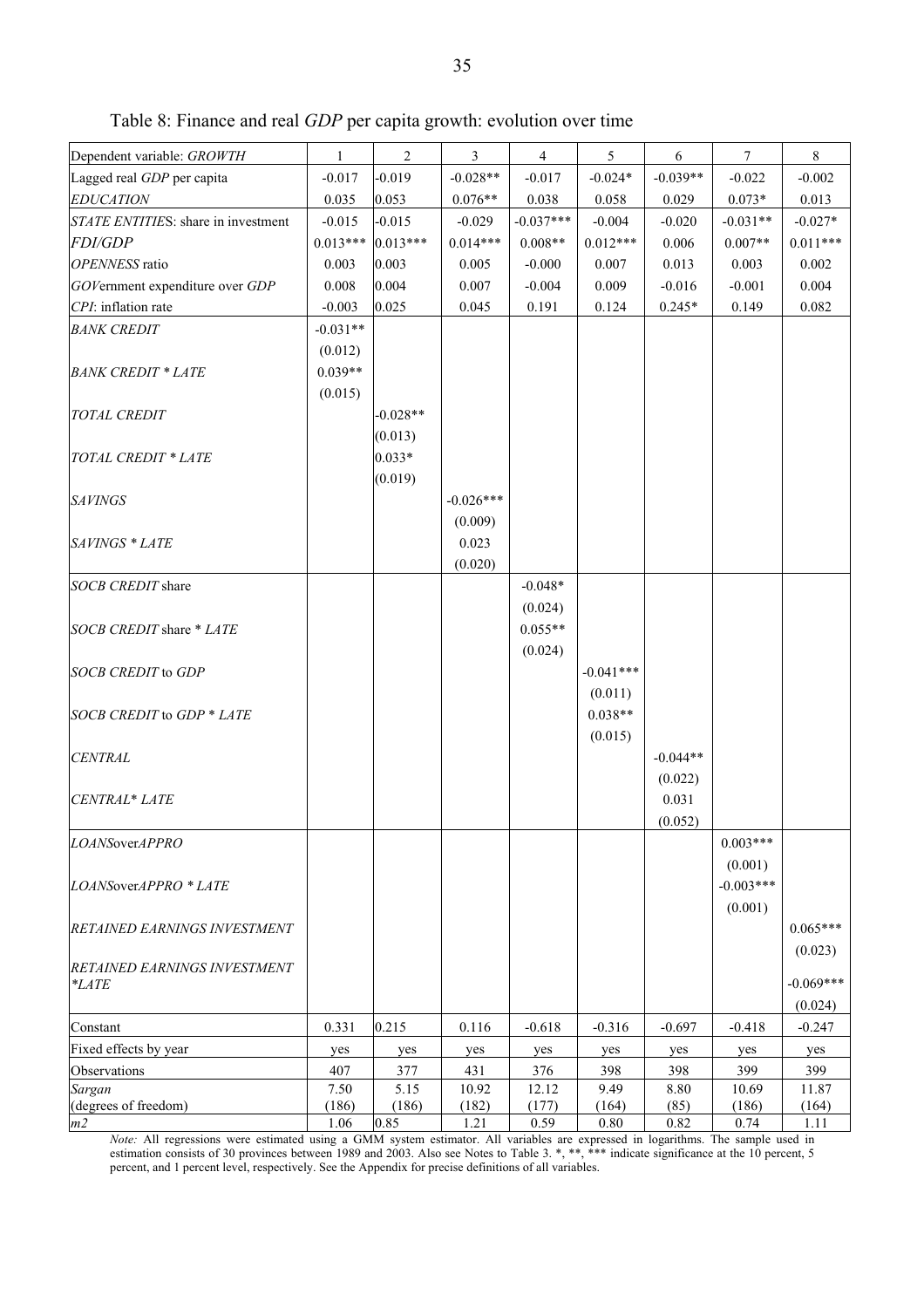Table 9: Finance and capital stock growth: evolution over time

| Dependent variable: CAPITALGROWTH              | 1          | $\boldsymbol{2}$ | 3           | 4           | 5           | 6           | 7           | 8           |
|------------------------------------------------|------------|------------------|-------------|-------------|-------------|-------------|-------------|-------------|
| Lagged real GDP per capita                     | $-0.008$   | $-0.017$         | $-0.014$    | $-0.012$    | 0.007       | $-0.021$    | $-0.006$    | $-0.003$    |
| <b>EDUCATION</b>                               | 0.027      | 0.037            | 0.032       | $-0.001$    | $-0.024$    | 0.032       | $-0.024$    | $-0.037$    |
| STATE ENTITIES: share in investment            | $-0.044**$ | $-0.039$         | $-0.076***$ | $-0.066***$ | $-0.048**$  | $-0.054**$  | $-0.049***$ | $-0.052***$ |
| <b>FDI/GDP</b>                                 | $0.016***$ | $0.018***$       | $0.022***$  | $0.011*$    | $0.022***$  | $0.011*$    | $0.012*$    | $0.016**$   |
| OPENNESS ratio                                 | $-0.003$   | 0.008            | $-0.011$    | $-0.003$    | $-0.011$    | 0.001       | $-0.002$    | $-0.010$    |
| GOVernment expenditure over GDP                | $0.047**$  | $0.045**$        | $0.045**$   | 0.018       | $0.056**$   | 0.019       | 0.011       | 0.009       |
| CPI: inflation rate                            | 0.381**    | 0.485**          | 0.590**     | 0.579***    | $0.616***$  | $0.450***$  | 0.596**     | $0.535**$   |
| <b>BANK CREDIT</b>                             | $-0.032**$ |                  |             |             |             |             |             |             |
|                                                | (0.015)    |                  |             |             |             |             |             |             |
| <b>BANK CREDIT * LATE</b>                      | 0.012      |                  |             |             |             |             |             |             |
|                                                | (0.022)    |                  |             |             |             |             |             |             |
| <b>TOTAL CREDIT</b>                            |            | $-0.037**$       |             |             |             |             |             |             |
|                                                |            | (0.016)          |             |             |             |             |             |             |
| TOTAL CREDIT * LATE                            |            | $-0.007$         |             |             |             |             |             |             |
|                                                |            | (0.029)          |             |             |             |             |             |             |
| <b>SAVINGS</b>                                 |            |                  | $-0.022$    |             |             |             |             |             |
|                                                |            |                  | (0.015)     |             |             |             |             |             |
| SAVINGS * LATE                                 |            |                  | $-0.021$    |             |             |             |             |             |
|                                                |            |                  | (0.023)     |             |             |             |             |             |
| SOCB CREDIT share                              |            |                  |             | $-0.082**$  |             |             |             |             |
|                                                |            |                  |             | (0.032)     |             |             |             |             |
| SOCB CREDIT share * LATE                       |            |                  |             | $0.159***$  |             |             |             |             |
|                                                |            |                  |             | (0.047)     |             |             |             |             |
| SOCB CREDIT to GDP                             |            |                  |             |             | $-0.049***$ |             |             |             |
|                                                |            |                  |             |             | (0.015)     |             |             |             |
| SOCB CREDIT to GDP * LATE                      |            |                  |             |             | 0.026       |             |             |             |
|                                                |            |                  |             |             | (0.026)     |             |             |             |
| <b>CENTRAL</b>                                 |            |                  |             |             |             | $-0.073**$  |             |             |
|                                                |            |                  |             |             |             | (0.034)     |             |             |
| CENTRAL <sup>*</sup> LATE                      |            |                  |             |             |             | $0.125*$    |             |             |
|                                                |            |                  |             |             |             | (0.070)     |             |             |
| LOANSoverAPPRO                                 |            |                  |             |             |             |             | $0.002**$   |             |
|                                                |            |                  |             |             |             |             | (0.001)     |             |
| LOANSoverAPPRO * LATE                          |            |                  |             |             |             |             | $-0.006***$ |             |
|                                                |            |                  |             |             |             |             | (0.001)     |             |
| RETAINED EARNINGS INVESTMENT                   |            |                  |             |             |             |             |             | $0.028*$    |
|                                                |            |                  |             |             |             |             |             | (0.016)     |
| <b>RETAINED EARNINGS INVESTMENT</b><br>$*LATE$ |            |                  |             |             |             |             |             | $-0.066*$   |
|                                                |            |                  |             |             |             |             |             | (0.035)     |
| Constant                                       | $-1.501**$ | $-1.930**$       | $-2.467**$  | $-2.545***$ | $-2.790***$ | $-1.733***$ | $-2.663**$  | $-2.361**$  |
| Fixed effects by year                          | yes        | yes              | yes         | yes         | yes         | yes         | yes         | yes         |
| Observations                                   | 400        | 370              | 424         | 369         | 391         | 391         | 392         | 392         |
| Sargan                                         | 10.04      | 9.98             | 6.75        | 9.45        | 9.70        | 4.24        | 8.13        | 4.73        |
| (degrees of freedom)                           | (186)      | (105)            | (147)       | (156)       | (129)       | (70)        | (158)       | (142)       |
| m2                                             | 0.50       | 0.67             | 0.55        | 0.29        | 0.33        | 0.09        | 0.45        | 0.52        |

*Note:* All regressions were estimated using a GMM system estimator. All variables are expressed in logarithms. The sample used in estimation consists of 29 provinces between 1989 and 2003. Also see Notes to Table 3. \*, \*\*, \*\*\* indicate significance at the 10 percent, 5 percent, and 1 percent level, respectively. See the Appendix for precise definitions of all variables.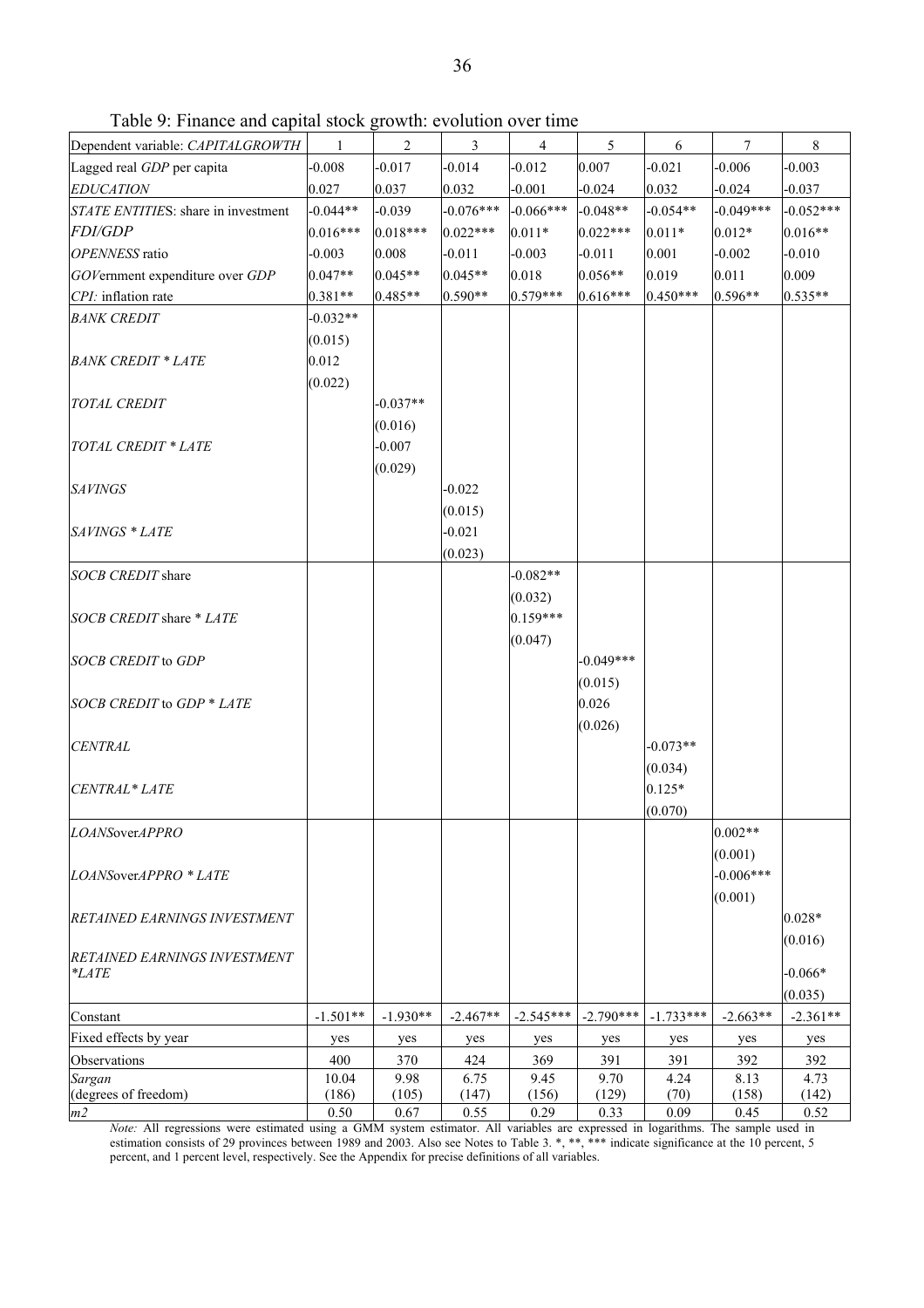Table 10: Finance and *TFP* growth: evolution over time

| Table TO: Finance and <i>IFP</i> growth: evolution over time |            |                |                |                |             |            |                |            |
|--------------------------------------------------------------|------------|----------------|----------------|----------------|-------------|------------|----------------|------------|
| Dependent variable: TFPGROWTH                                | 1          | $\overline{2}$ | $\overline{3}$ | $\overline{4}$ | 5           | $\sqrt{6}$ | $\overline{7}$ | $8\,$      |
| Lagged real GDP per capita                                   | $-0.009$   | $-0.012$       | $-0.016*$      | $-0.012$       | $-0.013$    | $-0.010$   | $-0.013$       | 0.012      |
| <b>EDUCATION</b>                                             | 0.015      | 0.036          | 0.051          | 0.033          | 0.024       | 0.043      | 0.053          | 0.023      |
| STATE ENTITIES: share in investment                          | 0.011      | 0.019          | 0.004          | $-0.010$       | $0.023**$   | $-0.009$   | $-0.003$       | $-0.037*$  |
| <b>FDI/GDP</b>                                               | $0.005**$  | $0.006***$     | $0.007***$     | 0.003          | 0.004       | 0.003      | 0.002          | $0.018***$ |
| OPENNESS ratio                                               | 0.006      | 0.007          | 0.007          | 0.001          | $0.009*$    | 0.004      | 0.005          | $-0.018$   |
| Government expenditure over GDP                              | $-0.014$   | $-0.013$       | $-0.009$       | $-0.016*$      | $-0.017$    | $-0.015*$  | $-0.014$       | 0.025      |
| CPI: inflation rate                                          | $-0.138$   | $-0.118$       | $-0.148$       | $-0.027$       | $-0.058$    | $-0.078$   | $-0.012$       | 0.425      |
| <b>BANK CREDIT</b>                                           | $-0.023**$ |                |                |                |             |            |                |            |
|                                                              | (0.009)    |                |                |                |             |            |                |            |
| <b>BANK CREDIT * LATE</b>                                    | $0.038***$ |                |                |                |             |            |                |            |
|                                                              | (0.009)    |                |                |                |             |            |                |            |
| TOTAL CREDIT                                                 |            | $-0.030***$    |                |                |             |            |                |            |
|                                                              |            | (0.010)        |                |                |             |            |                |            |
| TOTAL CREDIT * LATE                                          |            | $0.040***$     |                |                |             |            |                |            |
|                                                              |            | (0.012)        |                |                |             |            |                |            |
| <b>SAVINGS</b>                                               |            |                | $-0.024***$    |                |             |            |                |            |
|                                                              |            |                | (0.007)        |                |             |            |                |            |
| SAVINGS * LATE                                               |            |                | $0.029**$      |                |             |            |                |            |
|                                                              |            |                | (0.012)        |                |             |            |                |            |
| SOCB CREDIT share                                            |            |                |                | $-0.036*$      |             |            |                |            |
|                                                              |            |                |                | (0.020)        |             |            |                |            |
| SOCB CREDIT share * LATE                                     |            |                |                | 0.026          |             |            |                |            |
|                                                              |            |                |                | (0.024)        |             |            |                |            |
| SOCB CREDIT to GDP                                           |            |                |                |                | $-0.029***$ |            |                |            |
|                                                              |            |                |                |                | (0.010)     |            |                |            |
| SOCB CREDIT to GDP * LATE                                    |            |                |                |                | $0.038***$  |            |                |            |
|                                                              |            |                |                |                | (0.009)     |            |                |            |
| <b>CENTRAL</b>                                               |            |                |                |                |             | $-0.000$   |                |            |
|                                                              |            |                |                |                |             | (0.012)    |                |            |
| CENTRAL* LATE                                                |            |                |                |                |             | 0.000      |                |            |
|                                                              |            |                |                |                |             | (0.027)    |                |            |
| LOANSoverAPPRO                                               |            |                |                |                |             |            | $0.002***$     |            |
|                                                              |            |                |                |                |             |            | (0.001)        |            |
| LOANSoverAPPRO * LATE                                        |            |                |                |                |             |            | $-0.001*$      |            |
|                                                              |            |                |                |                |             |            | (0.001)        |            |
| RETAINED EARNINGS INVESTMENT                                 |            |                |                |                |             |            |                | $0.072***$ |
| RETAINED EARNINGS INVESTMENT                                 |            |                |                |                |             |            |                | (0.025)    |
| $*LATE$                                                      |            |                |                |                |             |            |                | $-0.083*$  |
|                                                              |            |                |                |                |             |            |                | (0.042)    |
| Constant                                                     | 0.742      | 0.690          | 0.857*         | 0.201          | 0.363       | 0.441      | 0.203          | $-1.856$   |
| Fixed effects by year                                        | yes        | yes            | yes            | yes            | yes         | yes        | yes            | yes        |
| Observations                                                 | 400        | 370            | 424            | 369            | 391         | 391        | 392            | 392        |
| Sargan                                                       | 5.84       | 5.39           | 2.54           | 12.03          | 2.46        | 5.56       | 9.30           | 8.22       |
| (degrees of freedom)                                         | (186)      | (186)          | (182)          | (130)          | (164)       | (186)      | (183)          | (116)      |
| m2                                                           | 0.63       | 0.56           | 0.93           | 0.46           | 0.80        | 0.96       | 0.57           | 0.11       |

*Note:* All regressions were estimated using a GMM system estimator. All variables are expressed in logarithms. The sample used in estimation consists of 29 provinces between 1989 and 2003. Also see Notes to Table 3. \*, \*\*, \*\*\* indicate significance at the 10 percent, 5 percent, and 1 percent level, respectively. See the Appendix for precise definitions of all variables.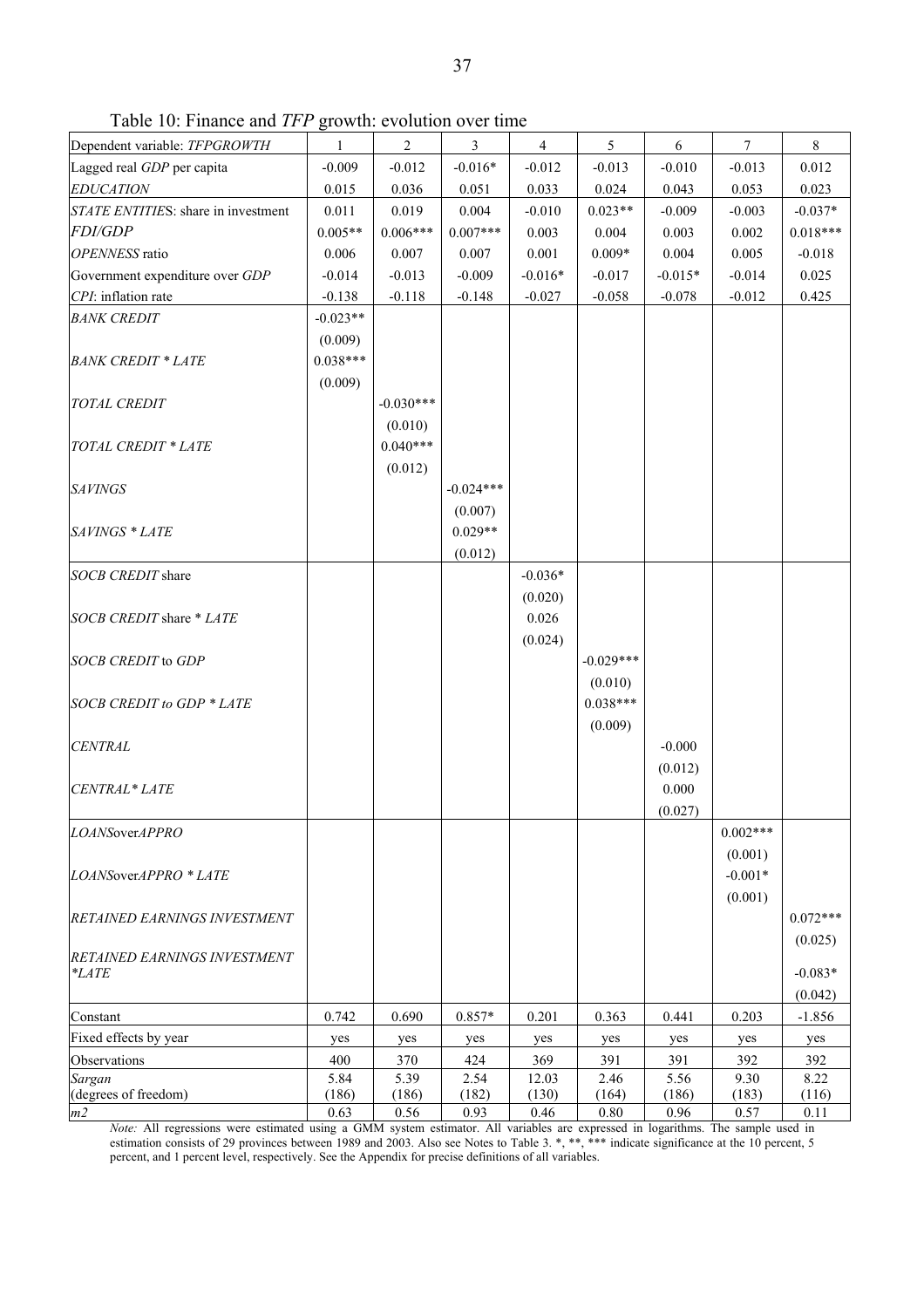| Lagged real GDP per capita<br>$-0.010$<br>$-0.030**$<br>$-0.010$<br>$-0.019$<br>$-0.010$<br>$-0.025$<br>$-0.029$<br>$-0.018$<br><b>EDUCATION</b><br>0.033<br>$0.061*$<br>$0.066*$<br>0.017<br>0.074<br>$0.063**$<br>0.024<br>0.047<br>$-0.018$<br>$-0.029*$<br>$-0.042**$<br>$-0.029***$<br>$-0.036**$<br>$-0.029**$<br>$-0.030**$<br>STATE ENTITIES: share in investment<br>$-0.008$<br><b>FDI/GDP</b><br>$0.010***$<br>$0.010***$<br>$0.010***$<br>$0.011***$<br>$0.016***$<br>$0.014***$<br>$0.014**$<br>0.001<br>OPENNESS ratio<br>0.004<br>0.004<br>0.009<br>0.006<br>0.015<br>0.003<br>0.006<br>0.008<br>GOVernment expenditure over GDP<br>0.009<br>0.005<br>0.011<br>0.000<br>0.006<br>$-0.012$<br>$-0.000$<br>0.003<br>CPI: inflation rate<br>0.018<br>0.032<br>0.039<br>0.034<br>0.071<br>0.240<br>0.124<br>0.141<br>$-0.042**$<br><b>BANK CREDIT</b><br>(0.019)<br>0.008<br><b>BANK CREDIT*(FDI stock/GDP)</b><br>(0.005)<br>TOTAL CREDIT<br>$-0.013$<br>(0.022)<br>0.001<br>TOTAL CREDIT *(FDI stock/GDP)<br>(0.006)<br><b>SAVINGS</b><br>$-0.014$<br>(0.015)<br>$-0.003$<br>SAVINGS *(FDI stock/GDP)<br>(0.004)<br>$-0.093***$<br>SOCB CREDIT share<br>(0.031)<br>$0.026***$<br>SOCB CREDIT share *(FDI stock/GDP)<br>(0.009)<br>$-0.058***$<br>SOCB CREDIT to GDP<br>(0.016)<br>$0.012***$<br>SOCB CREDIT to GDP *(FDI stock/GDP)<br>(0.004)<br>$-0.070***$<br><b>CENTRAL</b><br>(0.023)<br>$0.019**$<br>CENTRAL*(FDI stock/GDP)<br>(0.007)<br>LOANSoverAPPRO<br>$0.004***$<br>(0.001)<br>$-0.001**$<br>LOANSoverAPPRO *(FDI stock/GDP)<br>(0.000)<br>RETAINED EARNINGS INVESTMENT<br>0.014<br>(0.014)<br>0.007<br><b>RETAINED EARNINGS INVESTMENT</b><br>*(FDI stock/GDP)<br>(0.006)<br>0.167<br>0.169<br>0.017<br>$-0.315$<br>Constant<br>0.165<br>0.053<br>$-0.830$<br>$-0.372$<br>Fixed effects by year<br>yes<br>yes<br>yes<br>yes<br>yes<br>yes<br>yes<br>yes<br>Observations<br>406<br>398<br>376<br>430<br>375<br>397<br>397<br>398<br>Sargan<br>3.29<br>4.25<br>9.01<br>9.19<br>9.02<br>4.92<br>14.68<br>6.26<br>(degrees of freedom)<br>(229)<br>(207)<br>(205)<br>(202)<br>(205)<br>(161)<br>(185)<br>(104) | Dependent variable: GROWTH | 1    | $\overline{c}$ | 3    | 4    | 5    | 6    | 7    | $\,8\,$ |
|--------------------------------------------------------------------------------------------------------------------------------------------------------------------------------------------------------------------------------------------------------------------------------------------------------------------------------------------------------------------------------------------------------------------------------------------------------------------------------------------------------------------------------------------------------------------------------------------------------------------------------------------------------------------------------------------------------------------------------------------------------------------------------------------------------------------------------------------------------------------------------------------------------------------------------------------------------------------------------------------------------------------------------------------------------------------------------------------------------------------------------------------------------------------------------------------------------------------------------------------------------------------------------------------------------------------------------------------------------------------------------------------------------------------------------------------------------------------------------------------------------------------------------------------------------------------------------------------------------------------------------------------------------------------------------------------------------------------------------------------------------------------------------------------------------------------------------------------------------------------------------------------------------------------------------------------------------------------------------------------------------------------------------------------------------------------------------------------------------------------------------------|----------------------------|------|----------------|------|------|------|------|------|---------|
|                                                                                                                                                                                                                                                                                                                                                                                                                                                                                                                                                                                                                                                                                                                                                                                                                                                                                                                                                                                                                                                                                                                                                                                                                                                                                                                                                                                                                                                                                                                                                                                                                                                                                                                                                                                                                                                                                                                                                                                                                                                                                                                                      |                            |      |                |      |      |      |      |      |         |
|                                                                                                                                                                                                                                                                                                                                                                                                                                                                                                                                                                                                                                                                                                                                                                                                                                                                                                                                                                                                                                                                                                                                                                                                                                                                                                                                                                                                                                                                                                                                                                                                                                                                                                                                                                                                                                                                                                                                                                                                                                                                                                                                      |                            |      |                |      |      |      |      |      |         |
|                                                                                                                                                                                                                                                                                                                                                                                                                                                                                                                                                                                                                                                                                                                                                                                                                                                                                                                                                                                                                                                                                                                                                                                                                                                                                                                                                                                                                                                                                                                                                                                                                                                                                                                                                                                                                                                                                                                                                                                                                                                                                                                                      |                            |      |                |      |      |      |      |      |         |
|                                                                                                                                                                                                                                                                                                                                                                                                                                                                                                                                                                                                                                                                                                                                                                                                                                                                                                                                                                                                                                                                                                                                                                                                                                                                                                                                                                                                                                                                                                                                                                                                                                                                                                                                                                                                                                                                                                                                                                                                                                                                                                                                      |                            |      |                |      |      |      |      |      |         |
|                                                                                                                                                                                                                                                                                                                                                                                                                                                                                                                                                                                                                                                                                                                                                                                                                                                                                                                                                                                                                                                                                                                                                                                                                                                                                                                                                                                                                                                                                                                                                                                                                                                                                                                                                                                                                                                                                                                                                                                                                                                                                                                                      |                            |      |                |      |      |      |      |      |         |
|                                                                                                                                                                                                                                                                                                                                                                                                                                                                                                                                                                                                                                                                                                                                                                                                                                                                                                                                                                                                                                                                                                                                                                                                                                                                                                                                                                                                                                                                                                                                                                                                                                                                                                                                                                                                                                                                                                                                                                                                                                                                                                                                      |                            |      |                |      |      |      |      |      |         |
|                                                                                                                                                                                                                                                                                                                                                                                                                                                                                                                                                                                                                                                                                                                                                                                                                                                                                                                                                                                                                                                                                                                                                                                                                                                                                                                                                                                                                                                                                                                                                                                                                                                                                                                                                                                                                                                                                                                                                                                                                                                                                                                                      |                            |      |                |      |      |      |      |      |         |
|                                                                                                                                                                                                                                                                                                                                                                                                                                                                                                                                                                                                                                                                                                                                                                                                                                                                                                                                                                                                                                                                                                                                                                                                                                                                                                                                                                                                                                                                                                                                                                                                                                                                                                                                                                                                                                                                                                                                                                                                                                                                                                                                      |                            |      |                |      |      |      |      |      |         |
|                                                                                                                                                                                                                                                                                                                                                                                                                                                                                                                                                                                                                                                                                                                                                                                                                                                                                                                                                                                                                                                                                                                                                                                                                                                                                                                                                                                                                                                                                                                                                                                                                                                                                                                                                                                                                                                                                                                                                                                                                                                                                                                                      |                            |      |                |      |      |      |      |      |         |
|                                                                                                                                                                                                                                                                                                                                                                                                                                                                                                                                                                                                                                                                                                                                                                                                                                                                                                                                                                                                                                                                                                                                                                                                                                                                                                                                                                                                                                                                                                                                                                                                                                                                                                                                                                                                                                                                                                                                                                                                                                                                                                                                      |                            |      |                |      |      |      |      |      |         |
|                                                                                                                                                                                                                                                                                                                                                                                                                                                                                                                                                                                                                                                                                                                                                                                                                                                                                                                                                                                                                                                                                                                                                                                                                                                                                                                                                                                                                                                                                                                                                                                                                                                                                                                                                                                                                                                                                                                                                                                                                                                                                                                                      |                            |      |                |      |      |      |      |      |         |
|                                                                                                                                                                                                                                                                                                                                                                                                                                                                                                                                                                                                                                                                                                                                                                                                                                                                                                                                                                                                                                                                                                                                                                                                                                                                                                                                                                                                                                                                                                                                                                                                                                                                                                                                                                                                                                                                                                                                                                                                                                                                                                                                      |                            |      |                |      |      |      |      |      |         |
|                                                                                                                                                                                                                                                                                                                                                                                                                                                                                                                                                                                                                                                                                                                                                                                                                                                                                                                                                                                                                                                                                                                                                                                                                                                                                                                                                                                                                                                                                                                                                                                                                                                                                                                                                                                                                                                                                                                                                                                                                                                                                                                                      |                            |      |                |      |      |      |      |      |         |
|                                                                                                                                                                                                                                                                                                                                                                                                                                                                                                                                                                                                                                                                                                                                                                                                                                                                                                                                                                                                                                                                                                                                                                                                                                                                                                                                                                                                                                                                                                                                                                                                                                                                                                                                                                                                                                                                                                                                                                                                                                                                                                                                      |                            |      |                |      |      |      |      |      |         |
|                                                                                                                                                                                                                                                                                                                                                                                                                                                                                                                                                                                                                                                                                                                                                                                                                                                                                                                                                                                                                                                                                                                                                                                                                                                                                                                                                                                                                                                                                                                                                                                                                                                                                                                                                                                                                                                                                                                                                                                                                                                                                                                                      |                            |      |                |      |      |      |      |      |         |
|                                                                                                                                                                                                                                                                                                                                                                                                                                                                                                                                                                                                                                                                                                                                                                                                                                                                                                                                                                                                                                                                                                                                                                                                                                                                                                                                                                                                                                                                                                                                                                                                                                                                                                                                                                                                                                                                                                                                                                                                                                                                                                                                      |                            |      |                |      |      |      |      |      |         |
|                                                                                                                                                                                                                                                                                                                                                                                                                                                                                                                                                                                                                                                                                                                                                                                                                                                                                                                                                                                                                                                                                                                                                                                                                                                                                                                                                                                                                                                                                                                                                                                                                                                                                                                                                                                                                                                                                                                                                                                                                                                                                                                                      |                            |      |                |      |      |      |      |      |         |
|                                                                                                                                                                                                                                                                                                                                                                                                                                                                                                                                                                                                                                                                                                                                                                                                                                                                                                                                                                                                                                                                                                                                                                                                                                                                                                                                                                                                                                                                                                                                                                                                                                                                                                                                                                                                                                                                                                                                                                                                                                                                                                                                      |                            |      |                |      |      |      |      |      |         |
|                                                                                                                                                                                                                                                                                                                                                                                                                                                                                                                                                                                                                                                                                                                                                                                                                                                                                                                                                                                                                                                                                                                                                                                                                                                                                                                                                                                                                                                                                                                                                                                                                                                                                                                                                                                                                                                                                                                                                                                                                                                                                                                                      |                            |      |                |      |      |      |      |      |         |
|                                                                                                                                                                                                                                                                                                                                                                                                                                                                                                                                                                                                                                                                                                                                                                                                                                                                                                                                                                                                                                                                                                                                                                                                                                                                                                                                                                                                                                                                                                                                                                                                                                                                                                                                                                                                                                                                                                                                                                                                                                                                                                                                      |                            |      |                |      |      |      |      |      |         |
|                                                                                                                                                                                                                                                                                                                                                                                                                                                                                                                                                                                                                                                                                                                                                                                                                                                                                                                                                                                                                                                                                                                                                                                                                                                                                                                                                                                                                                                                                                                                                                                                                                                                                                                                                                                                                                                                                                                                                                                                                                                                                                                                      |                            |      |                |      |      |      |      |      |         |
|                                                                                                                                                                                                                                                                                                                                                                                                                                                                                                                                                                                                                                                                                                                                                                                                                                                                                                                                                                                                                                                                                                                                                                                                                                                                                                                                                                                                                                                                                                                                                                                                                                                                                                                                                                                                                                                                                                                                                                                                                                                                                                                                      |                            |      |                |      |      |      |      |      |         |
|                                                                                                                                                                                                                                                                                                                                                                                                                                                                                                                                                                                                                                                                                                                                                                                                                                                                                                                                                                                                                                                                                                                                                                                                                                                                                                                                                                                                                                                                                                                                                                                                                                                                                                                                                                                                                                                                                                                                                                                                                                                                                                                                      |                            |      |                |      |      |      |      |      |         |
|                                                                                                                                                                                                                                                                                                                                                                                                                                                                                                                                                                                                                                                                                                                                                                                                                                                                                                                                                                                                                                                                                                                                                                                                                                                                                                                                                                                                                                                                                                                                                                                                                                                                                                                                                                                                                                                                                                                                                                                                                                                                                                                                      |                            |      |                |      |      |      |      |      |         |
|                                                                                                                                                                                                                                                                                                                                                                                                                                                                                                                                                                                                                                                                                                                                                                                                                                                                                                                                                                                                                                                                                                                                                                                                                                                                                                                                                                                                                                                                                                                                                                                                                                                                                                                                                                                                                                                                                                                                                                                                                                                                                                                                      |                            |      |                |      |      |      |      |      |         |
|                                                                                                                                                                                                                                                                                                                                                                                                                                                                                                                                                                                                                                                                                                                                                                                                                                                                                                                                                                                                                                                                                                                                                                                                                                                                                                                                                                                                                                                                                                                                                                                                                                                                                                                                                                                                                                                                                                                                                                                                                                                                                                                                      |                            |      |                |      |      |      |      |      |         |
|                                                                                                                                                                                                                                                                                                                                                                                                                                                                                                                                                                                                                                                                                                                                                                                                                                                                                                                                                                                                                                                                                                                                                                                                                                                                                                                                                                                                                                                                                                                                                                                                                                                                                                                                                                                                                                                                                                                                                                                                                                                                                                                                      |                            |      |                |      |      |      |      |      |         |
|                                                                                                                                                                                                                                                                                                                                                                                                                                                                                                                                                                                                                                                                                                                                                                                                                                                                                                                                                                                                                                                                                                                                                                                                                                                                                                                                                                                                                                                                                                                                                                                                                                                                                                                                                                                                                                                                                                                                                                                                                                                                                                                                      |                            |      |                |      |      |      |      |      |         |
|                                                                                                                                                                                                                                                                                                                                                                                                                                                                                                                                                                                                                                                                                                                                                                                                                                                                                                                                                                                                                                                                                                                                                                                                                                                                                                                                                                                                                                                                                                                                                                                                                                                                                                                                                                                                                                                                                                                                                                                                                                                                                                                                      |                            |      |                |      |      |      |      |      |         |
|                                                                                                                                                                                                                                                                                                                                                                                                                                                                                                                                                                                                                                                                                                                                                                                                                                                                                                                                                                                                                                                                                                                                                                                                                                                                                                                                                                                                                                                                                                                                                                                                                                                                                                                                                                                                                                                                                                                                                                                                                                                                                                                                      |                            |      |                |      |      |      |      |      |         |
|                                                                                                                                                                                                                                                                                                                                                                                                                                                                                                                                                                                                                                                                                                                                                                                                                                                                                                                                                                                                                                                                                                                                                                                                                                                                                                                                                                                                                                                                                                                                                                                                                                                                                                                                                                                                                                                                                                                                                                                                                                                                                                                                      |                            |      |                |      |      |      |      |      |         |
|                                                                                                                                                                                                                                                                                                                                                                                                                                                                                                                                                                                                                                                                                                                                                                                                                                                                                                                                                                                                                                                                                                                                                                                                                                                                                                                                                                                                                                                                                                                                                                                                                                                                                                                                                                                                                                                                                                                                                                                                                                                                                                                                      |                            |      |                |      |      |      |      |      |         |
|                                                                                                                                                                                                                                                                                                                                                                                                                                                                                                                                                                                                                                                                                                                                                                                                                                                                                                                                                                                                                                                                                                                                                                                                                                                                                                                                                                                                                                                                                                                                                                                                                                                                                                                                                                                                                                                                                                                                                                                                                                                                                                                                      |                            |      |                |      |      |      |      |      |         |
|                                                                                                                                                                                                                                                                                                                                                                                                                                                                                                                                                                                                                                                                                                                                                                                                                                                                                                                                                                                                                                                                                                                                                                                                                                                                                                                                                                                                                                                                                                                                                                                                                                                                                                                                                                                                                                                                                                                                                                                                                                                                                                                                      |                            |      |                |      |      |      |      |      |         |
|                                                                                                                                                                                                                                                                                                                                                                                                                                                                                                                                                                                                                                                                                                                                                                                                                                                                                                                                                                                                                                                                                                                                                                                                                                                                                                                                                                                                                                                                                                                                                                                                                                                                                                                                                                                                                                                                                                                                                                                                                                                                                                                                      |                            |      |                |      |      |      |      |      |         |
|                                                                                                                                                                                                                                                                                                                                                                                                                                                                                                                                                                                                                                                                                                                                                                                                                                                                                                                                                                                                                                                                                                                                                                                                                                                                                                                                                                                                                                                                                                                                                                                                                                                                                                                                                                                                                                                                                                                                                                                                                                                                                                                                      |                            |      |                |      |      |      |      |      |         |
|                                                                                                                                                                                                                                                                                                                                                                                                                                                                                                                                                                                                                                                                                                                                                                                                                                                                                                                                                                                                                                                                                                                                                                                                                                                                                                                                                                                                                                                                                                                                                                                                                                                                                                                                                                                                                                                                                                                                                                                                                                                                                                                                      |                            |      |                |      |      |      |      |      |         |
|                                                                                                                                                                                                                                                                                                                                                                                                                                                                                                                                                                                                                                                                                                                                                                                                                                                                                                                                                                                                                                                                                                                                                                                                                                                                                                                                                                                                                                                                                                                                                                                                                                                                                                                                                                                                                                                                                                                                                                                                                                                                                                                                      |                            |      |                |      |      |      |      |      |         |
|                                                                                                                                                                                                                                                                                                                                                                                                                                                                                                                                                                                                                                                                                                                                                                                                                                                                                                                                                                                                                                                                                                                                                                                                                                                                                                                                                                                                                                                                                                                                                                                                                                                                                                                                                                                                                                                                                                                                                                                                                                                                                                                                      |                            |      |                |      |      |      |      |      |         |
|                                                                                                                                                                                                                                                                                                                                                                                                                                                                                                                                                                                                                                                                                                                                                                                                                                                                                                                                                                                                                                                                                                                                                                                                                                                                                                                                                                                                                                                                                                                                                                                                                                                                                                                                                                                                                                                                                                                                                                                                                                                                                                                                      |                            |      |                |      |      |      |      |      |         |
|                                                                                                                                                                                                                                                                                                                                                                                                                                                                                                                                                                                                                                                                                                                                                                                                                                                                                                                                                                                                                                                                                                                                                                                                                                                                                                                                                                                                                                                                                                                                                                                                                                                                                                                                                                                                                                                                                                                                                                                                                                                                                                                                      |                            |      |                |      |      |      |      |      |         |
|                                                                                                                                                                                                                                                                                                                                                                                                                                                                                                                                                                                                                                                                                                                                                                                                                                                                                                                                                                                                                                                                                                                                                                                                                                                                                                                                                                                                                                                                                                                                                                                                                                                                                                                                                                                                                                                                                                                                                                                                                                                                                                                                      |                            |      |                |      |      |      |      |      |         |
|                                                                                                                                                                                                                                                                                                                                                                                                                                                                                                                                                                                                                                                                                                                                                                                                                                                                                                                                                                                                                                                                                                                                                                                                                                                                                                                                                                                                                                                                                                                                                                                                                                                                                                                                                                                                                                                                                                                                                                                                                                                                                                                                      |                            |      |                |      |      |      |      |      |         |
|                                                                                                                                                                                                                                                                                                                                                                                                                                                                                                                                                                                                                                                                                                                                                                                                                                                                                                                                                                                                                                                                                                                                                                                                                                                                                                                                                                                                                                                                                                                                                                                                                                                                                                                                                                                                                                                                                                                                                                                                                                                                                                                                      | m <sub>2</sub>             | 1.16 | 0.93           | 1.16 | 0.72 | 0.92 | 0.91 | 0.93 | 1.14    |

Table 11: Finance and real *GDP* per capita growth: *FDI* contingency

*Note:* All regressions were estimated using a GMM system estimator. All variables are expressed in logarithms. The sample used in estimation consists of 30 provinces between 1989 and 2003. Also see Notes to Table 3. \*, \*\*, \*\*\* indicate significance at the 10 percent, 5 percent, and 1 percent level, respectively. See the Appendix for precise definitions of all variables.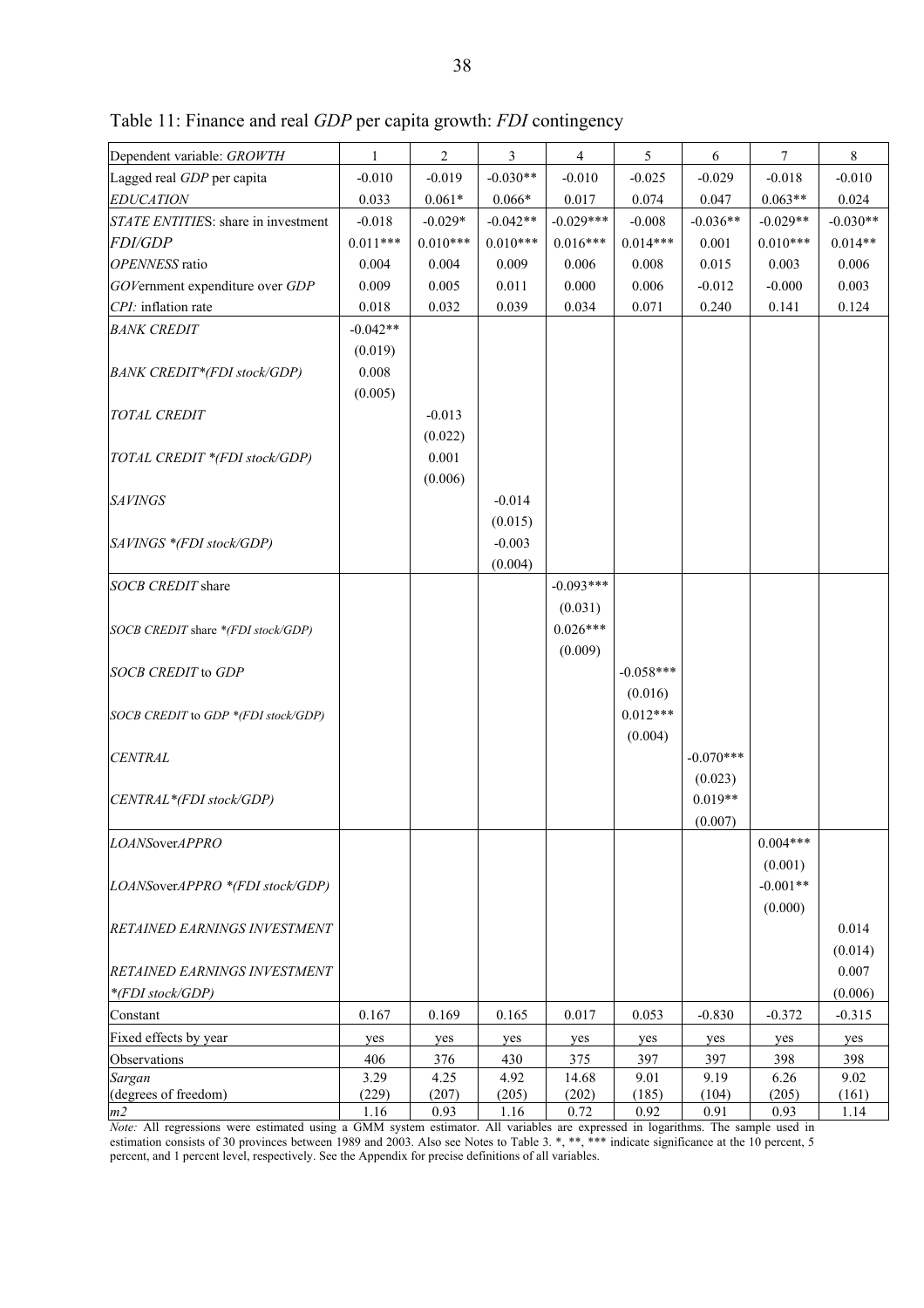| Dependent variable:<br><b>CAPITALGROWTH</b> | 1           | $\sqrt{2}$  | 3           | 4           | 5           | 6           | $\tau$      | 8          |
|---------------------------------------------|-------------|-------------|-------------|-------------|-------------|-------------|-------------|------------|
| Lagged real GDP per capita                  | $-0.018$    | $-0.014$    | $-0.012$    | $-0.006$    | $-0.018$    | $-0.021$    | $-0.018$    | $-0.009$   |
| <b>EDUCATION</b>                            | 0.049       | 0.032       | $-0.011$    | $-0.036$    | 0.049       | 0.007       | $-0.002$    | 0.017      |
| STATE ENTITIES: share in investment         | $-0.067***$ | $-0.067***$ | $-0.091***$ | $-0.059***$ | $-0.058***$ | $-0.057***$ | $-0.044***$ | $-0.038**$ |
| <b>FDI/GDP</b>                              | $0.013***$  | $0.011**$   | 0.004       | $0.020***$  | $0.014***$  | $0.009*$    | $0.015***$  | $0.016**$  |
| OPENNESS ratio                              | $-0.001$    | $-0.000$    | $-0.003$    | $-0.003$    | $-0.000$    | 0.001       | $-0.001$    | $-0.002$   |
| GOVernment expenditure over GDP             | $0.046***$  | $0.033**$   | $0.045***$  | $0.028**$   | $0.063***$  | 0.011       | 0.020       | $0.028**$  |
| CPI: inflation rate                         | $0.385**$   | $0.354*$    | $0.354**$   | $0.447**$   | $0.461**$   | $0.515**$   | 0.460       | 0.478      |
| <b>BANK CREDIT</b>                          | 0.018       |             |             |             |             |             |             |            |
|                                             | (0.024)     |             |             |             |             |             |             |            |
| <b>BANK CREDIT *(FDI stock/GDP)</b>         | $-0.013*$   |             |             |             |             |             |             |            |
|                                             | (0.007)     |             |             |             |             |             |             |            |
| TOTAL CREDIT                                |             | 0.044       |             |             |             |             |             |            |
|                                             |             | (0.026)     |             |             |             |             |             |            |
| TOTAL CREDIT *(FDI stock/GDP)               |             | $-0.016**$  |             |             |             |             |             |            |
|                                             |             | (0.007)     |             |             |             |             |             |            |
| <b>SAVINGS</b>                              |             |             | 0.041       |             |             |             |             |            |
|                                             |             |             | (0.026)     |             |             |             |             |            |
| SAVINGS *(FDI stock/GDP)                    |             |             | $-0.019***$ |             |             |             |             |            |
|                                             |             |             | (0.006)     |             |             |             |             |            |
| SOCB CREDIT share                           |             |             |             | $-0.095**$  |             |             |             |            |
|                                             |             |             |             | (0.041)     |             |             |             |            |
| SOCB CREDIT share *(FDI stock/GDP)          |             |             |             | $0.020**$   |             |             |             |            |
|                                             |             |             |             | (0.008)     |             |             |             |            |
| SOCB CREDIT to GDP                          |             |             |             |             | $-0.017$    |             |             |            |
|                                             |             |             |             |             | (0.025)     |             |             |            |
| SOCB CREDIT to GDP *(FDI stock/GDP)         |             |             |             |             | $-0.008$    |             |             |            |
|                                             |             |             |             |             | (0.006)     |             |             |            |
| <b>CENTRAL</b>                              |             |             |             |             |             | $-0.098***$ |             |            |
|                                             |             |             |             |             |             | (0.032)     |             |            |
| CENTRAL*(FDI stock/GDP)                     |             |             |             |             |             | $0.019**$   |             |            |
|                                             |             |             |             |             |             | (0.007)     |             |            |
| LOANSoverAPPRO                              |             |             |             |             |             |             | $-0.000$    |            |
|                                             |             |             |             |             |             |             | (0.002)     |            |
| LOANSoverAPPRO *(FDI stock/GDP)             |             |             |             |             |             |             | 0.000       |            |
|                                             |             |             |             |             |             |             | (0.001)     |            |
| RETAINED EARNINGS INVESTMENT                |             |             |             |             |             |             |             | 0.022      |
|                                             |             |             |             |             |             |             |             | (0.014)    |
| <b>RETAINED EARNINGS INVESTMENT</b>         |             |             |             |             |             |             |             | 0.001      |
| *(FDI stock/GDP)                            |             |             |             |             |             |             |             | (0.006)    |
| Constant                                    | $-1.427*$   | $-1.360*$   | $-1.382*$   | $-1.820**$  | $-1.734**$  | $-2.061**$  | $-1.780$    | $-1.895$   |
| Fixed effects by year                       | yes         | yes         | yes         | yes         | yes         | yes         | yes         | yes        |
| Observations                                | 399         | 369         | 423         | 368         | 390         | 390         | 391         | 391        |
| Sargan                                      | 6.43        | 5.86        | 9.82        | 9.55        | 8.69        | 6.04        | 7.79        | 6.73       |
| (degrees of freedom)                        | (207)       | (105)       | (147)       | (156)       | (129)       | (99)        | (179)       | (141)      |
| m <sub>2</sub>                              | 0.47        | 0.43        | 0.61        | 0.35        | 0.34        | 0.60        | 0.51        | 0.36       |

Table 12: Finance and capital stock growth: *FDI* contingency

*Note:* All regressions were estimated using a GMM system estimator. All variables are expressed in logarithms. The sample used in estimation consists of 29 provinces between 1989 and 2003. Also see Notes to Table 3. \*, \*\*, \*\*\* indicate significance at the 10 percent, 5 percent, and 1 percent level, respectively. See the Appendix for precise definitions of all variables.